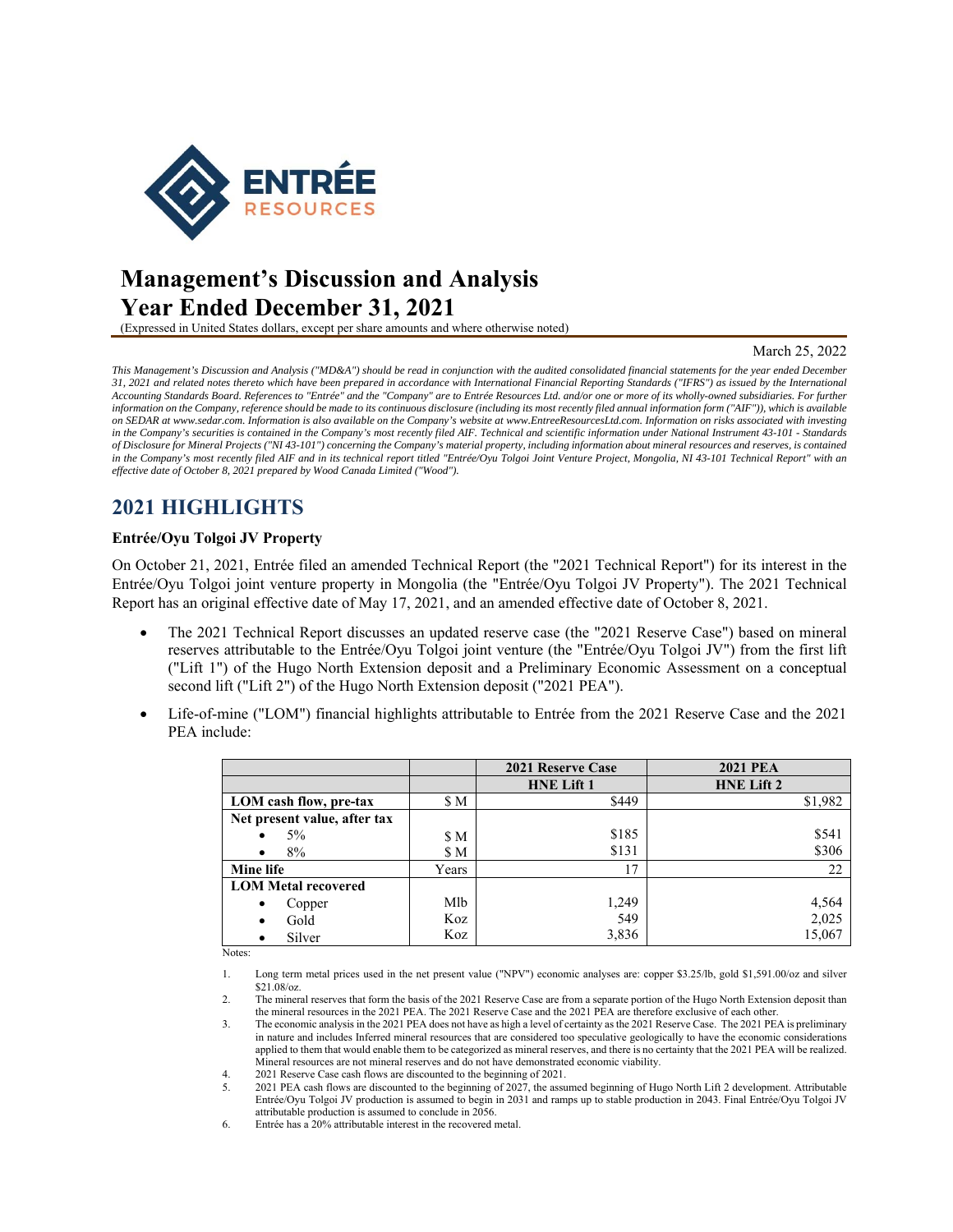- 7. 2021 Reserve Case mine life includes 4-years development production followed by 13-years block cave production. 2021 PEA mine life includes 4-years development production followed by 18-years block cave production.
- Both the 2021 Reserve Case and the 2021 PEA are based on information supplied by Entrée's joint venture partner Oyu Tolgoi LLC ("OTLLC") or reported within the 2020 Oyu Tolgoi Mongolian Statutory Study (previously referred to as the 2020 Oyu Tolgoi Feasibility Study) ("OTMSS20"), which was completed by OTLLC on the Oyu Tolgoi project in July 2020 (refer to the July 2, 2020 press release from Turquoise Hill Resources Ltd. ("Turquoise Hill")). OTMSS20 discusses the mine plan for Lift 1 of the Hugo North (including Hugo North Extension) underground block cave on both the Oyu Tolgoi mining licence and the Entrée/Oyu Tolgoi JV Property. The Lift 1 mine plan incorporates the development of three panels and in order to reach the full sustainable production rate of 95,000 tonnes per day ("tpd") from the underground operations, all three panels need to be in production. Hugo North Extension on the Entrée/Oyu Tolgoi JV Property is located in the northern portion of Panel 1.
- The Lift 1 mine design presented in OTMSS20 and the 2021 Reserve Case is subject to future refinements and updates. Hugo North (including Hugo North Extension) Lift 1 surface and underground drilling programs will support the evaluation by OTLLC of different design and sequencing options for Panels 1 and 2. As reported by Turquoise Hill, during 2021 a total of 10,494 metres of Panel 1 drilling was undertaken to increase orebody knowledge. The data collected has been used to refine the structural and geotechnical models which form the basis of the mine design. From 2022 onwards, the focus of drilling will shift to Lift 2 and peripheral areas of Lift 1. In 2021, 1,009 metres of Lift 2 Panel 1 drilling was completed. The Panel 1 study is scheduled for completion in the first half of 2023. Entrée has not yet received any details or results of OTLLC's surface and underground drilling programs from 2021.
- The 2021 Technical Report assumes first development production from Hugo North Extension Lift 1 in H2 2022. Turquoise Hill has reported that Panels 1 and 2 are expected to be delayed as a result of the delay in commencement of the Panel 0 undercut, COVID-19 related work restrictions impacting progress on Shafts 3 and 4 and underground development, and changes to mining scope. Turquoise Hill has reported that efforts to minimize delays to Panels 1 and 2 due to ventilation constraints ahead of Shaft 3 and 4 commissioning continue. Shafts 3 and 4 are required to provide ventilation to support production from Panels 1 and 2 during ramp up to 95,000 tpd. An approximately 9-month delay to Shafts 3 and 4 is currently anticipated with the first Panel 1 draw bell now expected by Turquoise Hill in H1 2027 rather than H2 2026.
- Turquoise Hill reported that a reforecast of cost and schedule for the remaining Lift 1 underground project scope is now expected in the second quarter 2022. The Company continues to monitor the situation in Mongolia including with respect to possible delays to commencement of Panel 1. The Company will assess the potential impact of any delays as it becomes aware of them and will update the market accordingly.

# **Oyu Tolgoi Underground Development Update**

The Oyu Tolgoi project in Mongolia includes two separate land holdings: the Oyu Tolgoi mining licence, which is held by Entrée's joint venture partner OTLLC and the Entrée/Oyu Tolgoi JV Property, which is a partnership between Entrée and OTLLC (see "Overview of Business" below). On March 2, 2022, OTLLC's 66% shareholder Turquoise Hill provided an update on Oyu Tolgoi underground development:

- COVID-19 impacts in Mongolia are ongoing. During the fourth quarter 2021, COVID-19 restrictions adversely impacted underground development and OTLLC's ability to maintain normal roster changes for workers remained challenged.
- OTLLC continues to implement multiple COVID-19 controls at site and maintains a 5-day mandatory isolation for workers prior to entering site. With the arrival of the Omicron variant of COVID-19, cases increased at site during early 2022, however shorter quarantine periods have been maintained and cases are being managed well. Some interruption to work progress is expected in the first quarter 2022.
- Although COVID-19 related restrictions continued to impact Shaft 3 and 4 activities, progress was made during the fourth quarter 2021. Shaft 4 sinking activities re-commenced in October 2021, with advancement now at 148 metres below ground level. Shaft 3 readiness works continued, with sinking commencement expected by the end of the first quarter 2022. In response to slower than planned sinking rates at Shaft 4, a productivity improvement program is underway and outcomes will be applied to activities in both shafts.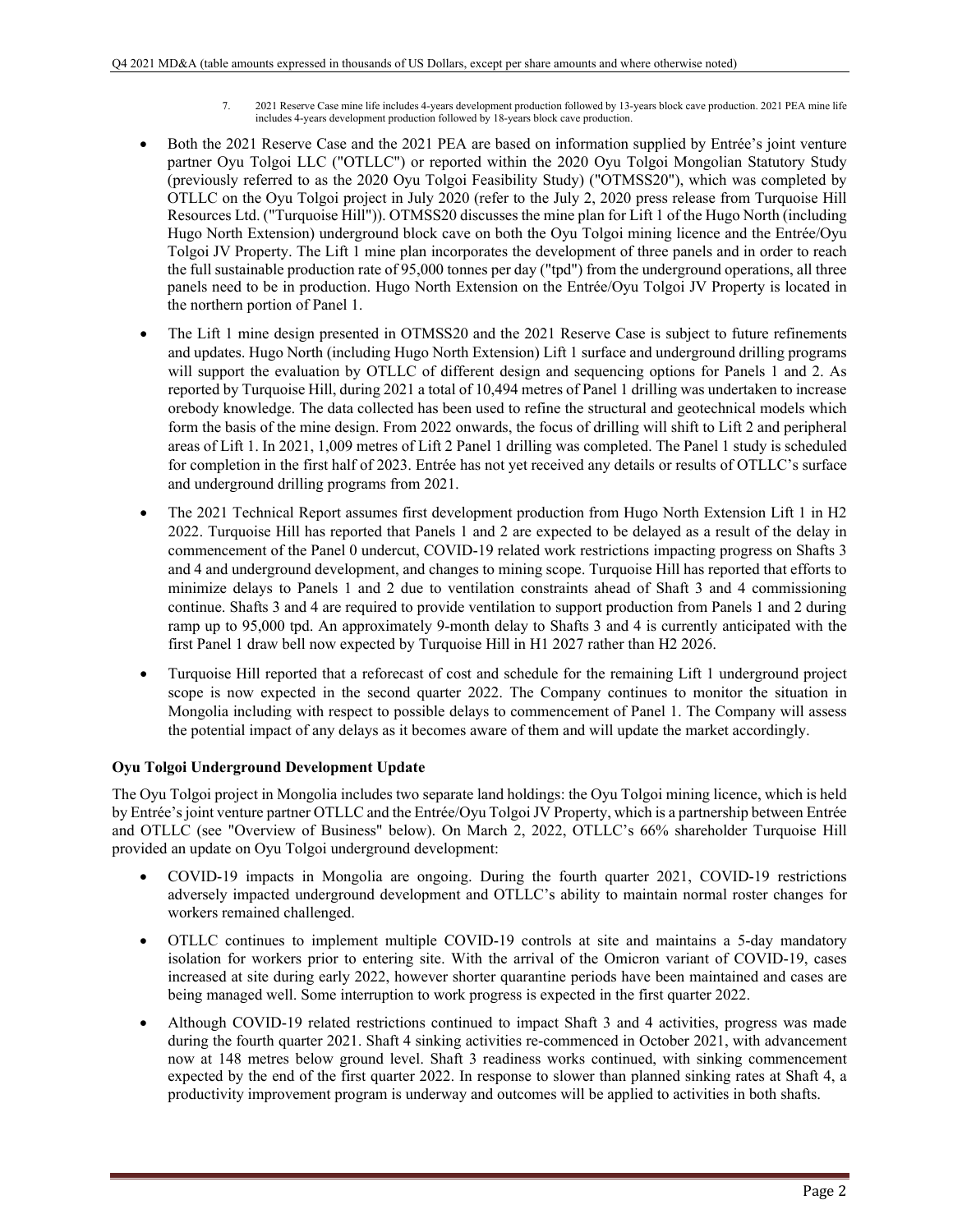- The underground project progressed well during the fourth quarter 2021 with breakthrough of the service decline achieved and caving related development and construction continuing. Material Handling System 1 ("MHS1") construction was completed in the fourth quarter 2021. MHS1 commissioning and construction of the first on-footprint truck chute, a key enabler for production, was achieved in February 2022, and sustainable production from Lift 1 Panel 0 is still expected in H1 2023.
- Ahead of the first Lift 1 Panel 0 drawbell blast, expected in the third quarter 2022, development and construction work on the extraction level continues with drawbell drives in the initiation area being excavated, drawpoint construction underway and concrete roadways laid, as well as continued construction work on truck chutes supporting Panel 0.
- At the end of the fourth quarter 2021, cumulative underground development progress was 63,418 equivalent metres ("eqm") and cumulative conveyor to surface advancement was 15,862 eqm.
- On January 24, 2022, Turquoise Hill announced the resolution of key outstanding issues related to the Oyu Tolgoi underground mine:
	- o Turquoise Hill and the Government of Mongolia reached a mutual understanding for a renewed partnership.
	- o Turquoise Hill and Rio Tinto entered into a binding agreement that delineates a comprehensive funding arrangement to address Turquoise Hill's estimated incremental funding requirements to complete the project.
	- o The OTLLC board approved the signing of an Electricity Supply Agreement to provide Oyu Tolgoi with a long-term source of power from the Mongolian grid on terms fully agreed with the Government of Mongolia.
- Following progress in negotiations with the Government of Mongolia, all undercut readiness criteria were considered to be achieved on January 24, 2022 with the OTLLC board having unanimously approved commencement of the undercut.
- On March 14, 2022, Rio Tinto announced it has made a non-binding proposal to Turquoise Hill to acquire the approximately 49% of the issued and outstanding shares of Turquoise Hill that Rio Tinto does not currently own for approximately \$2.7 billion. In addition to strengthening Rio Tinto's copper portfolio, the acquisition would create a more efficient ownership and governance structure for the Oyu Tolgoi project. Following the successful completion of a transaction, Rio Tinto would have a 66% interest in deposits on the Oyu Tolgoi mining licence and a 52.8% interest in the Hugo North Extension and Heruga deposits on the Entrée/Oyu Tolgoi JV Property.

## **Corporate**

- For the 2021 fiscal year, the operating loss was \$3.0 million compared to an operating loss of \$2.3 million in 2020.
- For the 2021 fiscal year, operating cash outflow before working capital was \$2.1 million compared to an operating cash outflow before working capital of \$1.5 million in 2020.
- As at December 31, 2021, the cash balance was \$7.1 million and the working capital balance was \$7.2 million.
- The Company recognizes the unprecedented situation surrounding the ongoing COVID-19 pandemic and is closely monitoring the effect of the COVID-19 pandemic on its business and operations and will continue to update the market on the impacts to the Company's business and operations in relation to these extraordinary circumstances.

# **OVERVIEW OF BUSINESS**

Entrée is a mineral resource company with interests in development and exploration properties in Mongolia, Peru and Australia.

The Company's principal asset is its interest in the Entrée/Oyu Tolgoi JV Property – a carried 20% participating interest in two of the Oyu Tolgoi project deposits, and a carried 20% or 30% interest (depending on the depth of mineralization)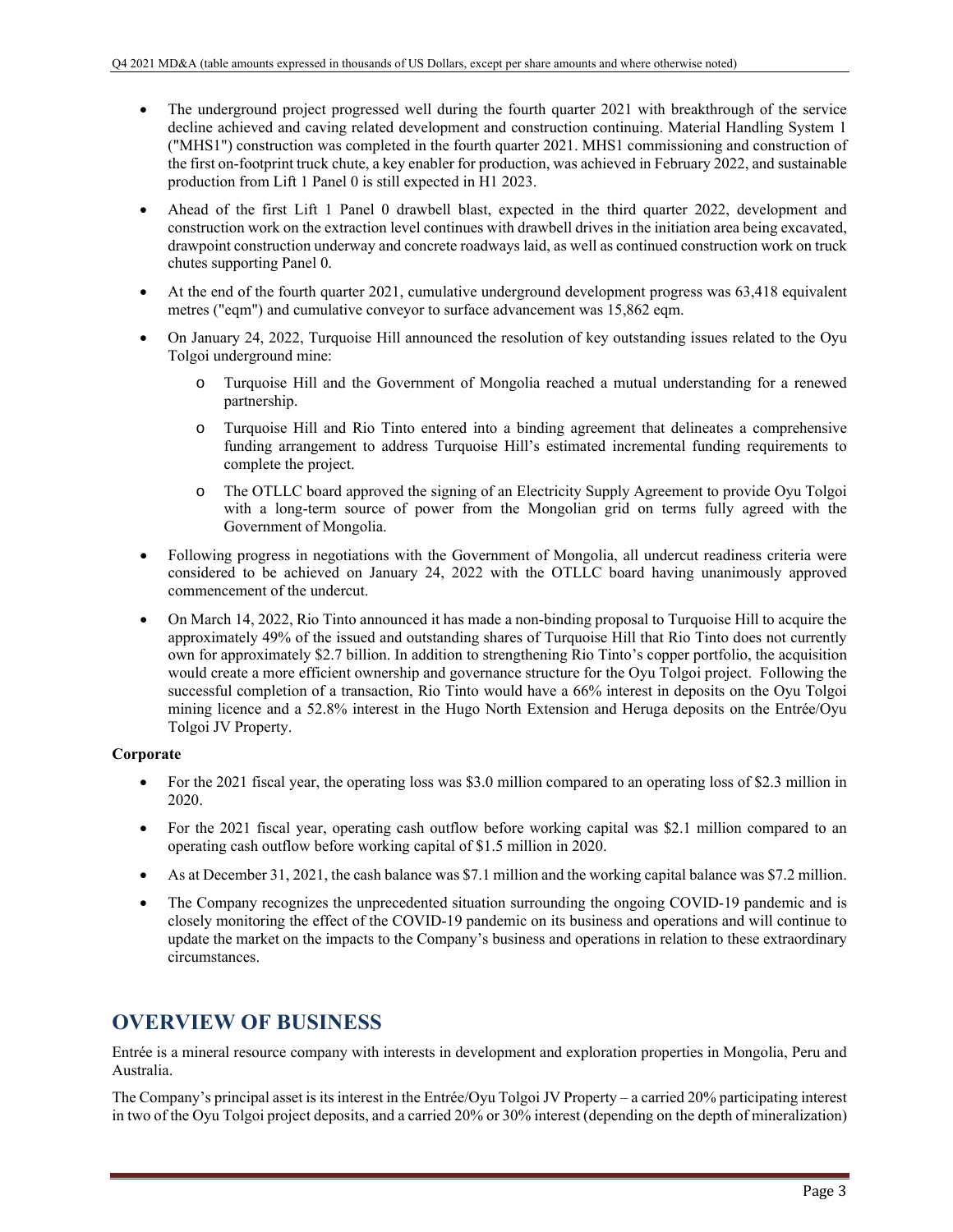in the surrounding large, underexplored, highly prospective land package located in the South Gobi region of Mongolia. Entrée's joint venture partner, OTLLC, holds the remaining interest.

The Oyu Tolgoi project includes two separate land holdings: the Oyu Tolgoi mining licence, which is held by OTLLC (66% Turquoise Hill and 34% the Government of Mongolia), and the Entrée/Oyu Tolgoi JV Property, which is a partnership between Entrée and OTLLC. The Entrée/Oyu Tolgoi JV Property comprises the eastern portion of the Shivee Tolgoi mining licence, and all of the Javhlant mining licence, which mostly surround the Oyu Tolgoi mining licence (see Figure 1 below). Both the Shivee Tolgoi and Javhlant mining licences are held by Entrée. The terms of the Entrée/Oyu Tolgoi JV state that Entrée has a 20% participating interest with respect to mineralization extracted from deeper than 560 metres below surface and a 30% participating interest with respect to mineralization extracted from above 560 metres depth.

The Entrée/Oyu Tolgoi JV Property includes the Hugo North Extension copper-gold deposit (also referred to as "HNE") and the majority of the Heruga copper-gold-molybdenum deposit. The resources at Hugo North Extension include a Probable reserve, which is part of Lift 1 of the Oyu Tolgoi underground block cave mining operation. Lift 1 is in development by project operator Rio Tinto. When the Lift 1 underground reaches peak production, Oyu Tolgoi is expected to be the fourth largest copper mine in the world.

In addition to the Hugo North Extension copper-gold deposit, the Entrée/Oyu Tolgoi JV Property includes approximately 93% of the mineral resource tonnes outlined at the Heruga copper-gold-molybdenum deposit and a large exploration land package, which together form a significant component of the overall Oyu Tolgoi project.

The Company also has the following assets:

- Blue Rose JV a 56.53% interest in the Blue Rose joint venture ("Blue Rose JV") on minerals other than iron ore on Exploration Licence 6006 ("EL 6006") in the Olary Region of South Australia. The Blue Rose JV partners also have certain rights and royalties with respect to iron ore outlined or extracted from the area covered by EL 6006.
- The right to Cañariaco Project Royalty Pass-Through Payments (see "Investments" section below).

The Company's corporate headquarters are located in Vancouver, British Columbia, Canada. Field operations are conducted out of local offices in Mongolia.

As at December 31, 2021 and the date of this MD&A, Rio Tinto beneficially owns 31,981,129 common shares (including 14,539,333 common shares held by Turquoise Hill), or 16.6% (16.3% as at the date of this MD&A) of the outstanding shares of the Company. As at December 31, 2021 and the date of this MD&A, Sandstorm Gold Ltd. ("Sandstorm") owned 49,672,515 common shares, or 25.8% (25.2% as at the date of this MD&A) of the outstanding shares of the Company.

On February 17, 2022, Sandstorm announced it has signed a letter of intent with Royalty North Partners Ltd. ("Royalty North") (TSX.V: RNP) whereby Royalty North will acquire certain non-royalty and non-stream assets from Sandstorm, including Sandstorm's shares of the Company. The transaction will be structured as a reverse take-over of Royalty North. Subject to the satisfaction of certain conditions and receipt of necessary approvals, the transaction is expected to close in the second half of 2022. Sandstorm will retain an approximately 34% equity interest in the resulting issuer.

On March 14, 2022, Rio Tinto announced it has made a non-binding proposal to Turquoise Hill to acquire the approximately 49% of the issued and outstanding shares of Turquoise Hill that Rio Tinto does not currently own for approximately \$2.7 billion. In addition to strengthening Rio Tinto's copper portfolio, the acquisition would create a more efficient ownership and governance structure for the Oyu Tolgoi project. Following the successful completion of a transaction, Rio Tinto would have a 66% interest in deposits on the Oyu Tolgoi mining licence and a 52.8% interest in the Hugo North Extension and Heruga deposits on the Entrée/Oyu Tolgoi JV Property.

Effective October 1, 2019, the Company voluntarily withdrew its common shares from listing on NYSE American and its common shares commenced trading on the OTCQB under the trading symbol "ERLFF". On April 24, 2006, the Company's common shares began trading on the Toronto Stock Exchange ("TSX") and discontinued trading on the TSX Venture Exchange. The trading symbol remained "ETG".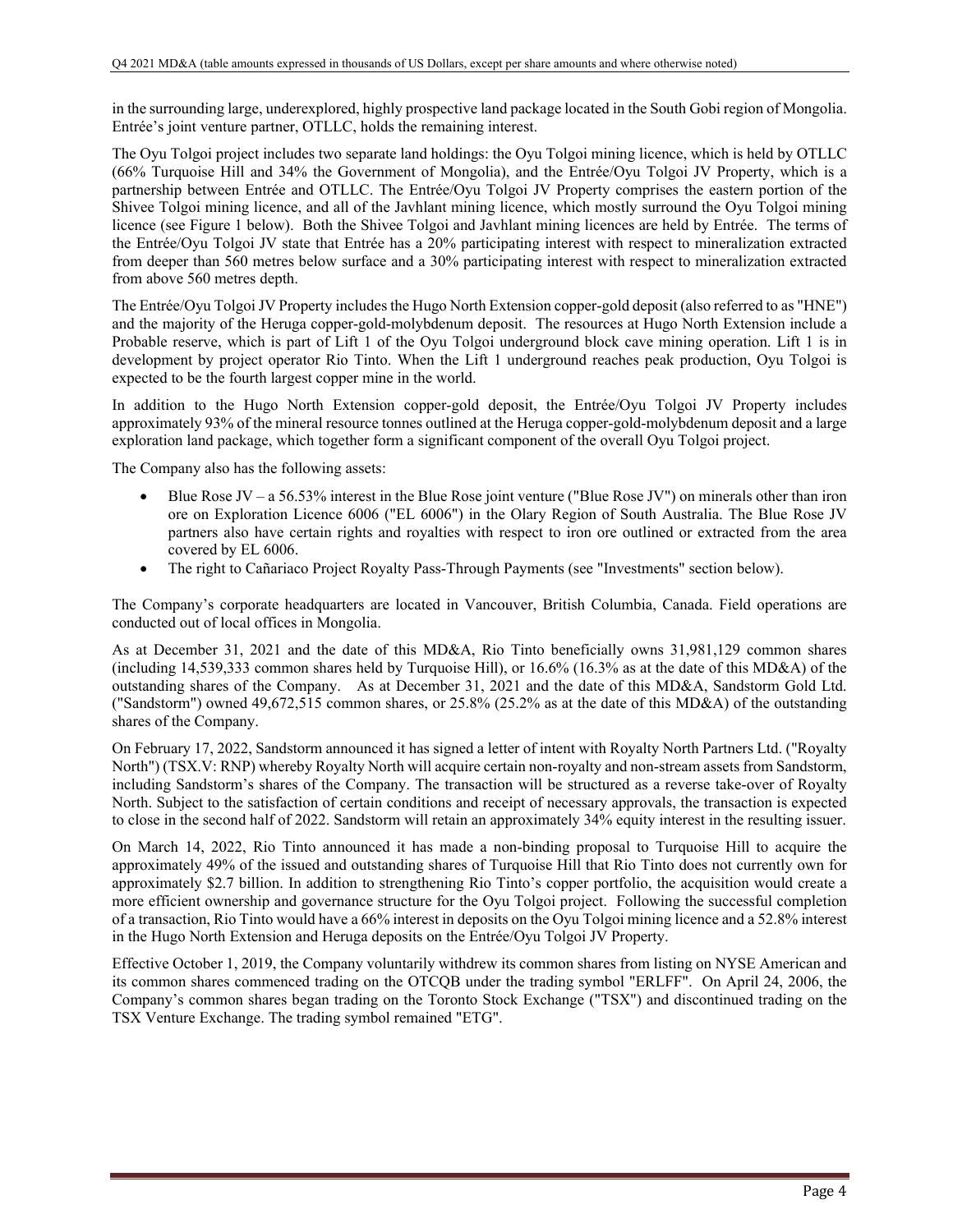# **OUTLOOK AND STRATEGY**

With the commencement of the Lift 1 Panel 0 undercut, Turquoise Hill's renewed partnership with the Government of Mongolia and execution of a comprehensive funding plan for the world class Oyu Tolgoi underground mine, Entrée's primary objective for the 2022 year is to advance potential amendments to the joint venture agreement (the "Entrée/Oyu Tolgoi JVA") that currently governs the relationship between Entrée and OTLLC and upon finalization, transfer the Shivee Tolgoi and Javhlant mining licences to OTLLC as manager of the Entrée/Oyu Tolgoi JV. The form of Entrée/Oyu Tolgoi JVA was agreed between the parties in 2004, prior to the execution of the 2009 Oyu Tolgoi Investment Agreement among the Government of Mongolia, OTLLC, Rio Tinto and Turquoise Hill (the "Oyu Tolgoi Investment Agreement") and commencement of underground development. The Company currently is registered in Mongolia as the 100% ultimate holder of the Shivee Tolgoi and Javhlant mining licences.

The Company believes that amendments that align the interests of all stakeholders as they are now understood, would be in the best interests of all stakeholders, provided there is no net erosion of value to Entrée. No agreements have been finalized and there are no assurances agreements may be finalized in the future.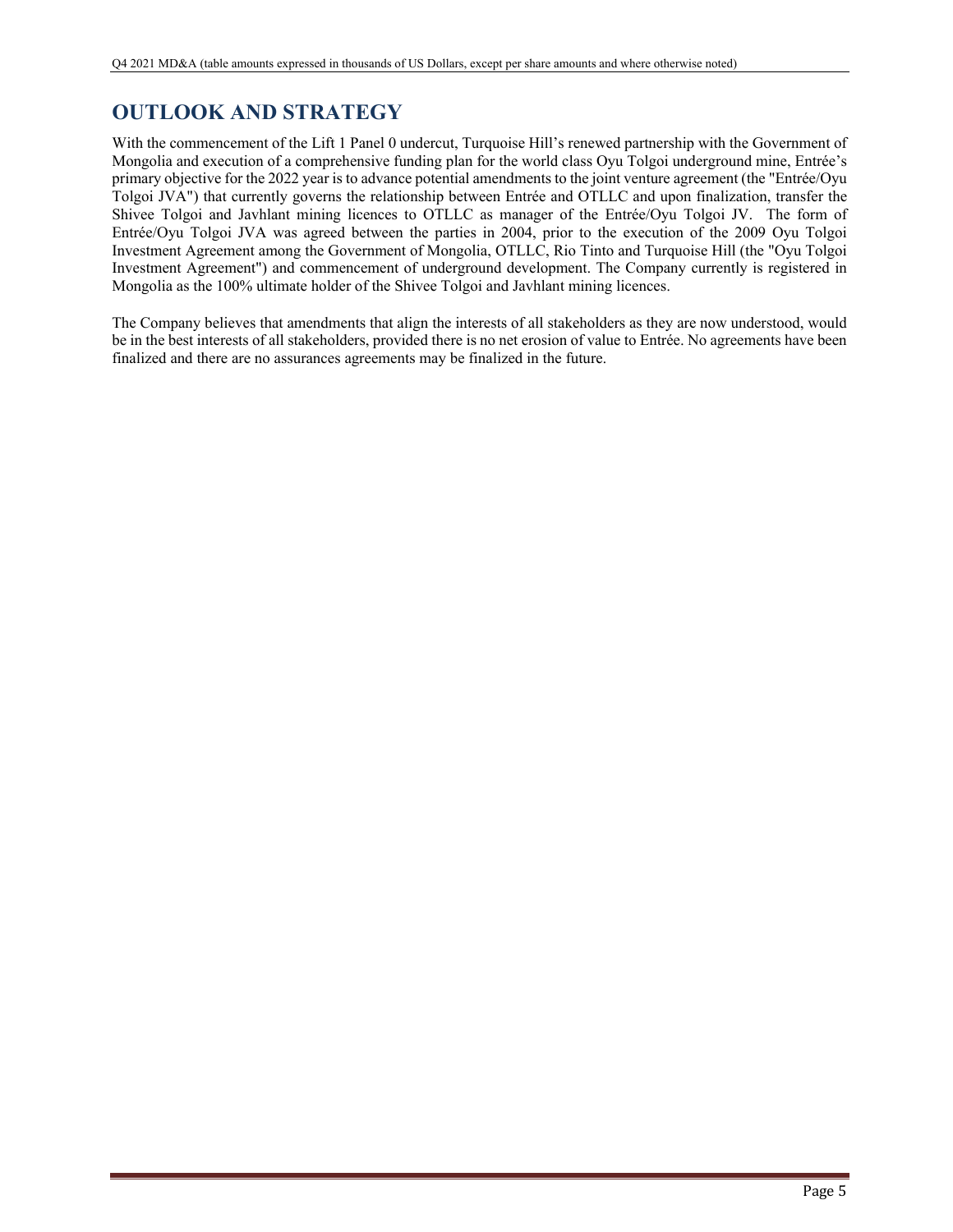# **ENTRÉE/OYU TOLGOI JV PROPERTY AND SHIVEE WEST PROPERTY – MONGOLIA**

## **2021 Technical Report Highlights**

The 2021 Technical Report on the Company's interest in the Entrée/Oyu Tolgoi JV Property discusses the 2021 Reserve Case based on mineral reserves attributable to the Entrée/Oyu Tolgoi JV Lift 1 of the Hugo North Extension deposit.

The 2021 Technical Report also discusses a 2021 PEA on a conceptual Lift 2 of the Hugo North Extension deposit. The 2021 PEA is based on Indicated and Inferred mineral resources from Lift 2, as the second potential phase of development and mining on the Hugo North Extension deposit. Lift 2 is directly below Lift 1 and continues further to the north (see Figure 2 below). There is no overlap in the mineral reserves from the 2021 Reserve Case and the mineral resources from the 2021 PEA. Development and capital decisions will be required for the eventual development of Lift 2 once production commences at Hugo North Extension Lift 1.

Both the 2021 Reserve Case and the 2021 PEA are based on information supplied by OTLLC or reported within OTMSS20. In the fourth quarter 2021, OTLLC submitted OTMSS20 to the Mongolian Minerals Council pursuant to Mongolian regulatory requirements and the expert review by the Professional Minerals Council of Mongolia commenced.

LOM highlights of the production and financial results from the 2021 Reserve Case and the 2021 PEA are summarized as follows:

| Entrée/Oyu Tolgoi JV Property         | Units        | 2021 Reserve Case (Lift 1)                    | 2021 PEA (Lift 2)                                           |
|---------------------------------------|--------------|-----------------------------------------------|-------------------------------------------------------------|
| <b>Attributable Financial Results</b> |              |                                               |                                                             |
| Cash Flow, pre-tax                    | US\$M        | 449                                           | 1,982                                                       |
| NPV(5%), after-tax                    | US\$M        | 185                                           | 541                                                         |
| NPV(8%), after-tax                    | <b>US\$M</b> | 131                                           | 306                                                         |
| NPV(10%), after-tax                   | <b>US\$M</b> | 104                                           | 213                                                         |
|                                       |              |                                               |                                                             |
| <b>LOM Recovered Metal</b>            |              |                                               |                                                             |
| Copper Recovered                      | Mlb          | 1,249                                         | 4,564                                                       |
| Gold Recovered                        | koz          | 549                                           | 2,025                                                       |
| <b>Silver Recovered</b>               | koz          | 3,836                                         | 15,067                                                      |
|                                       |              |                                               |                                                             |
| <b>LOM Processed Material</b>         |              |                                               |                                                             |
| Probable Reserve Feed                 |              | 40 Mt @ 1.54% Cu, 0.53 g/t<br>Au, 3.63 g/t Ag |                                                             |
| <b>Indicated Resource Feed</b>        |              |                                               | 77.9 Mt @ 1.35% Cu, 0.49 g/t<br>Au, 3.6 g/t Ag (1.64% CuEq) |
| <b>Inferred Resource Feed</b>         |              |                                               | 87.8 Mt @ 1.35% Cu, 0.49 g/t<br>Au, 3.6 g/t Ag (1.64% CuEq) |

Notes:

Entrée has a 20% interest in the above processed material and recovered metal.

<sup>1.</sup> Long term metal prices used in the NPV economic analyses for the 2021 Reserve Case and the 2021 PEA are: copper \$3.25/lb, gold \$1,591.00/oz, silver \$21.08/oz.

<sup>2.</sup> Mineral reserves in the 2021 Reserve Case, and mineral resources in the 2021 PEA mine plan are reported on a 100% basis.

<sup>4.</sup> The Mineral reserves that form the basis of the 2021 Reserve Case are from a separate portion of the Hugo North Extension deposit than the mineral resources in the 2021 PEA.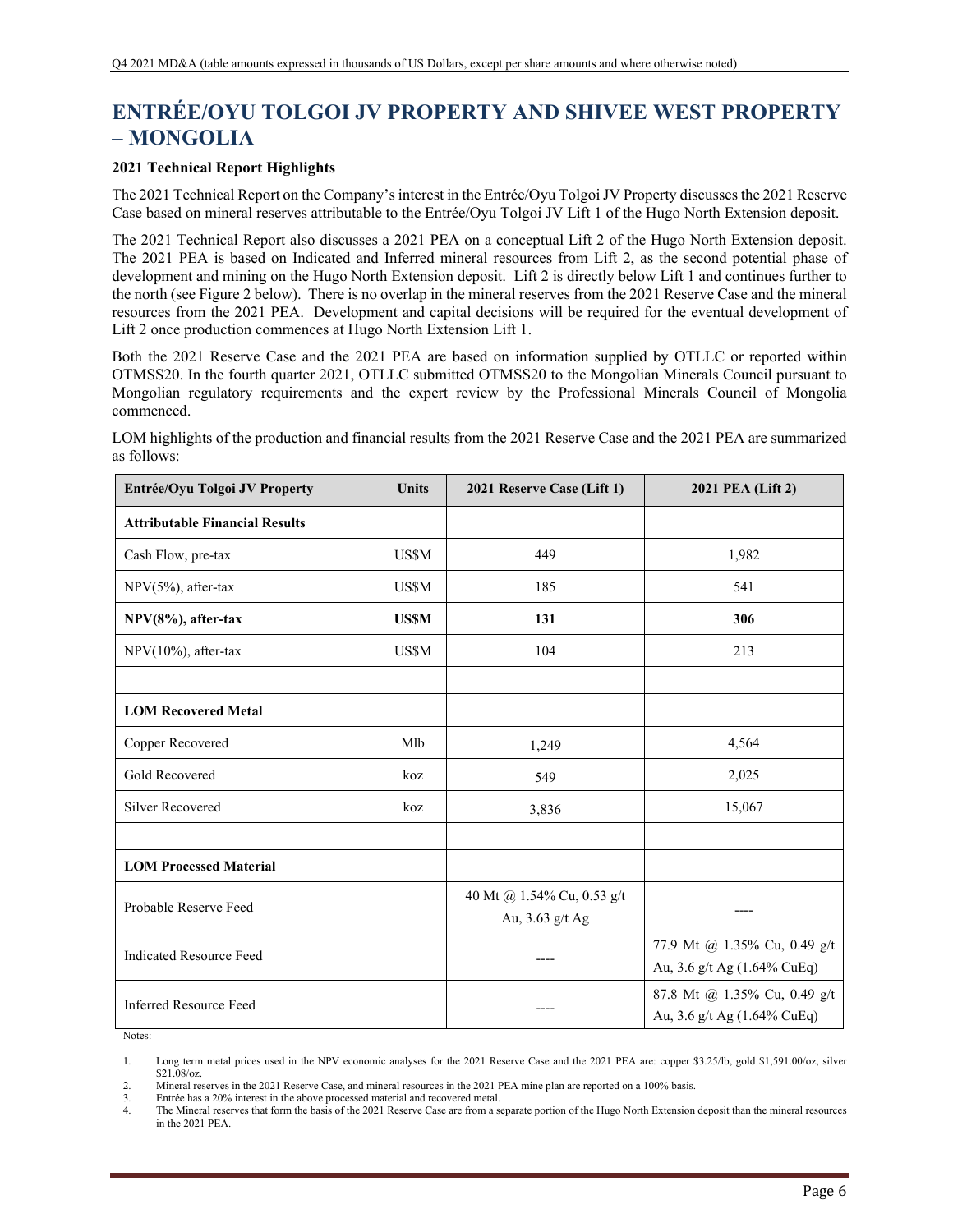- 5. Copper equivalent ("CuEq") is calculated as shown in the notes to the Entrée/Oyu Tolgoi JV Property Mineral Resources table below.
- 6. 2021 Reserve Case cash flows are discounted to the beginning of 2021.<br>2021 PEA cash flows are discounted to the beginning of 2027 the assume
- 7. 2021 PEA cash flows are discounted to the beginning of 2027, the assumed beginning of Hugo North Lift 2 development. Attributable Entrée/Oyu Tolgoi JV production is assumed to begin in 2031 and ramps up to stable production in 2043. Final Entrée/Oyu Tolgoi JV attributable production is assumed to conclude in 2056.
- The 2021 Reserve Case and 2021 PEA are exclusive of each other.
- 9. Indicated and Inferred resource average expected run-of-mine feed grade of 1.35% copper, 0.49 g/t gold, and 3.6 g/t silver (1.64% CuEq) includes dilution and mine losses.

The economic analysis in the 2021 PEA is based on a conceptual mine plan and does not have as high a level of certainty as the 2021 Reserve Case. The 2021 PEA is preliminary in nature and includes Inferred mineral resources that are considered too speculative geologically to have the economic considerations applied to them that would enable them to be categorized as mineral reserves, and there is no certainty that the 2021 PEA will be realized. Mineral resources are not mineral reserves and do not have demonstrated economic viability.

In both the 2021 Reserve Case and the 2021 PEA, Entrée is only reporting the production and cash flows attributable to the Entrée/Oyu Tolgoi JV Property, not production and cash flows for other Oyu Tolgoi project areas owned 100% by OTLLC. The production and cash flows from the 2021 Reserve Case and the 2021 PEA are from separate parts of the Hugo North Extension deposit and there is no overlap of the mineralization.

Below are some of the key financial assumptions and outputs from the 2021 Reserve Case and the 2021 PEA. All figures shown for both cases are reported on a 100% Entrée/Oyu Tolgoi JV basis, unless otherwise noted. Both cases assume long term metal prices of \$3.25/lb copper, \$1,591.00/oz gold and \$21.08/oz silver.

Key items per the 2021 Reserve Case outputs are as follows:

- Assumes Entrée/Oyu Tolgoi JV Property development production from Hugo North Extension Lift 1 will start in H2 2022 with the first draw bell in 2026, peak production in 2034, and final production in 2038.
- 17-year Lift 1 LOM production (includes 4-years development production followed by 13-years block cave production).
- Maximum production rate of approximately 25,000 tpd, which is blended with production from OTLLC's Oyut open pit deposit and Hugo North deposit to supply a maximum mill throughput rate of 125,000 tpd.
- Total recovered metal over the LOM of Hugo North Extension Lift 1: 1,249,000 lbs copper, 549,000 oz gold, 3,836,000 oz silver.
- Total direct development and sustaining capital expenditures of approximately \$275.7 million (\$55.1 million attributable to Entrée).
- Entrée LOM average cash cost \$1.57/lb payable copper.
- Entrée LOM average cash costs after credits ("C1") \$0.79/lb payable copper.
- Entrée LOM average all-in sustaining costs ("AISC") \$1.26/lb payable copper.

Key items per the 2021 PEA outputs are as follows:

- Assumes Entrée/Oyu Tolgoi JV Property development production from Hugo North Extension Lift 2 to start in approximately 2034 with the first draw bell in 2038, peak production in 2047 and final production in 2055.
- 22-year Lift 2 mine life (4-years development production and 18-years block cave production).
- Maximum production rate of approximately 40,500 tpd, which is blended with production from OTLLC's Oyut open pit deposit and Hugo North deposit to supply a maximum mill throughput rate of 125,000 tpd.
- Total metal production over the LOM of Hugo North Extension Lift 2: 4,564,000 lbs copper, 2,025,000 oz gold, 15,067,000 oz silver.
- Total direct development and sustaining capital expenditures of approximately \$1,589.6 million (\$319.7 million attributable to Entrée).
- Entrée LOM average cash cost \$1.10/lb payable copper.
- Entrée LOM average C1 \$0.30/lb payable copper.
- Entrée LOM average AISC \$0.92/lb payable copper.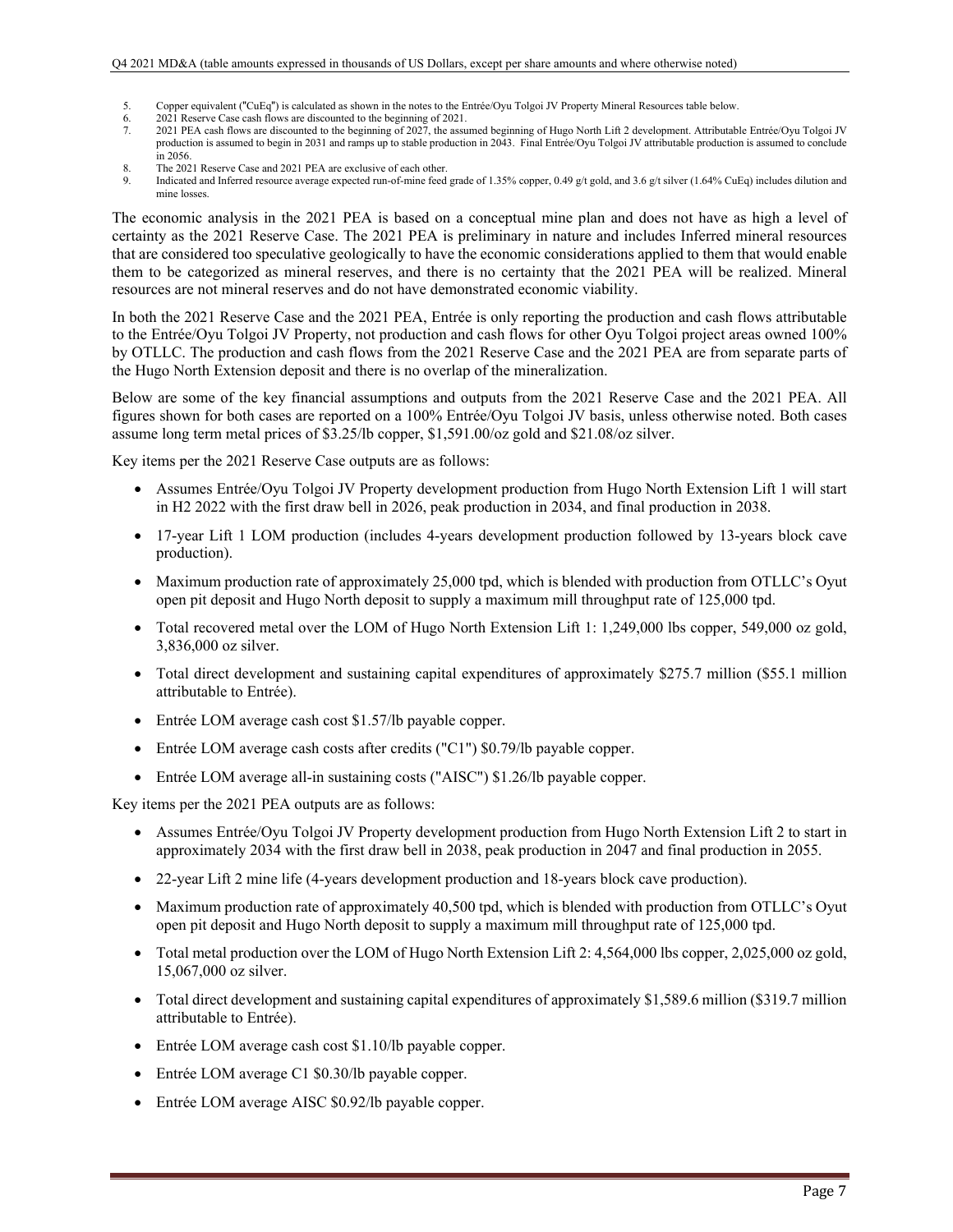The 2021 Reserve Case and the 2021 PEA are mutually exclusive. If the 2021 Reserve Case is developed and brought into production, the mineralization from Hugo North Extension Lift 2 is not sterilized or reduced in tonnage or grades. In addition, the Heruga deposit, which is not included in either the 2021 Reserve Case or the 2021 PEA, provides a great deal of future potential and with further exploration and development could become a completely standalone underground operation, independent of other Oyu Tolgoi project underground development, and provide considerable flexibility for mine planning and development.

On December 18, 2020, Turquoise Hill announced that a definitive estimate of project cost and schedule (the "Definitive Estimate") that refines the analysis in OTMSS20 and broadly confirms the economics and assumptions presented therein had been completed and delivered to OTLLC by Rio Tinto. The Company has not received a copy of the Definitive Estimate and it was not reviewed or relied upon in the preparation of the 2021 Reserve Case or the 2021 PEA. According to Turquoise Hill, the Definitive Estimate assumes COVID-19 related restrictions in 2021 that are no more stringent than those experienced in September 2020. On March 2, 2022, Turquoise Hill reported that more stringent COVID-19 restrictions through the end of the fourth quarter 2021 have resulted in a cumulative increase of \$175 million to the underground development capital estimate in the Definitive Estimate. This does not include impacts arising from the approximately six-month delay to commencement of the Lift 1 Panel 0 undercut due to outstanding non-technical criteria, or delayed commitments pending OTLLC board approval of the increased budget in the Definitive Estimate. On January 24, 2022, Turquoise Hill announced that it had successfully reached a mutual understanding for a renewed partnership with the Government of Mongolia and that the OTLLC board had unanimously approved the commencement of the undercut and the full Definitive Estimate underground development budget of \$6.75 billion.

Turquoise Hill reported that a reforecast of cost and schedule for the remaining Lift 1 underground project scope is now expected in the second quarter 2022.

Neither OTMSS20 nor the results of the 2021 Reserve Case and 2021 PEA reflect the impacts of the COVID-19 pandemic or the foregoing delays. In particular, Panels 1 and 2 are expected to be delayed as a result of the delay in commencement of the Panel 0 undercut, COVID-19 related work restrictions impacting progress on Shafts 3 and 4 and underground development, and changes to mining scope. Turquoise Hill has reported that efforts to minimize delays to Panels 1 and 2 due to ventilation constraints ahead of Shaft 3 and 4 commissioning continue. Shafts 3 and 4 are required to provide ventilation to support production from Panels 1 and 2 during ramp up to 95,000 tpd. An approximately 9-month delay to Shafts 3 and 4 is currently anticipated with the first Panel 1 draw bell now expected in H1 2027 rather than H2 2026.

The Company continues to monitor the situation in Mongolia including with respect to possible delays to commencement of Panel 1. The Company will assess the potential impact of any delays as it becomes aware of them and will update the market accordingly.

The 2021 Technical Report has been filed on SEDAR and is available for review under the Company's profile on SEDAR (www.sedar.com) or on www.EntreeResourcesLtd.com.

## **Summary and Location of Project**

The "Entrée/Oyu Tolgoi JV Project" (shown on Figure 1 below) comprises the Entrée/Oyu Tolgoi JV Property and the Shivee West Property (see "Shivee West Property Summary" below). The Entrée/Oyu Tolgoi JV Project completely surrounds OTLLC's Oyu Tolgoi mining licence and forms a significant portion of the overall Oyu Tolgoi project area. Figure 1 also shows the main mineral deposits that form the Oyu Tolgoi trend of porphyry deposits and several priority exploration targets, including Hugo North Extension, West of Heruga, Ulaan Khud, Airstrip, Bumbat Ulaan, Mag West, Gravity Ridge, Castle Rock and Southeast IP. Additional targets exist on the Shivee West Property that remain to be further explored.

The Entrée/Oyu Tolgoi JV Project is located within the Aimag (province) of Ömnögovi in the South Gobi region of Mongolia, about 570 kilometres ("km") south of the capital city of Ulaanbaatar and 80 km north of the border with China.

The Entrée/Oyu Tolgoi JV Property comprises the eastern portion of the Shivee Tolgoi mining licence and all of the Javhlant mining licence, and hosts:

- The Hugo North Extension copper-gold porphyry deposit (Lift 1 and Lift 2):
	- Lift 1 is the upper portion of the Hugo North Extension copper-gold porphyry deposit and forms the basis of the 2021 Reserve Case. It is the northern portion of the Hugo North Lift 1 underground block cave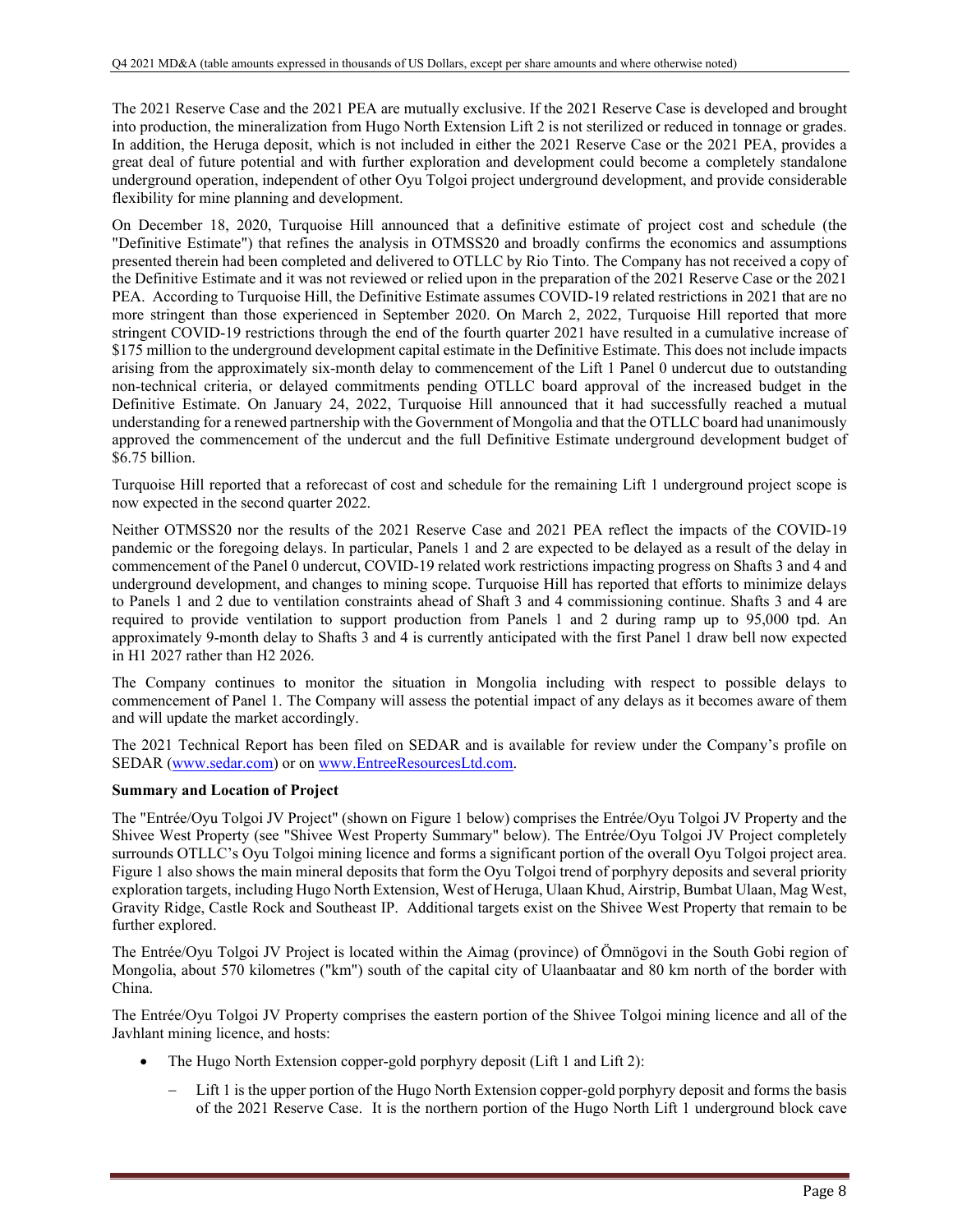mine plan that is currently in development on the Oyu Tolgoi mining licence. The 2021 Reserve Case assumes initial development production will start on the Entrée/Oyu Tolgoi JV Property in H2 2022. Hugo North Extension Lift 1 Probable reserves include 40 million tonnes ("Mt") grading 1.54% copper, 0.53 grams per tonne ("g/t") gold, and 3.63 g/t silver.

- Lift 2 is directly below and extends north beyond Lift 1 and is the next potential phase of underground mining on the Entrée/Oyu Tolgoi JV Property, once Lift 1 mining is complete. Mineral resources from Lift 2 form the basis of the 2021 PEA mine plan, which include 78 Mt (Indicated) and 88 Mt (Inferred). The average expected run-of-mine feed grade of 1.35% copper, 0.49 g/t gold, and 3.6 g/t silver (1.64%) CuEq; see the notes to the Entrée/Oyu Tolgoi JV Property Mineral Resources table below) includes dilution and mine loss.
- The Heruga copper-gold-molybdenum porphyry deposit is at the south end of the Oyu Tolgoi trend of porphyry deposits. Approximately 93% of the Heruga deposit occurs on the Entrée/Oyu Tolgoi JV Property where Inferred mineral resources include: 1,400 Mt grading 0.41% copper, 0.40 g/t gold, 1.5 g/t silver and 120 parts per million ("ppm") molybdenum (0.68% CuEq; see the notes to the Entrée/Oyu Tolgoi JV Property Mineral Resources table below). While Heruga is not included in the 2021 PEA, it provides opportunity for future exploration and potential development.
- A large prospective land package.

Entrée has a 20% or 30% (depending on the depth of mineralization) participating interest in the Entrée/Oyu Tolgoi JV with OTLLC holding the remaining 80% (or 70%) interest. OTLLC has a 100% interest in other Oyu Tolgoi project areas, including the Oyut open pit, which is currently in production, and the Hugo North and Hugo South deposits on the Oyu Tolgoi mining licence.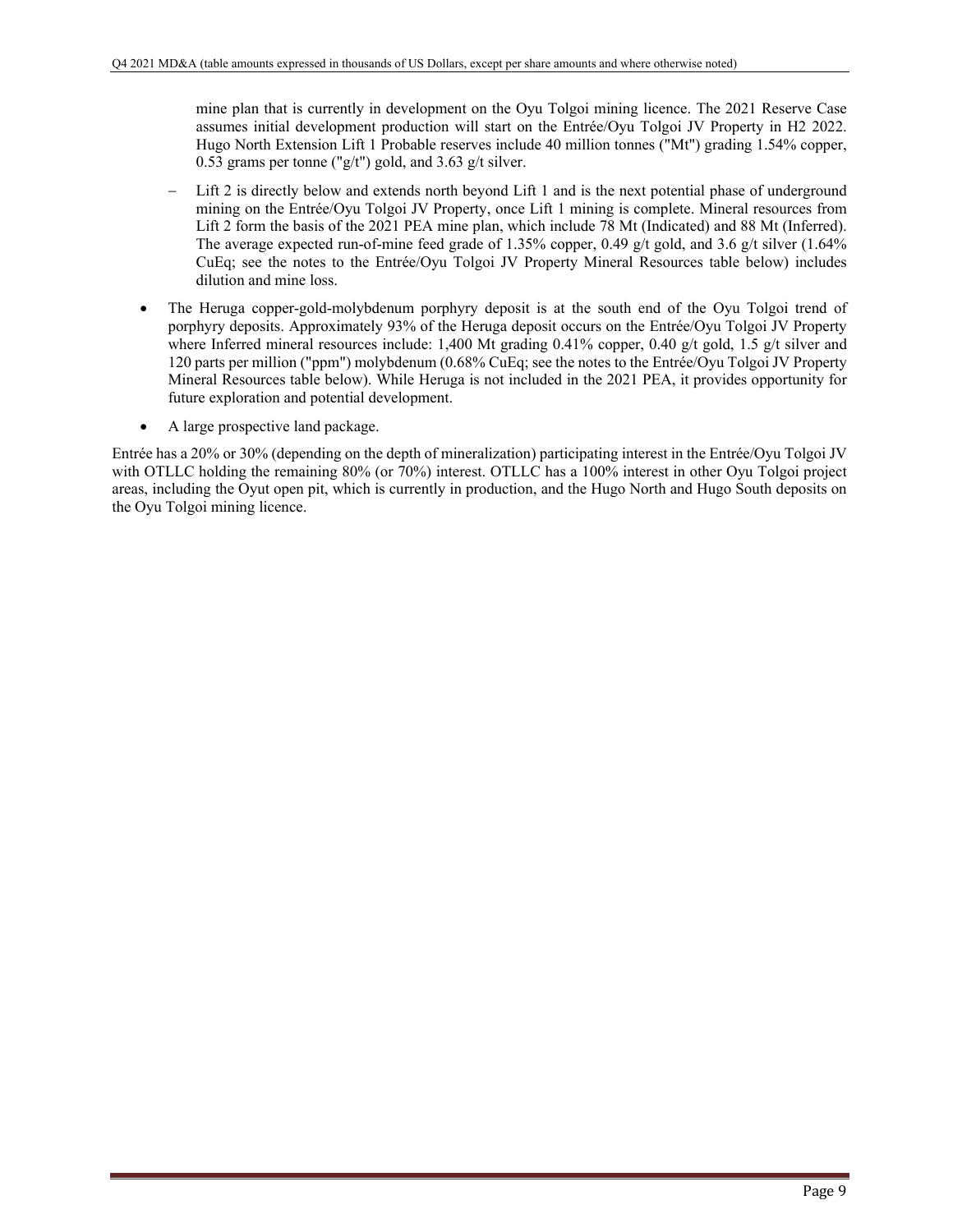

**Figure 1 – Entrée/Oyu Tolgoi JV Project** 

Notes:

1. \*The Shivee West Property is subject to a License Fees Agreement between Entrée and OTLLC and may ultimately be included in the Entrée/Oyu Tolgoi JV Property.

2. \*\* Outline of mineralization projected to surface.<br>3. Entrée has a 20% participating interest in the Hug

3. Entrée has a 20% participating interest in the Hugo North Extension and Heruga deposits.

Figure 1 shows the location of a north-northeast oriented, west-looking longitudinal section (A-A') through the 12.4 km-long trend of porphyry deposits that comprise the Oyu Tolgoi project. The longitudinal section is shown on Figure 2 with the Entrée/Oyu Tolgoi JV Property to the right (north) and left (south) of the central portion, the Oyu Tolgoi mining licence, held 100% by OTLLC.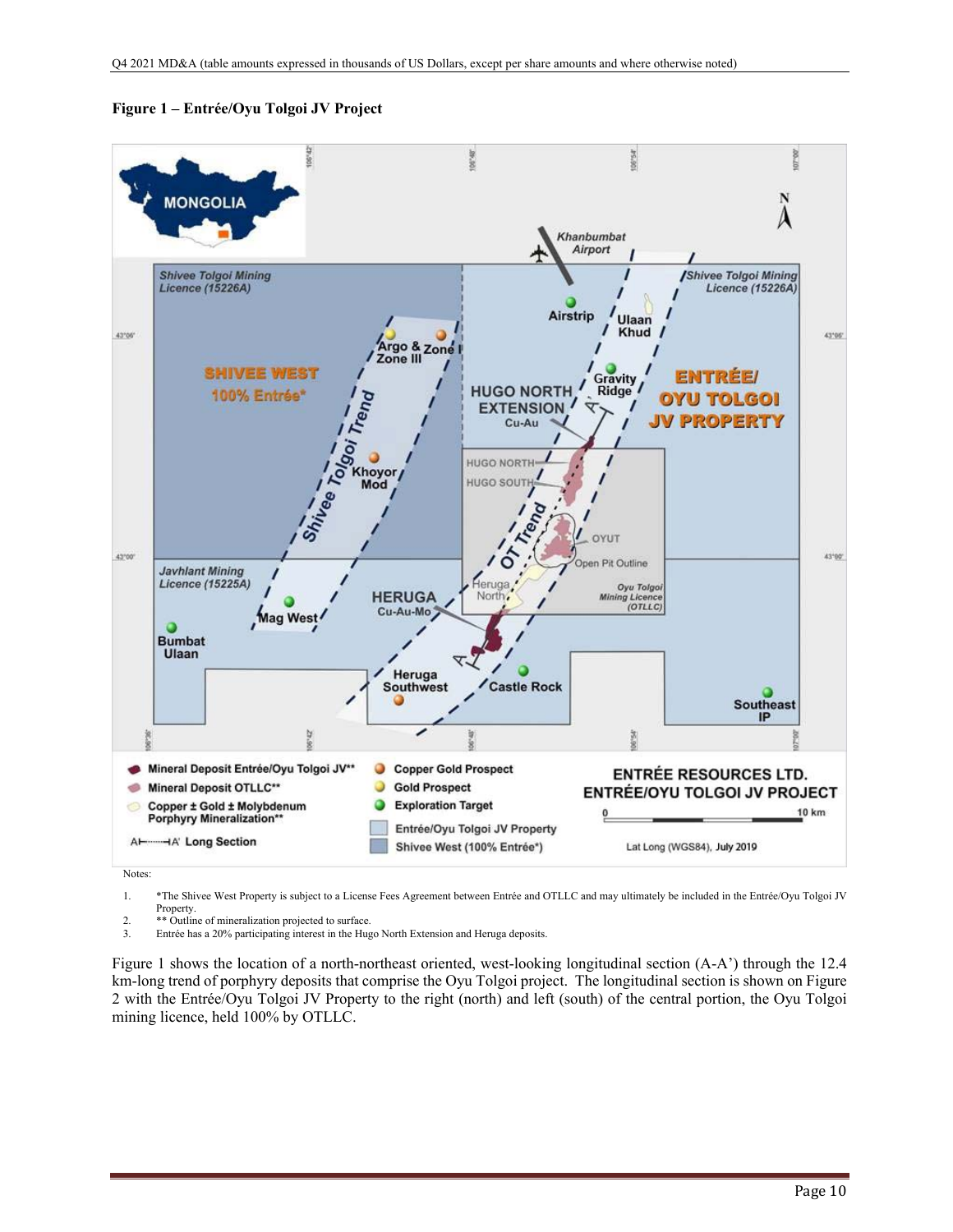

### **Figure 2 – Section Through the Oyu Tolgoi Trend of Porphyry Deposits**

The 2021 Technical Report forms the basis for the scientific and technical information in this MD&A regarding the Entrée/Oyu Tolgoi JV Project. Portions of the information are based on assumptions, qualifications and procedures which are not fully described herein. Reference should be made to the Company's AIF dated March 25, 2022 and to the full text of the 2021 Technical Report, which are available on the Company's website (www.EntreeResourcesLtd.com) or on SEDAR (www.sedar.com).

### **Capital and Operating Costs**

Under the terms of the Entrée/Oyu Tolgoi JV, OTLLC is responsible for 80% of all costs incurred on the Entrée/Oyu Tolgoi JV Property for the benefit of the Entrée/Oyu Tolgoi JV, including capital expenditures, and Entrée is responsible for the remaining 20%. In accordance with the terms of the Entrée/Oyu Tolgoi JVA, Entrée has elected to have OTLLC debt finance Entrée's share of costs for approved programs and budgets, with interest accruing at OTLLC's actual cost of capital or prime +2%, whichever is less, at the date of the advance. Debt repayment may be made in whole or in part from (and only from) 90% of monthly available cash flow arising from the sale of Entrée's share of products. Available cash flow means all net proceeds of sale of Entrée's share of products in a month less Entrée's share of costs of Entrée/Oyu Tolgoi JV activities for the month that are operating costs under Canadian generally-accepted accounting principles.

The following is a description of how Entrée recognizes its share of Oyu Tolgoi project capital costs, specifically, the timing of recognition under the terms of the Entrée/Oyu Tolgoi JVA and generally accepted accounting principles.

Under the terms of the Entrée/Oyu Tolgoi JVA, any mill, smelter and other processing facilities and related infrastructure will be owned exclusively by OTLLC and not by Entrée. Mill feed from the Entrée/Oyu Tolgoi JV Property will be transported to the concentrator and processed at cost (using industry standards for calculation of cost including an amortization of capital costs). Underground infrastructure on the Oyu Tolgoi mining licence is also owned exclusively by OTLLC, although the Entrée/Oyu Tolgoi JV will eventually share usage once underground development crosses onto the Entrée/Oyu Tolgoi JV Property. As a result of this, Entrée recognizes those capital costs incurred by OTLLC on the Oyu Tolgoi mining licence as an amortization charge for capital costs that will be calculated in accordance with Canadian generally accepted accounting principles determined yearly based on the estimated tonnes of concentrate produced for Entrée's account during that year relative to the estimated total life-of-mine concentrate to be produced (for processing facilities and related infrastructure), or the estimated total life-of-mine tonnes to be milled from the relevant deposit(s) (in the case of underground infrastructure). The charge is made to Entrée's operating account when the Entrée/Oyu Tolgoi JV mine production is actually milled.

For direct capital cost expenditures on the Entrée/Oyu Tolgoi JV Property, Entrée will recognize its proportionate share of costs at the time of actual expenditure.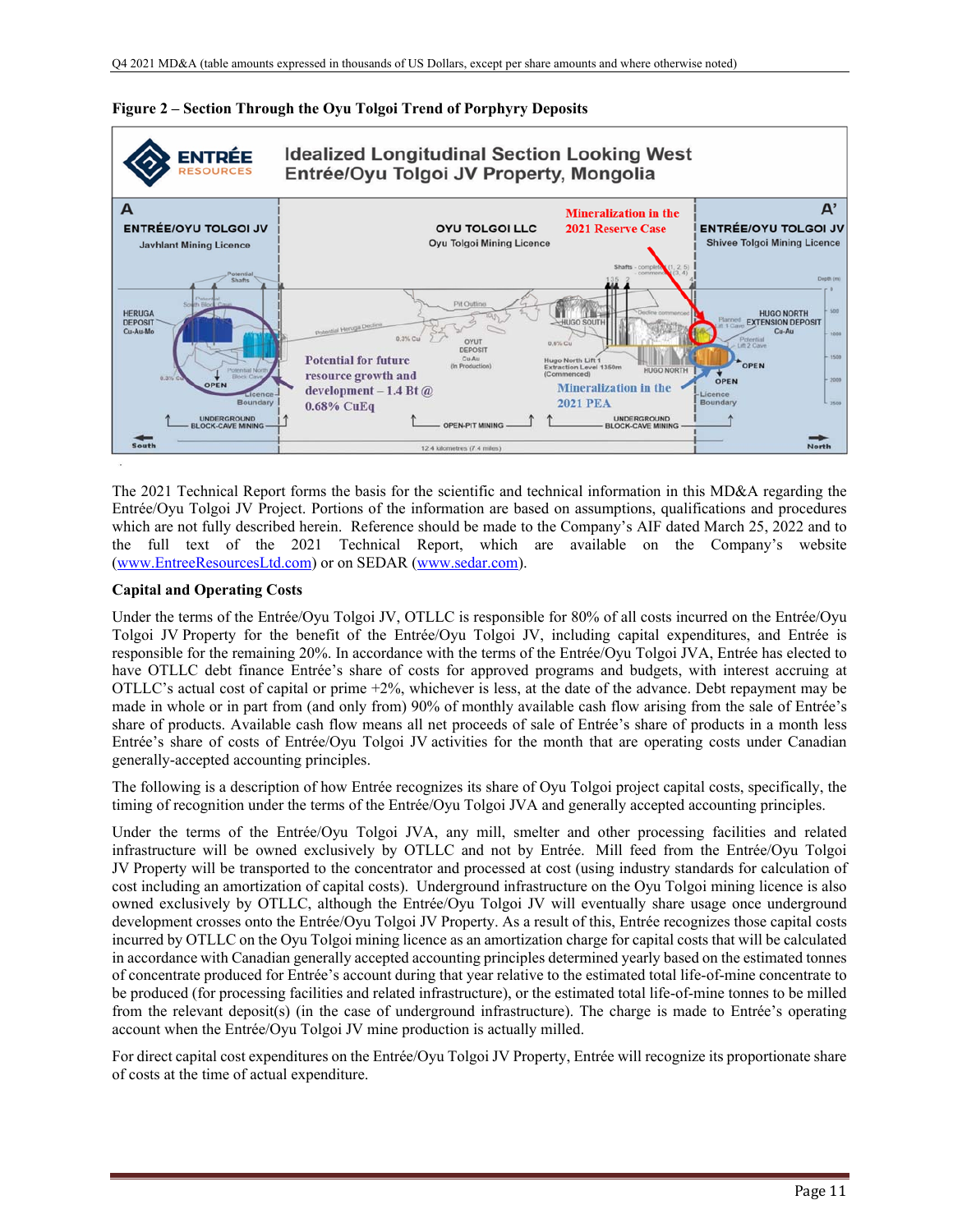The capital and operating costs in the 2021 Reserve Case are based on estimates prepared for OTMSS20 or information provided by OTLLC. Capital cost and sustaining cost estimates in the 2021 PEA were prepared as separate and independent estimates by OTLLC. Wood reviewed the estimates and accepts them as reasonable.

The cash flows in the 2021 Reserve Case and 2021 PEA are based on information provided by OTLLC, including mining schedules and annual capital and operating cost estimates, as well as Entrée's interpretation of the commercial terms applicable to the Entrée/Oyu Tolgoi JV, and certain assumptions regarding taxes and royalties. The cash flows have not been reviewed or endorsed by OTLLC. There can be no assurance that OTLLC or its shareholders will not interpret certain terms or conditions or attempt to renegotiate some or all of the material terms governing the joint venture relationship, in a manner which could have an adverse effect on Entrée's future cash flow and financial condition.

The cash flows also assume that Entrée will ultimately have the benefit of the standard royalty rate of 5% of sales value, payable by OTLLC under the Oyu Tolgoi Investment Agreement. Unless and until Entrée finalizes agreements with the Government of Mongolia or other Oyu Tolgoi stakeholders, there can be no assurance that the Entrée/Oyu Tolgoi JV will not be subject to additional taxes and royalties, such as the surtax royalty which came into effect in Mongolia on January 1, 2011, which could have an adverse effect on Entrée's future cash flow and financial condition. In the course of finalizing such agreements, Entrée may have to make certain concessions, including with respect to the economic benefit of Entrée's interest in the Entrée/Oyu Tolgoi JV Property, Entrée's direct or indirect participating interest in the Entrée/Oyu Tolgoi JV or the application of a special royalty (not to exceed 5%) to Entrée's share of the Entrée/Oyu Tolgoi JV Property mineralization or otherwise.

### **Mineral Resources and Mineral Reserves – Entrée/Oyu Tolgoi JV Property**

The following Entrée/Oyu Tolgoi JV Property mineral resource estimates reported in the 2021 Technical Report for the Hugo North Extension and Heruga deposits have an effective date of March 31, 2021. Mineral resources for the Hugo North Extension deposit are reported inclusive of those mineral resources that were converted to mineral reserves. Mineral resources that are not mineral reserves do not have demonstrated economic viability.

| Entrée/Oyu Tolgoi JV Property – Mineral Resources |                                            |        |       |       |       |                 |        |        |        |       |  |
|---------------------------------------------------|--------------------------------------------|--------|-------|-------|-------|-----------------|--------|--------|--------|-------|--|
|                                                   | Cu<br>Au<br>Tonnage                        | Ag     | Mo    | CuEq  |       | Contained Metal |        |        |        |       |  |
| Classification                                    | (Mt)                                       | $(\%)$ | (g/t) | (g/t) | (ppm) | $(\%)$          | Cu     | Au     | Ag     | Mo    |  |
|                                                   |                                            |        |       |       |       |                 | (Mlb)  | (Koz)  | (Koz)  | (Mlb) |  |
|                                                   | Hugo North Extension (>0.41% CuEq Cut-Off) |        |       |       |       |                 |        |        |        |       |  |
| Indicated                                         | 120                                        | 1.70   | 0.58  | 4.3   | n/a   | 2.04            | 4,500  | 2,200  | 16,000 | n/a   |  |
| Inferred                                          | 167                                        | 1.02   | 0.36  | 2.8   | n/a   | 1.23            | 3,800  | 1,900  | 15,000 | n/a   |  |
| Heruga (>0.41% CuEq Cut-Off)                      |                                            |        |       |       |       |                 |        |        |        |       |  |
| Inferred                                          | 1,400                                      | 0.41   | 0.40  | 1.5   | 120   | 0.68            | 13,000 | 18,000 | 66,000 | 370   |  |

Notes:

1. Mineral resources have an effective date of March 31, 2021.

- Metal prices used for CuEq and cut-off grade calculation for both Hugo North Extension and Heruga are: \$3.08/lb copper, \$1,292.00/oz gold, \$19.00/oz silver and \$10.00/lb molybdenum (Heruga only). Metallurgical recoveries used for CuEq and cut-off grade calculation at Hugo North Extension are 93% for copper, 80% for gold and 81% for silver. Metallurgical recoveries used for CuEq and cut-off grade calculation at Heruga are 82% for copper, 73% for gold, 78% for silver and 60% for molybdenum.
- 3. Mineral resources at Hugo North Extension are constrained within a conceptual mining shape constructed at a nominal 0.50% CuEq grade and above a CuEq grade of 0.41% CuEq. The CuEq formula is CuEq = Cu + ((Au \* 35.7175) + (Ag \* 0.5773)) / 67.9023 taking into account differentials between metallurgical performance and price for copper, gold and silver.

4. The overall geometry and depth of the Heruga deposit make it amenable to underground mass mining methods. Mineral resources are stated above a CuEq grade. The CuEq formula is CuEq = Cu + ((Au \* 37.0952) + (Ag \* 0.5810) + (Mo \* 0.0161)) / 67.9023 taking into account differentials between metallurgical performance and price for copper, gold, silver and molybdenum.

5. A CuEq break-even cut-off grade of 0.41% CuEq for Hugo North Extension mineralization and covers mining, processing and G&A operating cost and the cost of primary and secondary block cave mine development.

6. A CuEq break-even cut-off grade of 0.41% CuEq is used for the Heruga mineralization and covers mining, processing and G&A operating cost and the cost of primary and secondary block cave mine development.

7. Mineral resources are stated as in situ with no consideration for planned or unplanned external mining dilution.

Mineral resources are reported on a 100% basis. OTLLC has a participating interest of 80%, and Entrée has a participating interest of 20%. Notwithstanding the foregoing, in respect of products extracted from the Entrée/Oyu Tolgoi JV Property pursuant to mining carried out at depths from surface to 560 metres below surface, the participating interest of OTLLC is 70% and the participating interest of Entrée is 30%.

9. Numbers have been rounded as required by reporting guidelines and may result in apparent summation differences.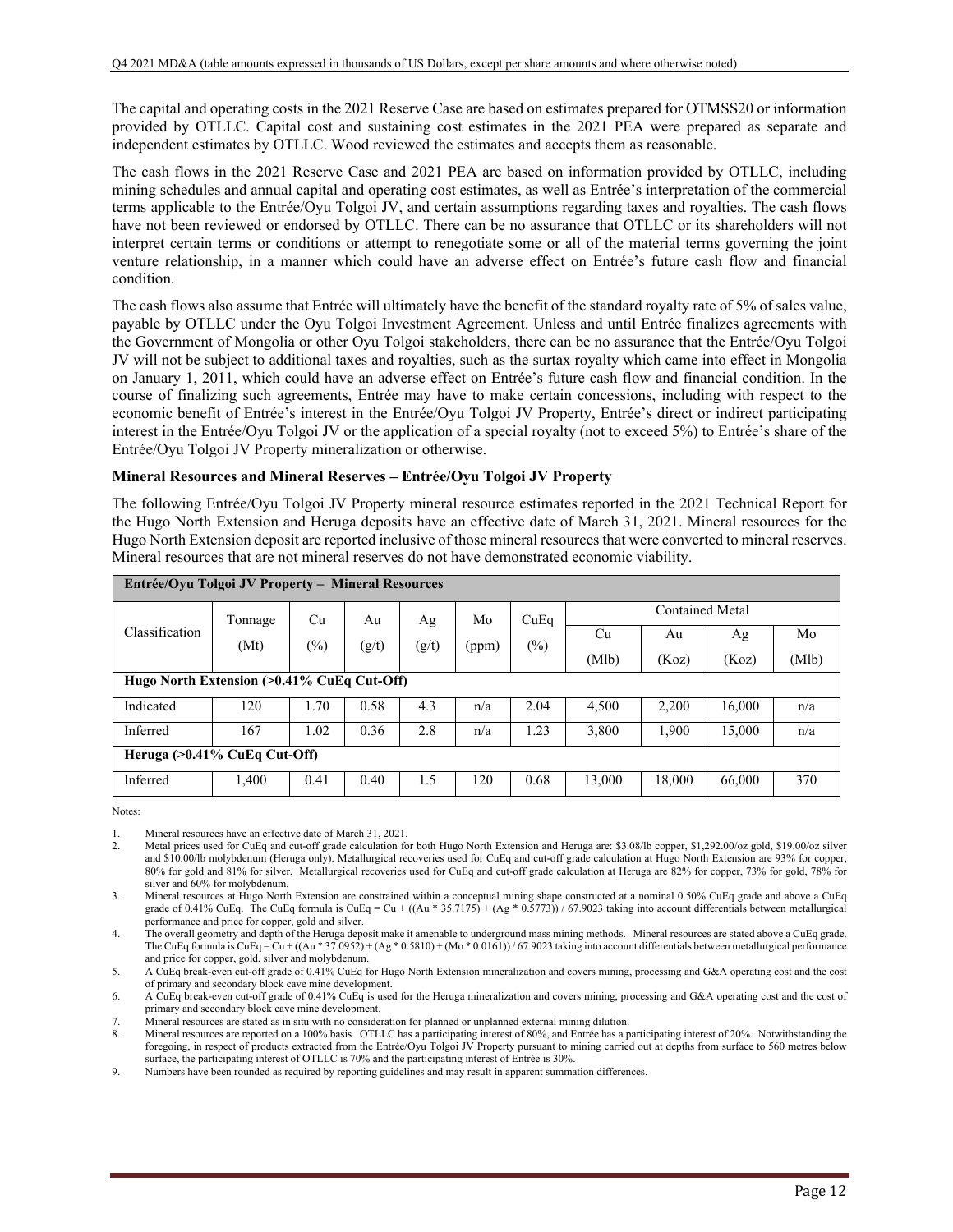## **Entrée/Oyu Tolgoi Mineral Reserves**

Entrée/Oyu Tolgoi JV Property mineral reserves are contained within the Hugo North Extension Lift 1 block cave mining plan. The mine design work on Hugo North Lift 1, including the Hugo North Extension, was prepared by OTLLC and was used as the basis for OTMSS20. The mineral reserve estimate is based on what is deemed minable when considering factors such as the footprint cut-off grade, the draw column shut-off grade, maximum height of draw, consideration of planned dilution and internal waste rock.

The mineral reserve estimate only considers mineral resources in the Indicated category and engineering that has been carried out to a Feasibility level or better to state the underground mineral reserve. There is no Measured mineral resource currently estimated within the Hugo North Extension deposit. Copper and gold grades for the Inferred mineral resources within the block cave shell were set to zero and such material was assumed to be dilution. The block cave shell was defined by a \$17.84/t NSR. Future mine planning studies may examine lower shut-offs.

The following Entrée/Oyu Tolgoi JV Property Hugo North Extension Lift 1 mineral reserve estimate has an effective date of May 15, 2021:

| Entrée/Oyu Tolgoi JV Property – Mineral Reserve |         |                 |        |       |       |          |                 |         |  |  |
|-------------------------------------------------|---------|-----------------|--------|-------|-------|----------|-----------------|---------|--|--|
| <b>Hugo North Extension Lift 1</b>              |         |                 |        |       |       |          |                 |         |  |  |
| Classification                                  | Tonnage | <b>NSR</b>      | Cu     | Au    | Ag    |          | Contained Metal |         |  |  |
|                                                 | (Mt)    | $(\frac{f}{f})$ | $(\%)$ | (g/t) | (g/t) | Cu (Mlb) | Au $(Koz)$      | Ag(Koz) |  |  |
| Probable                                        | 40      | 97.52           | 1.5    | 0.53  | 3.63  | 1,340    | 676             | 4.613   |  |  |

Notes:

1. Mineral reserves have an effective date of May 15, 2021.

2. For the underground block cave, all Indicated mineral resources within the cave outline were converted to Probable mineral reserves. No Proven mineral reserves have been estimated. The estimation includes low-grade Indicated mineral resources and Inferred mineral resource assigned zero grade that is treated as dilution.

3. A column height shut-off NSR of \$17.84/t was used to define the footprint and column heights. The NSR calculation assumed metal prices of \$3.08/lb Cu, \$1,292.00/oz Au, and \$19.00/oz Ag. The NSR was calculated with assumptions for smelter refining and treatment charges, deductions and payment terms, concentrate transport, metallurgical recoveries, and royalties using OTLLC's Base Data Template 38.

4. Mineral reserves are reported on a 100% basis. OTLLC has a participating interest of 80%, and Entrée has a participating interest of 20%. Notwithstanding the foregoing, in respect of products extracted from the Entrée/Oyu Tolgoi JV Property pursuant to mining carried out at depths from surface to 560 metres below surface, the participating interest of OTLLC is 70% and the participating interest of Entrée is 30%.

5. Numbers have been rounded as required by reporting guidelines and may result in apparent summation differences.

## **Shivee West Property Summary**

The Shivee West Property comprises the northwest portion of the Entrée/Oyu Tolgoi JV Project and adjoins the Entrée/Oyu Tolgoi JV Property and OTLLC's Oyu Tolgoi mining licence (see Figure 1 above).

To date, no economic zones of precious or base metals mineralization have been outlined on the Shivee West Property. However, zones of gold and copper mineralization have previously been identified at Zone III/Argo Zone and Khoyor Mod. There has been no drilling on the ground since 2011, and no exploration work has been completed since 2012. In 2015, in light of the ongoing requirement to pay approximately \$350,000 annually in licence fees for the Shivee West Property and a determination that no further exploration work would likely be undertaken in the near future, Entrée began to examine options to reduce expenditures in Mongolia. These options included reducing the area of the mining licence, looking for a purchaser or partner for the Shivee West Property, and rolling the ground into the Entrée/Oyu Tolgoi JV. Management determined that it was in the best interests of Entrée to roll the Shivee West Property into the Entrée/Oyu Tolgoi JV, and Entrée entered into a License Fees Agreement with OTLLC on October 1, 2015. The License Fees Agreement provides the parties will use their best efforts to amend the terms of the Entrée/Oyu Tolgoi JVA to include the Shivee West Property in the definition of Entrée/Oyu Tolgoi JV Property. Entrée determined that rolling the Shivee West Property into the Entrée/Oyu Tolgoi JV would provide the joint venture partners with continued security of tenure; Entrée shareholders would continue to benefit from any exploration or development that the Entrée/Oyu Tolgoi JV management committee approves on the Shivee West Property; and Entrée would no longer have to pay licence fees, as the parties agreed that the licence fees would be for the account of each joint venture participant in proportion to their respective interests, with OTLLC contributing Entrée's 20% share charging interest at prime plus 2%. To date, no amended Entrée/Oyu Tolgoi JVA has been entered into and Entrée retains a 100% interest in the Shivee West Property.

## **Underground Development Progress – Oyu Tolgoi Project**

On March 2, 2022, Turquoise Hill provided an update regarding the Oyu Tolgoi project.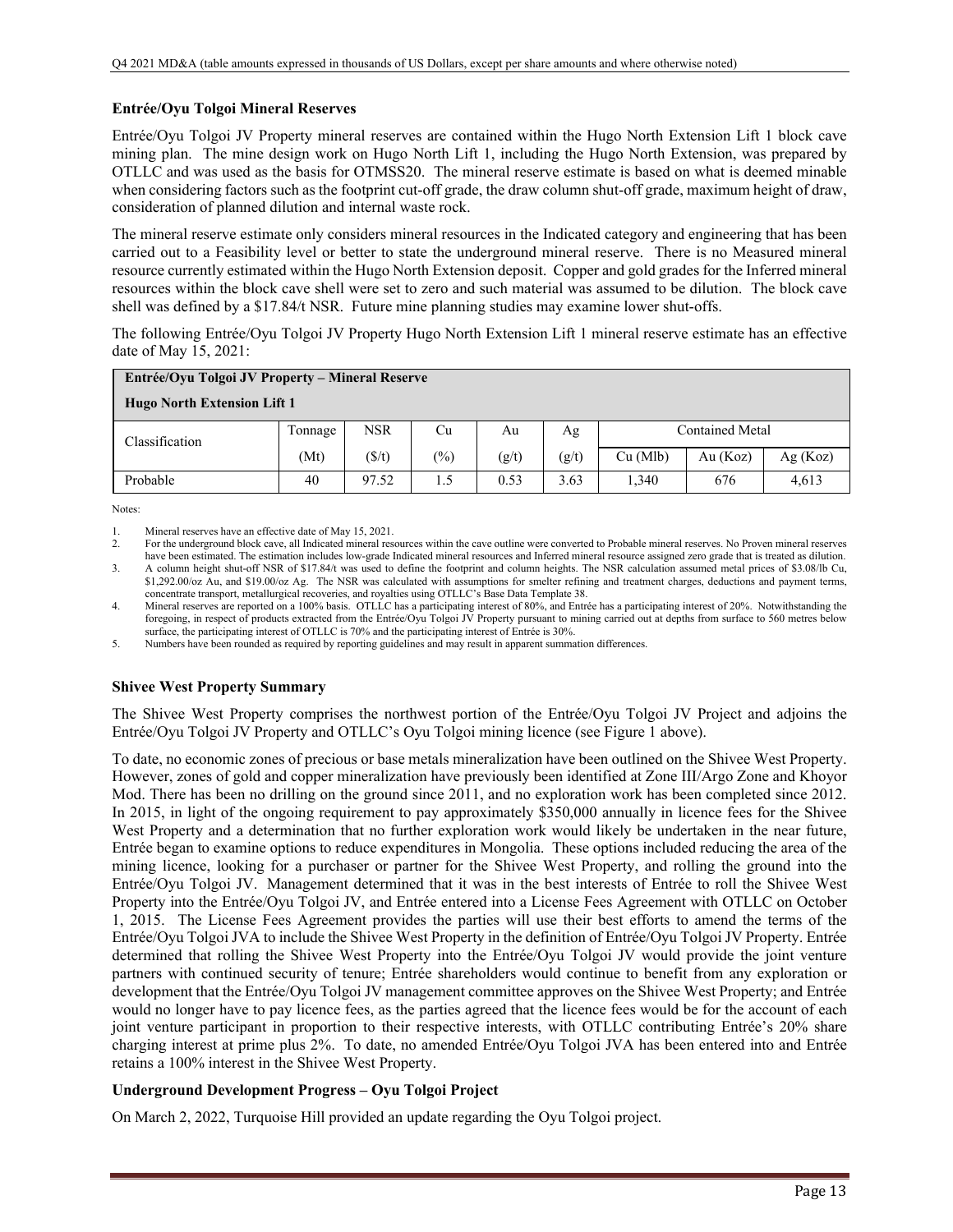### Underground Development Update

COVID-19 impacts in Mongolia are ongoing. During the fourth quarter 2021, COVID-19 restrictions adversely impacted underground development and OTLLC's ability to maintain normal roster changes for workers remained challenged.

OTLLC continues to implement multiple COVID-19 controls at site and maintains a 5-day mandatory isolation for workers prior to entering site. With the arrival of the Omicron variant of COVID-19, cases increased at site during early 2022, however shorter quarantine periods have been maintained and cases are being managed well. Some interruption to work progress is expected in the first quarter 2022.

In the first quarter 2020, OTLLC submitted a resources and reserves update ("RR19") for registration as required pursuant to local regulatory requirements in Mongolia. On July 2, 2020, Turquoise Hill announced the completion of OTMSS20, which incorporates a new block cave mine design for Hugo North Lift 1 Panel 0 previously announced by Turquoise Hill on May 13, 2020. In September 2021, RR19 was approved for registration by the Minerals Council of Mongolia. In the fourth quarter 2021, OTLLC submitted OTMMS20 to the Mongolian Minerals Council pursuant to Mongolian regulatory requirements and the expert review by the Professional Minerals Council of Mongolia commenced.

The Hugo North (including Hugo North Extension) Lift 1 mine plan incorporates the development of three panels, and in order to reach the full sustainable production rate of 95,000 tpd from the underground operations all three panels need to be in production. The Hugo North Extension deposit on the Entrée/Oyu Tolgoi JV Property is located at the northern portion of Panel 1.

The new block cave design incorporated in OTMSS20 varies from the previous design through:

- 120 metre structural pillars included to the north and south of Panel 0, protecting ore handling infrastructure and increasing the optionality of sequencing Panel 1 and Panel 2;
- Ore handling facilities moved into the structural pillars, improving excavation stability;
- Drawpoint spacing updated from 28 metres x 15 metres to 31 metres x 18 metres, improving extraction level stability; and
- Modified panel initiation approach for Panel 0, minimizing stress damage to the extraction level.

The Lift 1 mine design presented in OTMSS20 and the 2021 Reserve Case is subject to future refinements and updates. Hugo North (including Hugo North Extension) Lift 1 surface and underground drilling programs will support the evaluation by OTLLC of different design and sequencing options for Panels 1 and 2. As reported by Turquoise Hill, during 2021 a total of 10,494 metres of Panel 1 drilling was undertaken to increase orebody knowledge. The data collected has been used to refine the structural and geotechnical models which form the basis of the mine design. From 2022 onwards, the focus of drilling will shift to Lift 2 and peripheral areas of Lift 1. In 2021, 1,009 metres of Lift 2 Panel 1 drilling was completed. The Panel 1 study is scheduled for completion in the first half of 2023. Entrée has not yet received any details or results of OTLLC's surface and underground drilling programs from 2021.

Although COVID-19 related restrictions continued to impact Shaft 3 and 4 activities, progress was made during the fourth quarter 2021. Shaft 4 sinking activities re-commenced in October 2021, with advancement now at 148 metres below ground level. Shaft 3 readiness works continued, with sinking commencement expected by the end of the first quarter 2022. In response to slower than planned sinking rates at Shaft 4, a productivity improvement program is underway and outcomes will be applied to activities in both shafts. Shafts 3 and 4 are required to provide ventilation to support production from Panels 1 and 2 during ramp up to 95,000 tpd. Turquoise Hill has reported that efforts to minimize delays to Panels 1 and 2 due to ventilation constraints ahead of Shaft 3 and 4 commissioning continue. An approximately 9-month delay to Shafts 3 and 4 is currently anticipated with the first Panel 1 draw bell now expected in H1 2027 rather than H2 2026. Turquoise Hill reported that a reforecast of cost and schedule for the remaining Lift 1 underground project scope is now expected in the second quarter 2022.

The underground project progressed well during the fourth quarter 2021 with breakthrough of the service decline achieved and caving related development and construction continuing. MHS1 construction was completed in the fourth quarter 2021. MHS1 commissioning and construction of the first on-footprint truck chute, a key enabler for production, was achieved in February 2022, and sustainable production from Lift 1 Panel 0 is expected in H1 2023.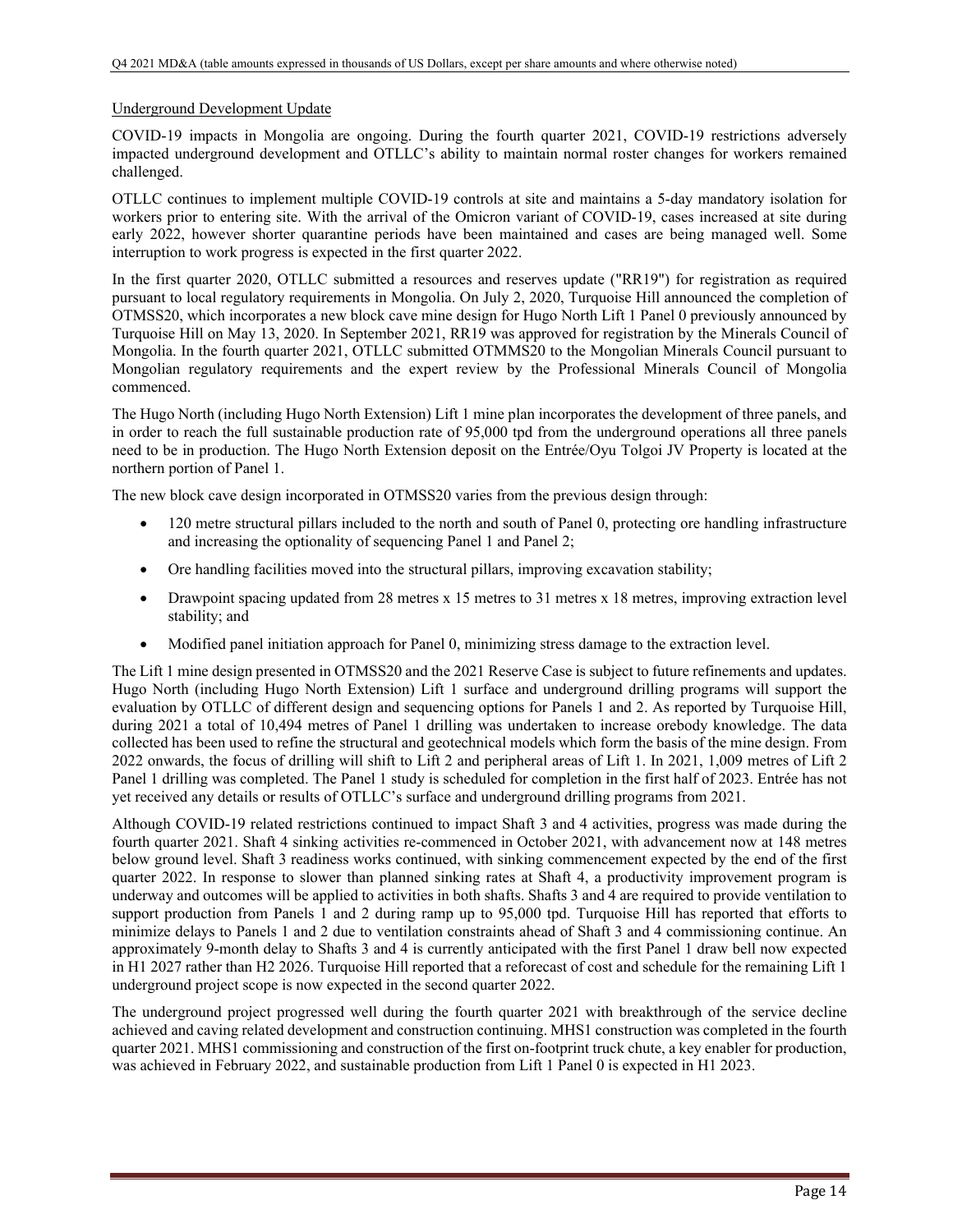Following progress in negotiations with the Government of Mongolia, all undercut readiness criteria were considered to be achieved on January 24, 2022 with the OTLLC board having unanimously approved commencement of the undercut.

Ahead of the first Lift 1 Panel 0 drawbell blast, expected in the third quarter 2022, development and construction work on the extraction level continues with drawbell drives in the initiation area being excavated, drawpoint construction underway and concrete roadways laid, as well as continued construction work on truck chutes supporting Panel 0.

At the end of the fourth quarter 2021, cumulative underground development progress was 63,418 eqm and cumulative conveyor to surface advancement was 15,862 eqm.

### Oyu Tolgoi Funding

On November 21, 2019, Resolution 92 was passed in a plenary session of the Parliament of Mongolia. Resolution 92 was published on December 6, 2019 and includes measures to improve the implementation of the Oyu Tolgoi Investment Agreement and the 2011 Amended and Restated Shareholders' Agreement (the "Shareholders' Agreement"), improve the 2015 Oyu Tolgoi Underground Mine Development and Financing Plan (the "Mine Plan") and explore and resolve options to have a product sharing arrangement or swap Mongolia's 34% equity holding for a special royalty. On December 30, 2021, the Parliament of Mongolia passed Resolution 103 to resolve outstanding issues among Turquoise Hill, Rio Tinto and the Government of Mongolia in relation to the implementation of Resolution 92. Resolution 103 imposes restrictions that limit OTLLC's ability to obtain third party debt financing and Turquoise Hill's ability to fund OTLLC with shareholder debt or to carry common share investments in OTLLC by Erdenes Oyu Tolgoi LLC until sustainable production from Lift 1 Panel 0 is achieved, which is currently expected in H1 2023.

On March 2, 2022, Turquoise Hill reported it currently estimates it has a base case incremental funding requirement of \$3.4 billion.

On January 24, 2022, Turquoise Hill and Rio Tinto signed a binding Amended and Restated Heads of Agreement (the "Amended HoA"), which delineates a comprehensive funding plan to address the Company's estimated incremental funding requirement to complete the construction of Lift 1 of the Oyu Tolgoi underground project, including Lift 1 of the Hugo North Extension deposit on the Entrée/Oyu Tolgoi JV Property. Key elements include pursuing the rescheduling of principal repayments of existing debt ("Re-profiling") to potentially reduce the base case funding requirement by up to \$1.7 billion; seeking to raise up to \$500 million of additional senior supplemental debt; Rio Tinto committing to provide a co-lending facility of up to \$750 million to be made available once sustainable production has been achieved; Rio Tinto committing to provide a short-term secured advance directly to Turquoise Hill; and Turquoise Hill agreeing to conduct an equity offering of at least \$650 million by no later than August 31, 2022.

Turquoise Hill has reported that until sustainable production from Lift 1 Panel 0 is achieved (currently expected in H1 2023), OTLLC's estimated funding requirements are expected to be addressed by cash on hand at OTLLC, the Reprofiling and a pre-paid copper concentrate sale arrangement between Turquoise Hill and OTLLC. Assuming successful completion of those elements and successful implementation of the Amended HoA, Turquoise Hill currently estimates it can address its \$3.4 billion incremental funding requirement within the framework of the Amended HoA. Successful implementation of the Amended HoA is subject to achieving alignment with the relevant stakeholders in addition to Rio Tinto (including existing lenders, any potential new lenders and the Government of Mongolia), market conditions and other factors.

#### Negotiations with Government of Mongolia

In the fourth quarter 2021, negotiations between Turquoise Hill, Rio Tinto and various Mongolian governmental bodies continued to progress towards resolution of the outstanding items necessary to enable Lift 1 Panel 0 undercut commencement including approval for registration of the updated RR19 through the Minerals Council of Mongolia in the fourth quarter 2021 and submission for assessment of OTMSS20.

On December 13, 2021, Rio Tinto and Turquoise Hill made a joint offer to the Government of Mongolia with the aim of resetting the relationship and allowing all parties to move forward together. On December 30, 2021 the Parliament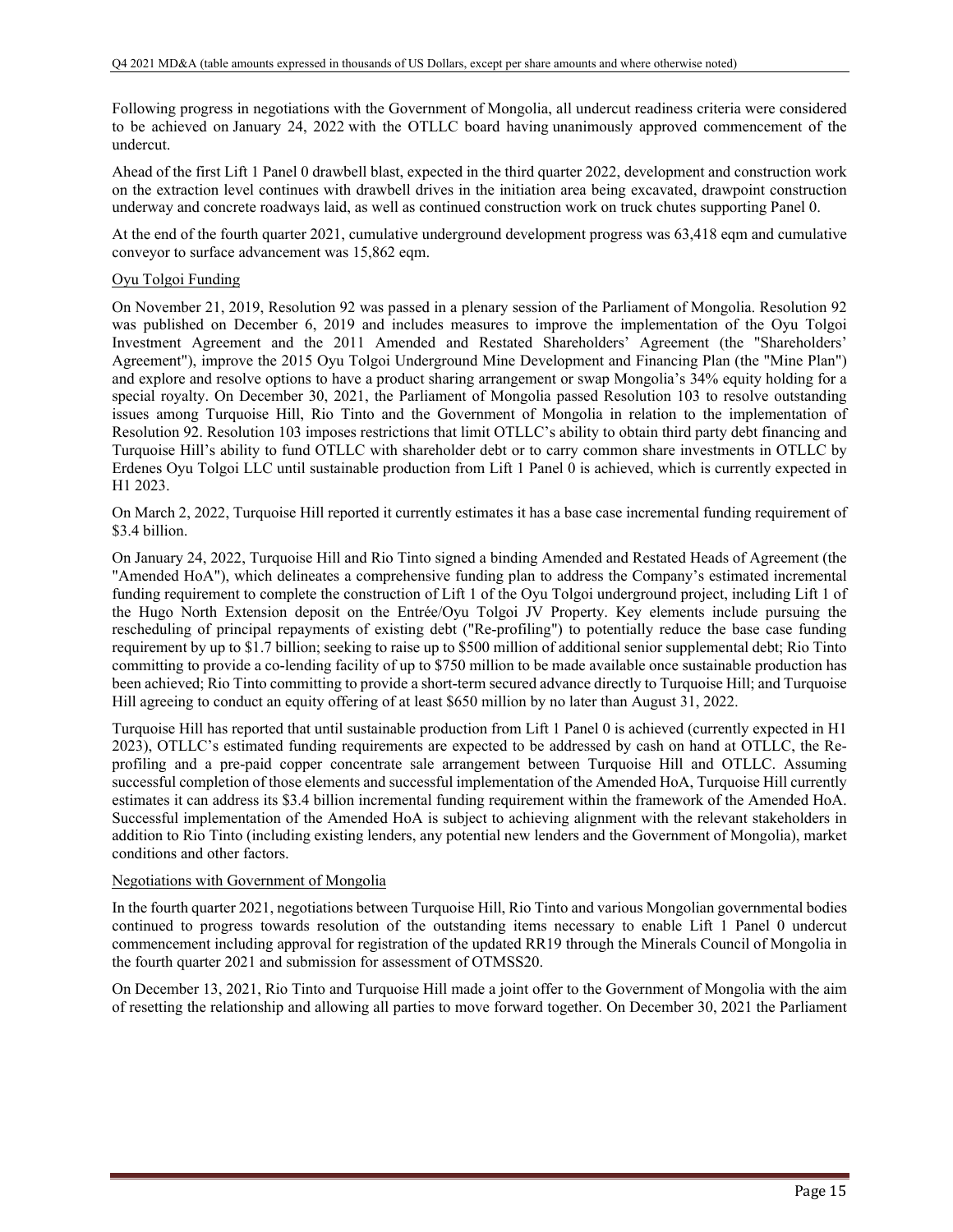of Mongolia passed Resolution 103 that aimed to improve the benefits to Mongolia from the Oyu Tolgoi project and set out a number of required measures to resolve the outstanding issues in relation to Resolution 92.

On January 24, 2022, Turquoise Hill announced that it had successfully reached a mutual understanding for a renewed partnership with the Government of Mongolia and that the OTLLC board had unanimously approved the commencement of the undercut and the full Definitive Estimate underground development budget of \$6.75 billion.

The decision to approve the undercut followed resolution of many of the conditions required in Resolution 103 including:

- Turquoise Hill agreeing to waive in full the \$2.4 billion carry account loan of Erdenes Oyu Tolgoi LLC.
- Improved cooperation with Erdenes Oyu Tolgoi LLC in monitoring the Oyu Tolgoi underground development and enhancing environment, social and governance (ESG) matters.
- The approval of the ESA.
- The establishment of a funding structure at OTLLC that does not incur additional loan financing prior to sustainable production for Panel 0 (expected in H1 2023).

Turquoise Hill reported it continues to work with the Government of Mongolia and Rio Tinto to finalise the remaining outstanding measures of Resolution 103, namely the formal termination of the Mine Plan and resolution of the outstanding OTLLC tax arbitration.

#### Oyu Tolgoi Power Supply

OTLLC currently sources power for the Oyu Tolgoi mine from China's Inner Mongolian Western grid, via overhead power line, pursuant to back-to-back power purchase agreements with Mongolia's National Power Transmission Grid ("NPTG"), the relevant Mongolian power authority, and Inner Mongolia Power International Cooperation Co., Ltd ("IMPIC"), the subsidiary of Inner Mongolia's power grid company.

OTLLC is obliged under the Oyu Tolgoi Investment Agreement to secure a long-term domestic power source for the Oyu Tolgoi mine. The Power Source Framework Agreement ("PSFA") entered into between OTLLC and the Government of Mongolia on December 31, 2018 provides a binding framework and pathway for long-term power supply to the Oyu Tolgoi mine.

On June 28, 2020, Turquoise Hill announced that the Government of Mongolia and OTLLC amended the PSFA to reflect their agreement to jointly prioritize and progress a Government of Mongolia funded, owned and operated plant at Tavan Tolgoi, in accordance with and subject to agreed milestones, as the domestic source of power for the Oyu Tolgoi mine.

The amended PSFA provides that if certain agreed milestones are not met in a timely manner, OTLLC would be entitled to select from, and implement the alternative power solutions specified in the amended PSFA, including a coal-fired power plant at Oyu Tolgoi, the Mongolian grid or a primary renewables solution, and the Government of Mongolia would be obliged to support such decision.

Three milestones in the amended PSFA were not met by the original dates of March 1, 2021, March 31, 2021, and July 1, 2021.

On January 26, 2022, OTLLC entered into an Electricity Supply Agreement ("ESA") with, amongst others, Southern Region Electricity Distribution Network to provide OTLLC with a long-term source of power from the Mongolian grid on terms fully agreed with the Government of Mongolia. Power will be delivered pursuant to the ESA once certain technical conditions are satisfied.

The ESA has a term of 20 years from the date on which supply commences and provides a pathway to meeting OTLLC's long-term power requirements from domestic power sources.

While the Mongolian grid undergoes an upgrade to be in a position to provide stable and reliable power to the Oyu Tolgoi mine, OTLLC will continue to import its power from Inner Mongolia, China. An agreement in-principle has been reached between NPTG and IMPIC for a three-year fixed term extension to 2026, potentially followed by an extension to up to 2030, if required. The outstanding commercial terms are in the process of being finalized.

### Oyu Tolgoi Tax Assessment

On February 20, 2020, Turquoise Hill announced that OTLLC has been unable to reach a resolution of its previously announced dispute with the Mongolian Tax Authority with respect to a tax assessment for approximately \$155 million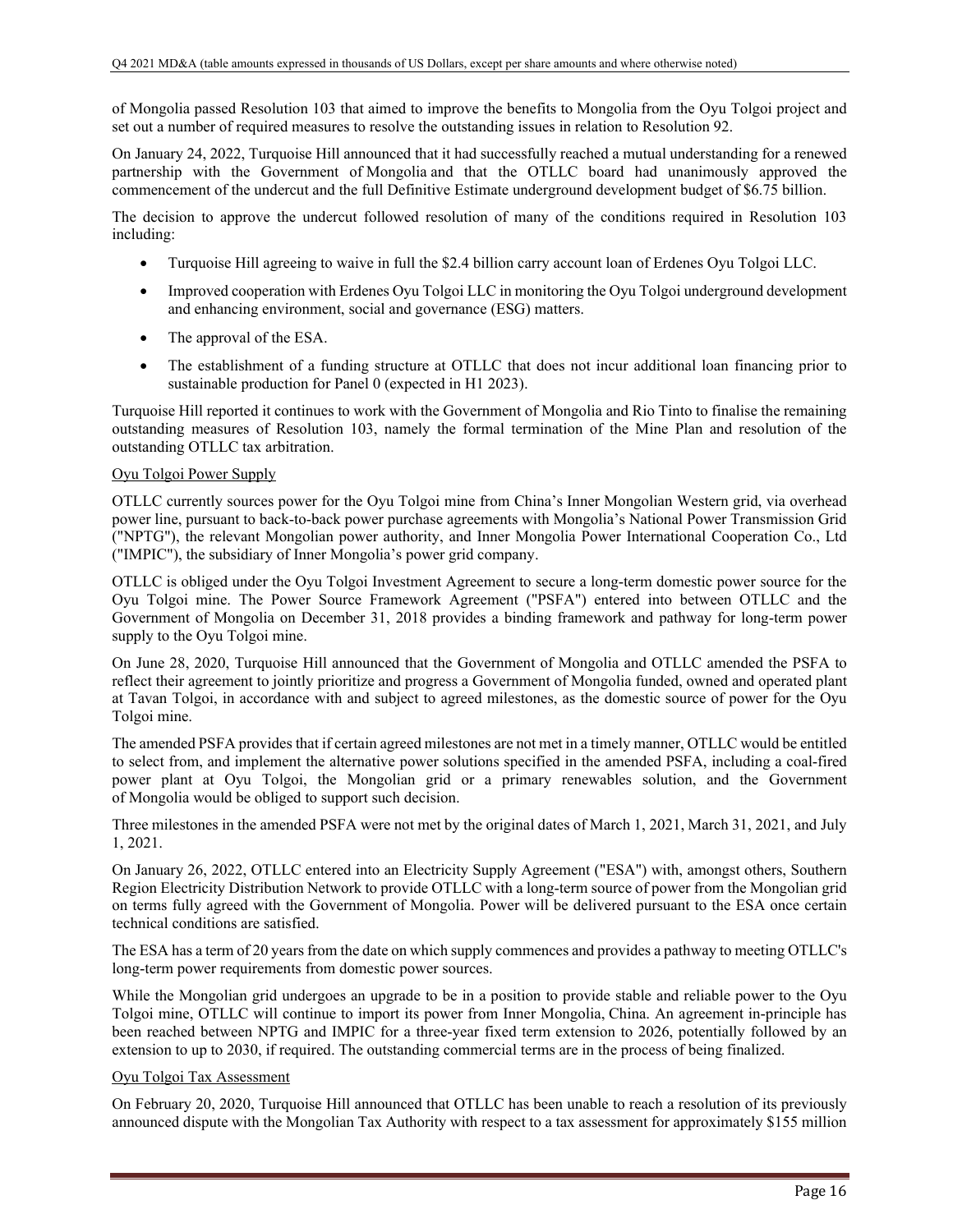relating to an audit on taxes imposed and paid by OTLLC between 2013 and 2015. OTLLC will be proceeding with the initiation of a formal international arbitration proceeding in accordance with the dispute resolution provisions in the Oyu Tolgoi Investment Agreement. Turquoise Hill remains of the opinion that OTLLC has paid all taxes and charges required to be paid under the Oyu Tolgoi Investment Agreement, the Shareholders' Agreement, the Mine Plan and Mongolian law.

On December 23, 2020, Turquoise Hill announced that OTLLC has received, and is evaluating, a tax assessment for approximately \$228 million cash tax from the Mongolian Tax Authority relating to an audit on taxes imposed and paid by OTLLC between 2016 and 2018. On January 11, 2021, Turquoise Hill announced that OTLLC has given notice of its intention to apply to the Tribunal in the arbitration for leave to amend its statement of claim to include the issues raised in the 2016-2018 tax assessment, as many of the matters raised are of a similar nature to the matters raised in the 2013-2015 tax assessment.

In February 2021, OTLLC received notices of payment from the Capital City tax department for the amounts disputed under the 2016-2018 tax assessment. In March 2021, OTLLC received notices of payment totalling \$126 million relating to amounts disputed under the 2013-2015 tax assessment. Under Article 43.3 of the Mongolian General Tax Law, the amounts were due and paid by OTLLC within 10 business days from the date of the notices of payment. Under the same legislation, OTLLC is entitled to recover the amounts in the event of a favourable decision from the relevant dispute resolution authorities.

On May 3, 2021, Turquoise Hill announced that the Government of Mongolia filed its statement of defence together with a counterclaim seeking the rejection of OTLLC's tax claims in their entirety. In the event OTLLC's tax claims are not dismissed in their entirety, the Government of Mongolia is seeking in the counterclaim an alternative declaration that the Oyu Tolgoi Investment Agreement is void.

Resolution 103 authorized certain measures to be completed by the Government of Mongolia in order for Resolution 92 to be considered formally implemented. Turquoise Hill has disclosed that it remains committed to continue to work with the Government of Mongolia and Rio Tinto to finalize the remaining outstanding matters of Resolution 103, including resolution of the outstanding tax arbitration.

On February 11, 2022, at the request of the parties to the tax arbitration, the arbitral tribunal issued an order suspending the tax arbitration for six months (until August 11, 2022) or until 21 days from when the tribunal receives notice from OTLLC or the Government of Mongolia to terminate the suspension.

## **Recent Exploration and Development Work on the Entrée/Oyu Tolgoi JV Property**

## Target Generation Work

OTLLC's site technical services team undertakes all exploration work on the Entrée/Oyu Tolgoi JV Property. Turquoise Hill has reported that the current exploration strategy for the Oyu Tolgoi project, including the Entrée/Oyu Tolgoi JV Property, is focused on developing a project pipeline prioritized in areas that can impact the current development of the Oyu Tolgoi deposits, seeking low-cost development options and continuing the assessment of legacy datasets to enable future discovery.

Exploration during 2016 to 2021 on the Entrée/Oyu Tolgoi JV Property included early-stage target generation work on both the Shivee Tolgoi and Javkhlant mining licences. The work included geological mapping, geochemical and geophysical surveys, small amounts of shallow core and reverse circulation drilling, and integrated geologicalgeophysical 3D modelling. Results of work conducted between 2016 and 2020 and detailed descriptions of the targets have been reported in the Company's previous quarterly and annual filings, as well as the 2021 Technical Report, available on SEDAR at www.sedar.com under the Company's profile.

OTLLC assesses and ranks targets as either high, medium, or low potential, dependent on various factors including favorable lithology, alteration, and structural setting, geophysical or geochemical signature similar to known mineralization style of other Oyu Tolgoi deposits, and potential for extension along or down dip of known mineralization.

OTLLC has identified the following two high priority targets on the Entrée/Oyu Tolgoi JV Property:

 **Hugo North Extension.** The area around the Hugo North Extension deposit has been geologically modelled in 3D using geophysical and geological data and focussing on two potential structural geometries considered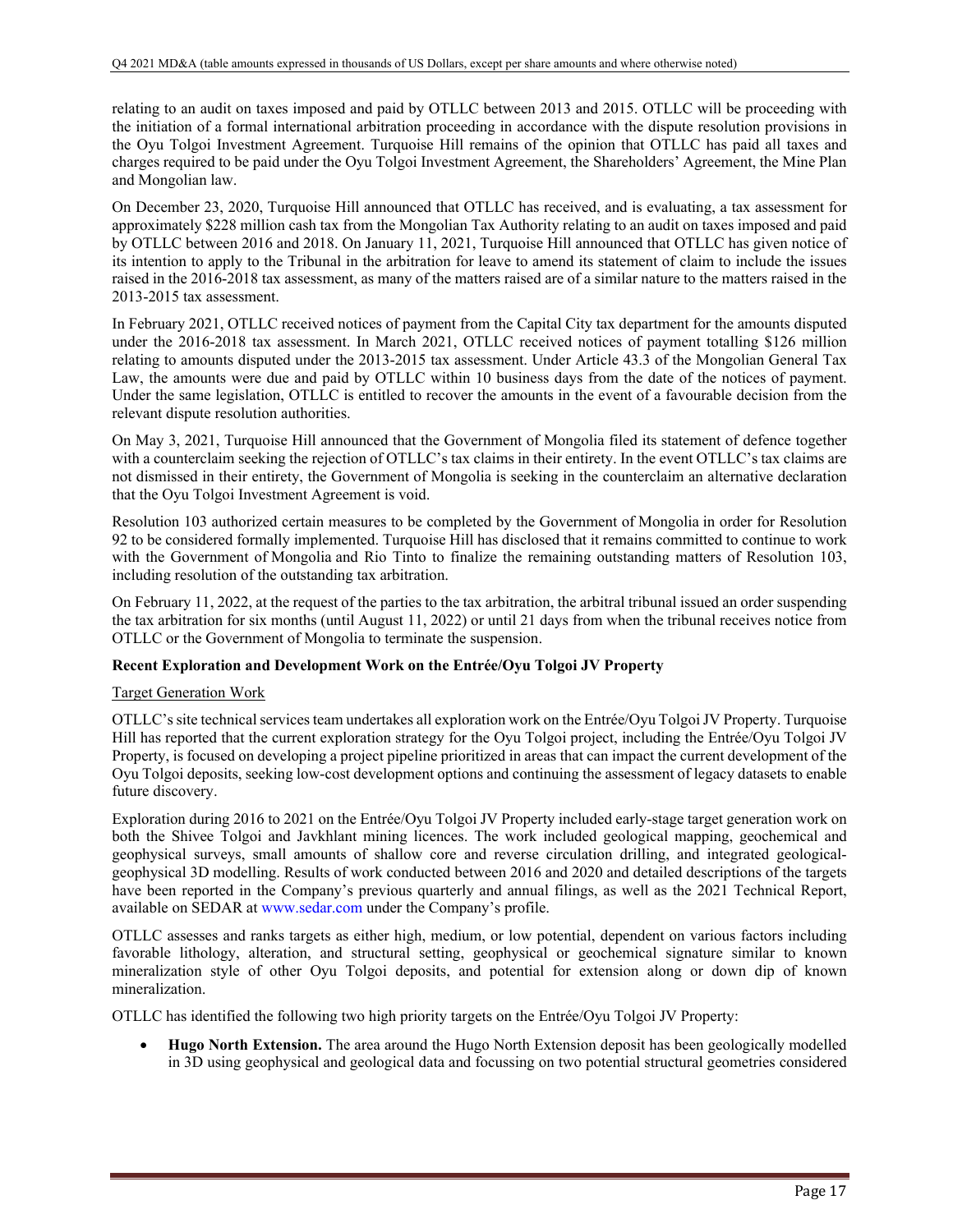favourable for hosting Oyu Tolgoi style porphyry mineralization. OTLLC notes that drill testing and further work is required.

 **Heruga.** A geochemical characterization study was completed at Heruga over an initial single cross-section. The mineral association results indicate that although the mineralization is decreasing to the west, there is potential for high grade mineralization in the east (although it will most likely be deeper due to the host lithological bedding configuration). OTLLC states that further data collection and modelling is needed on this target area.

OTLLC has classified the Ulaan Khud and Airstrip targets on the Shivee Tolgoi mining licence and the West Heruga, Southeast IP, Castle Rock, Bumbat Ulaan, and West Mag targets on the Javkhlant mining licence as medium priority targets.

Detailed exploration activities (including drilling programs) have mostly been focused on finding shallow resources (less than 300 metres) near pit and greenfield opportunities.

During 2021 the exploration programs on the Entrée/Oyu Tolgoi JV Property were very minimal and all exploration drilling and larger programs that were announced in 2020 were put on hold due to COVID-19 related restrictions. The only exploration work that was completed is described below:

- **Soil Sampling**. A soil sampling grid (initially collected during 2020) was expanded during 2021 on a 200 metre by 400 metre grid, covering an area of approximately 5 km by 6 km encompassing the Airstrip, Ulaan Khud, Gravity Ridge and Hugo North Extension targets. Processing of the sample data was completed during 2021 and subsequent grouping of the results into an "additive index" (Ag+Bi+Pb+Zn) revealed several interesting exploration anomalies, each also corresponding with >70 ppm to >140 ppm copper soil anomalies. These anomalies cover large portions of the projected porphyry trend to the north from Hugo North Extension as well as portions of the Airstrip target.
- **Integrating and 3D Modelling**. A program of data integration and 3D modelling was initiated at the West Heruga, North Ulaan Khud and Southeast IP targets. This incorporated a mix of previous drilling, geology, geochemistry and geophysical data that was processed by Geocode LLC in an attempt to further define exploration targets, potentially to be followed up with additional drilling. The full results of this exercise have not yet been provided to the Company, however OTLLC has stated that encouraging results have been returned for each area.
- **Whole-rock and Geochronology Sampling**. A total of 66 samples that were collected during 2020 were processed for whole-rock geochemistry and geochronology by OTLLC. These samples were collected mainly along the northern portion of the Javkhlant license to the west and east of the Oyu Tolgoi mining licence. Results of this work show that most of the sampled rocks are classified as subalkaline trachybasalt, basaltic andesite or rhyolite. Using Sr/MnO vs Sr/Y ratios to test for porphyry prospectivity two of the samples were classified as "prospective", while three are considered as "Mixed Signal", and the remaining samples are considered "un-prospective".

## 2021 Geotechnical Drilling on Entrée/Oyu Tolgoi JV Property

During 2021, a line of 16 shallow (5-8 metre deep) geotechnical core holes was drilled along the north boundary of the Oyu Tolgoi licence on the Shivee Tolgoi licence to test soil and rock properties as part of on-going geotechnical studies for the mine and infrastructure development.

## Panel 1 Design Optimization Study Work

Hugo North (including Hugo North Extension) Lift 1 surface and underground drilling programs will support the evaluation by OTLLC of different design and sequencing options for Panels 1 and 2.

As reported by Turquoise Hill, during 2021 a total of 10,494 metres of Panel 1 drilling was undertaken to increase orebody knowledge. The data collected has been used to refine the structural and geotechnical models which form the basis of the mine design.

From 2022 onwards, the focus of drilling will shift to Lift 2 and peripheral areas of Lift 1. In 2021, 1,009 metres of Lift 2 Panel 1 drilling was completed.

For 2022, OTLLC has budgeted a significant amount of diamond drilling on the Entrée/Oyu Tolgoi JV Property, targeting the Hugo North Extension deposit. Drilling will comprise 37 holes, totalling approximately 16,000 metres. All holes will be collared from underground drill stations along the eastern boundary of the porphyry mineralized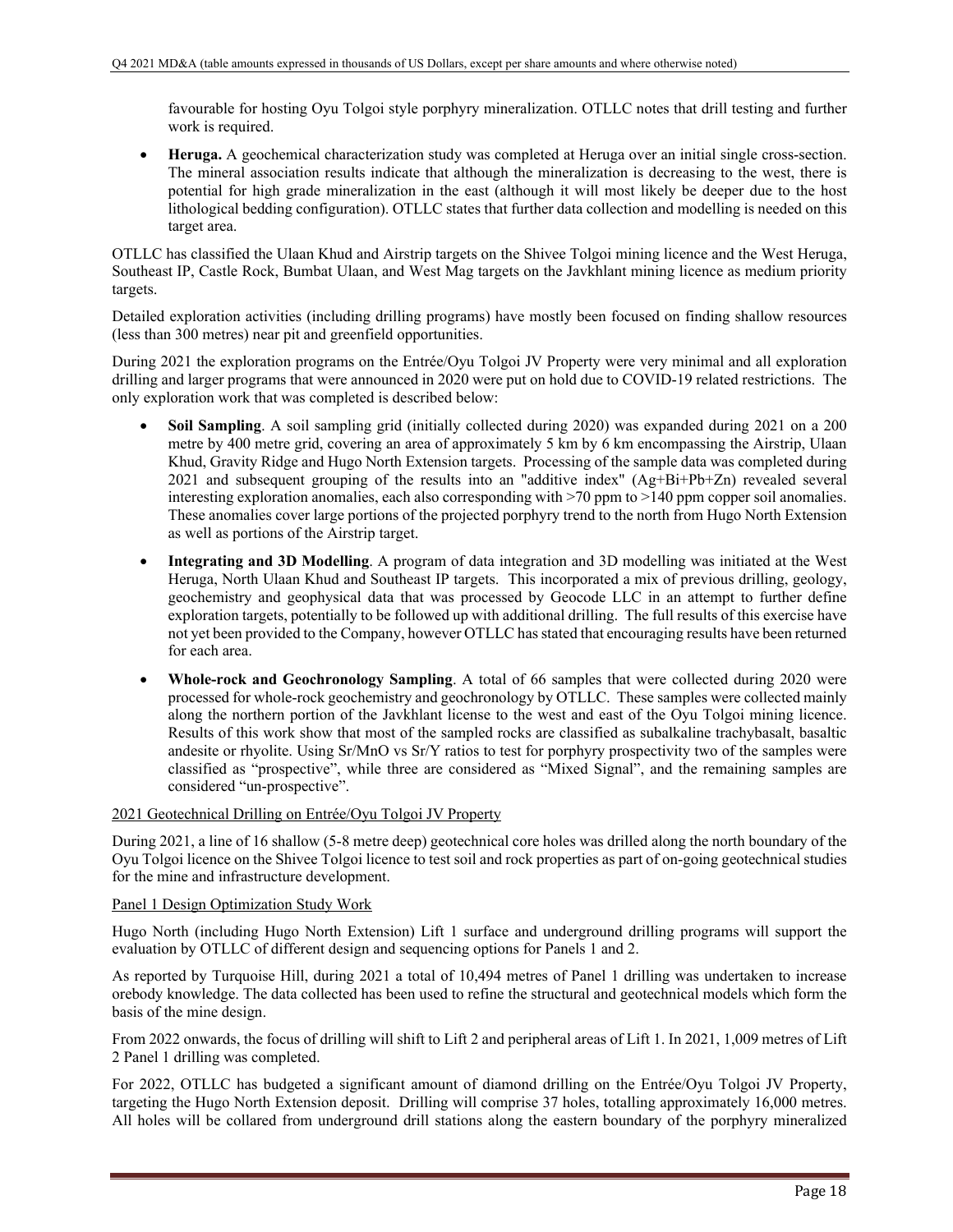footprint. A portion of these holes will be drilled from three underground stations on the Entrée/Oyu Tolgoi JV Property, with the others collared from underground drill stations on the Oyu Tolgoi property but crossing onto the Entrée/Oyu Tolgoi JV Property. The main purpose of the drilling is infill for improved resource classification and estimation updates, but also to improve the overall knowledge of deeper parts of the deposit (Lift 2). A portion of the holes will also be used for geotechnical purposes. OTLLC has scheduled all the drilling to be completed during 2022, with potential additional phases to follow in 2023 or beyond. The timing of this drilling is still contingent upon COVID-19 restrictions.

The Panel 1 study is scheduled for completion in the first half of 2023. Entrée has not yet received any details or results of OTLLC's surface and underground drilling programs.

### Panel 1 Development

The Company continues to monitor the situation in Mongolia including with respect to possible delays to commencement of Panel 1. The Company will assess the potential impact of any delays as it becomes aware of them and will update the market accordingly.

### **2021 Review**

Entrée expenses related to Mongolian operations included expenditures of \$0.5 million for strategic, technical and administration costs in Mongolia. The Company focused its efforts on advancing potential amendments to the Entrée/Oyu Tolgoi JVA with the objective to align the interests of all stakeholders as they are now understood, which would be in the best interests of all stakeholders. As a result, the Company increased its engagement of professional and advisory consultants to assist in the process, which has increased costs over the comparative 2020 and 2019 periods, respectively.

# **BLUE ROSE JV – AUSTRALIA**

### **Summary**

Entrée has a 56.53% interest in the Blue Rose JV to explore for minerals other than iron ore on EL 6006, with Giralia Resources Pty Ltd, a subsidiary of Atlas Iron Pty Ltd (part of the Hancock Group of Companies), retaining a 43.47% interest. EL 6006, totalling 257 square kilometres, is located in the Olary Region of South Australia, 300 kilometres northeast of Adelaide and 130 kilometres west-southwest of Broken Hill.

The rights to explore for and develop iron ore on EL 6006 are held by Lodestone Mines Pty Ltd ("Lodestone"), which is also the licence holder. The Blue Rose JV partners were granted (a) the right to receive an additional payment(s) upon completion of an initial or subsequent iron ore resource estimate on EL 6006, to a maximum of A\$2 million in aggregate; and (b) a royalty equal to 0.65% of the free on board value of iron ore product extracted and recovered from EL 6006. An additional A\$285,000 must also be paid to the Blue Rose JV partners upon the commencement of commercial production.

The Braemar Iron Formation is the host rock to magnetite mineralisation on EL 6006. The Braemar Iron Formation is a meta-sedimentary iron siltstone, which is inherently soft. The mineralization within the Braemar Iron Formation forms a simple dipping tabular body with only minor faulting, folding and intrusives. Grades, thickness, dip, and outcropping geometry remain very consistent over kilometres of strike.

## **2021 Review**

Expenditures in 2021 were minimal and related to administrative costs in Australia.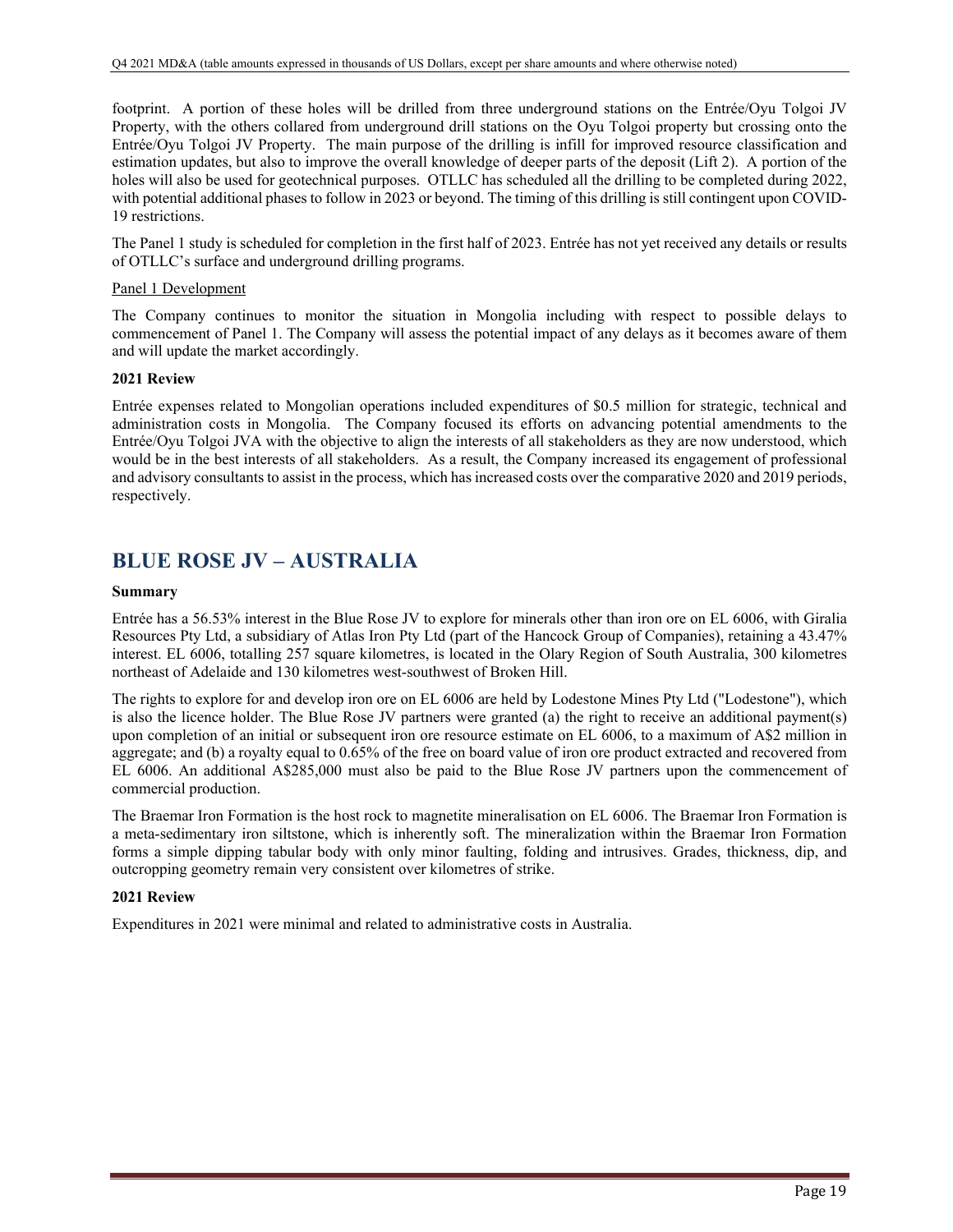# **SUMMARY OF CONSOLIDATED FINANCIAL OPERATING RESULTS**

# **Operating Results**

The Company's operating results for the three years ended December 31 were:

|                                | 2021         | 2020         | 2019         |
|--------------------------------|--------------|--------------|--------------|
| Expenses                       |              |              |              |
| Project expenditures           | \$<br>502    | \$<br>214    | \$<br>173    |
| General and administrative     | 1,605        | 1,430        | 1,490        |
| Share-based compensation       | 735          | 538          | 340          |
| Depreciation                   | 118          | 98           | 105          |
| Operating loss                 | 2,960        | 2,280        | 2,108        |
| Foreign exchange gain          | (30)         | (193)        | (195)        |
| Interest income                | (25)         | (80)         | (137)        |
| Interest expense               | 365          | 338          | 319          |
| Loss from equity investee      | 235          | 186          | 273          |
| Finance costs                  | 15           | 19           | 29           |
| Deferred revenue finance costs | 4,035        | 3,450        | 3,250        |
| Gain on sale of investments    | -            |              | (123)        |
| Loss for the year              | 7,555        | 6,000        | 5,524        |
| Other comprehensive loss       |              |              |              |
| Foreign currency translation   | 156          | 1,114        | 2,095        |
| Total comprehensive loss       | \$<br>7,711  | \$<br>7,114  | \$<br>7,619  |
| Net loss per common share      |              |              |              |
| Basic and fully diluted        | \$<br>(0.04) | \$<br>(0.03) | \$<br>(0.03) |
| Total assets                   | \$<br>7,779  | \$<br>7,961  | \$<br>6,102  |
| Total non-current liabilities  | \$<br>62,681 | \$<br>57,937 | \$<br>52,907 |

# Operating Loss:

During the year ended December 31, 2021, the Company's operating loss was \$3.0 million compared to \$2.3 million and \$2.1 million for the years ended December 31, 2020 and 2019, respectively.

Project expenditures in 2021 included expenditures of \$0.5 million for administration costs in Mongolia compared to \$0.2 million and \$0.2 million in the comparative 2020 and 2019 periods, respectively. The increase in the current year compared to previous years was due to professional and advisory fees related to advancing potential amendments to the Entrée/Oyu Tolgoi JVA. Holding costs on all other properties were insignificant.

General and administration expenditures in 2021 was \$1.6 million compared to \$1.4 million and \$1.5 million in 2020 and 2019, respectively. The increase in 2021 was due to increased advisory costs related to potential amendments to the Entrée/Oyu Tolgoi JVA.

Depreciation expense in 2021 was consistent with the same periods in 2020 and 2019.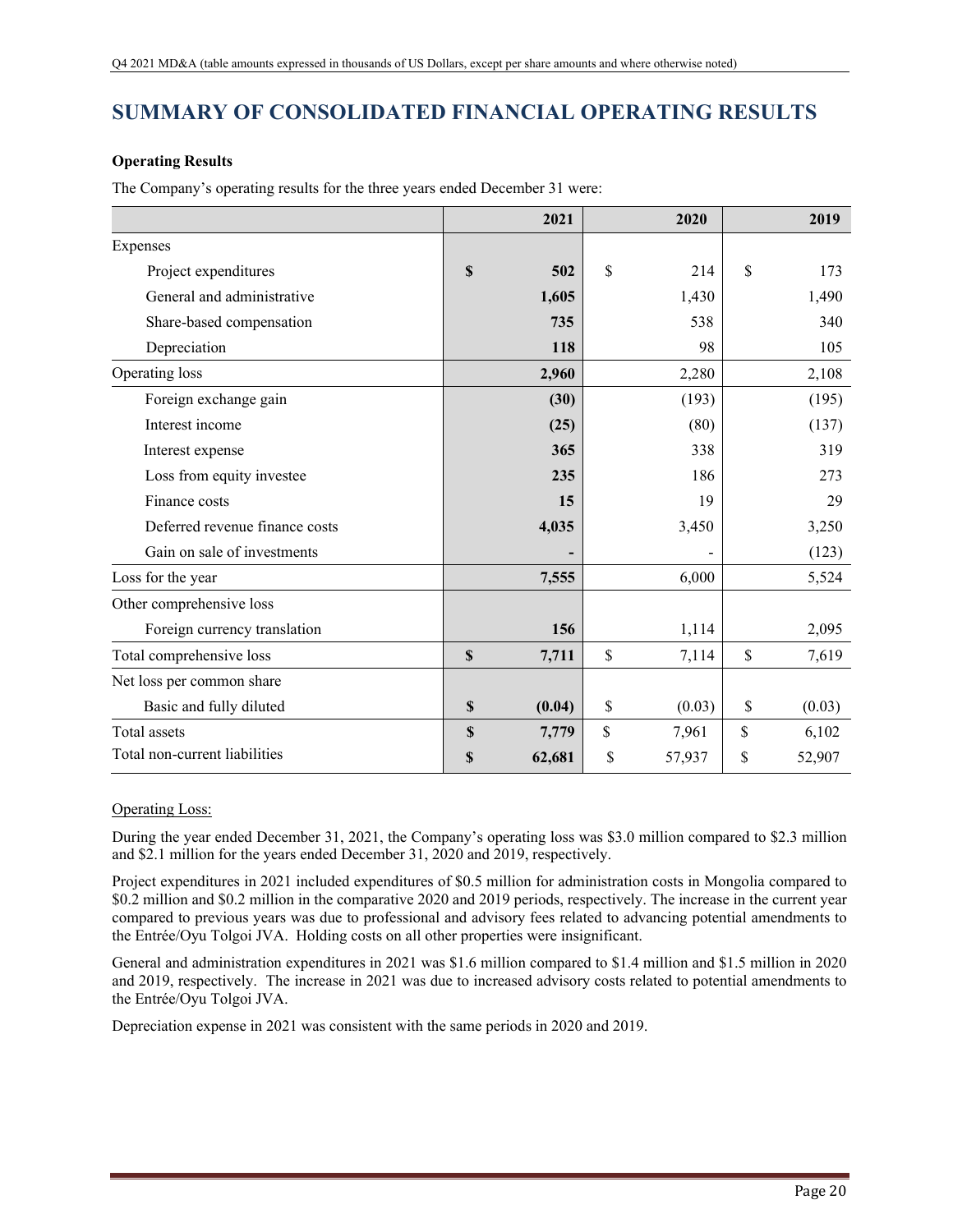### Non-operating Items:

The foreign exchange gain in 2021 was primarily the result of movements between the C\$ and US dollar as the Company holds its cash in both currencies and the loan payable is denominated in US dollars.

Interest expense was primarily related to the loan payable to OTLLC pursuant to the Entrée/Oyu Tolgoi JVA and is subject to a variable interest rate.

The amount recognized as a loss from equity investee is related to exploration costs on the Entrée/Oyu Tolgoi JV Property.

Deferred revenue finance costs are related to recording the non-cash finance costs associated with the deferred revenue balance, specifically the Sandstorm stream.

The total assets as at December 31, 2021 were lower than at December 31, 2020 due to a lower cash balance from operating activities. Total non-current liabilities have increased since December 31, 2019 due to recording the noncash deferred revenue finance costs each year.

|                                | Q4 21              | Q3 21                    | Q <sub>2</sub> 21        | Q1 21          | <b>O4 20</b>       | Q3 20    | Q220                     | Q1 20    |
|--------------------------------|--------------------|--------------------------|--------------------------|----------------|--------------------|----------|--------------------------|----------|
| Project expenditures           | 88<br>$\mathbf{s}$ | <sup>\$</sup><br>169     | $\mathcal{S}$<br>158     | \$<br>87       | $\mathbf{s}$<br>41 | \$<br>59 | \$<br>80                 | \$<br>34 |
| General and administrative     | 512                | 310                      | 444                      | 339            | 437                | 286      | 387                      | 320      |
| Share-based compensation       | 735                | $\overline{\phantom{a}}$ | $\overline{\phantom{0}}$ |                | 538                |          | $\overline{\phantom{0}}$ |          |
| Depreciation                   | 31                 | 30                       | 27                       | 30             | 22                 | 25       | 25                       | 26       |
| Operating loss                 | 1,366              | 509                      | 629                      | 456            | 1,038              | 370      | 492                      | 380      |
| Foreign exchange (gain) loss   | (46)               | 210                      | (101)                    | (93)           | (355)              | (155)    | (315)                    | 632      |
| Interest expense, net          | 95                 | 92                       | 76                       | 77             | 65                 | 69       | 61                       | 63       |
| Loss from equity investee      | 123                | 41                       | 36                       | 35             | 60                 | 37       | 35                       | 54       |
| Deferred revenue finance costs | 1,040              | 1,021                    | 1,006                    | 968            | 887                | 869      | 861                      | 833      |
| Finance costs                  | 5                  | 3                        | 3                        | $\overline{4}$ | $\overline{4}$     | 5        | 5                        | 5        |
| Net loss                       | \$2,583            | \$1,876                  | \$1,649                  | \$1,447        | \$1,699            | \$1,195  | \$1,139                  | \$1,967  |
| Basic/diluted loss per share   | \$(0.01)           | \$(0.01)                 | \$(0.01)                 | \$(0.01)       | \$(0.01)           | \$(0.01) | \$ (0.01)                | \$(0.01) |
| USD:CAD FX Rate $^{(1)}$       | 1.2678             | 1.2741                   | 1.2394                   | 1.2575         | 1.2732             | 1.3339   | 1.3628                   | 1.4187   |

### *Quarterly Financial Data – 2 year historic trend*

1. USD:CAD foreign exchange rate was the quarter ended rate per the Bank of Canada.

Project expenditures in Q3 2021 and Q2 2021 were higher compared to other quarters due to expenses relating to the 2021 Technical Report and to professional fees related to advancing potential amendments to the Entrée/Oyu Tolgoi JVA.

General and administrative expenses were higher in Q4 2021 due mainly to compensation costs.

Share-based compensation expenditures in Q4 2021 included deferred share unit ("DSU") grants at higher fair value compared to DSU grants in Q4 2020.

Interest expense, net, consists of accrued interest on the OTLLC loan payable, partially offset by interest income earned on invested cash.

The loss from equity investee was related to the Entrée/Oyu Tolgoi JV Property and fluctuations are due to exploration activity and foreign exchange changes.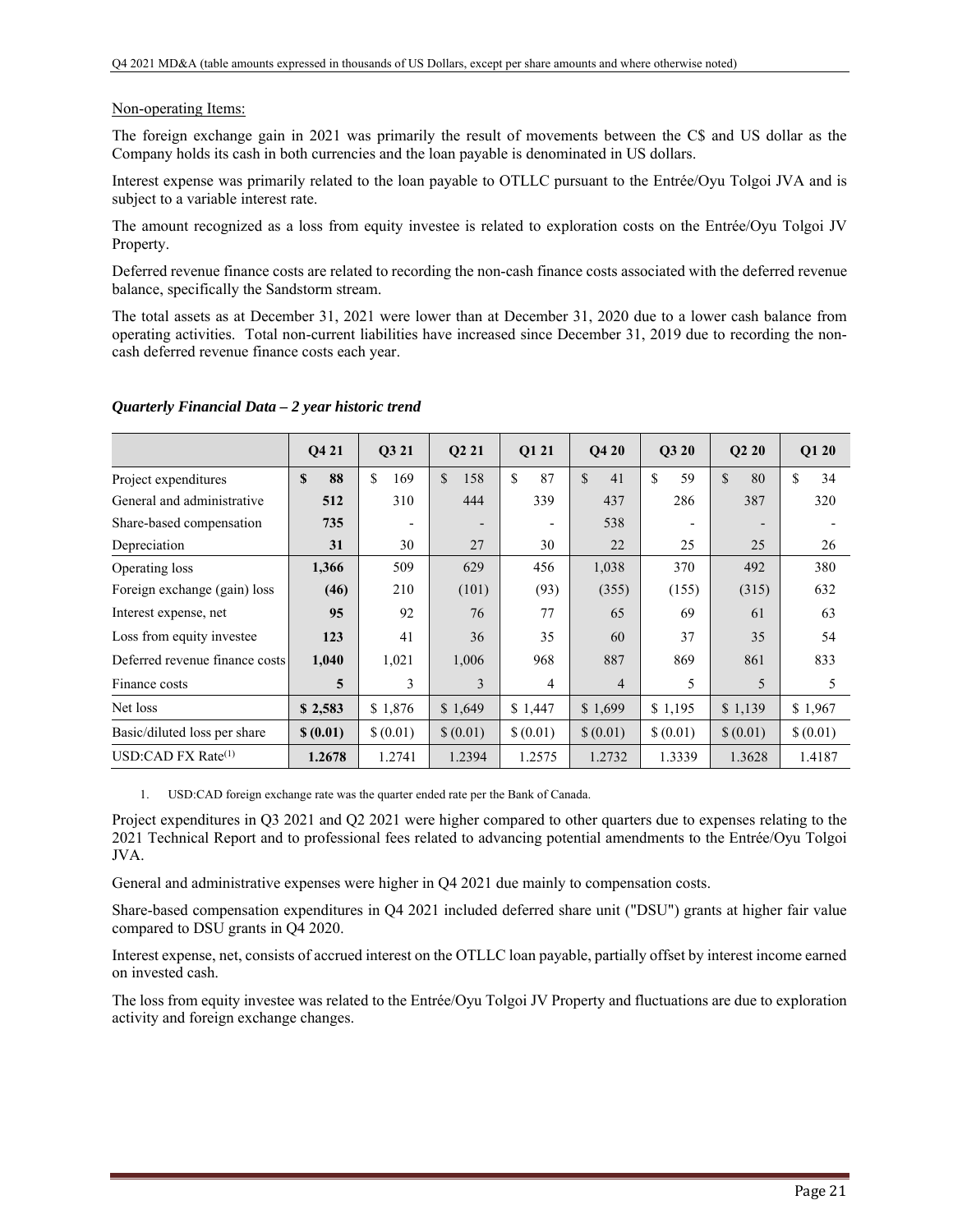# **LIQUIDITY AND CAPITAL RESOURCES**

|                                                    |          |         | <b>Year ended December 31</b> |          |
|----------------------------------------------------|----------|---------|-------------------------------|----------|
|                                                    |          | 2021    |                               | 2020     |
| Cash flows used in operating activities            |          |         |                               |          |
| - Before changes in non-cash working capital items | \$       | (2,100) | \$                            | (1, 541) |
| - After changes in non-cash working capital items  |          | (2,152) |                               | (1,496)  |
| Cash flows from financing activities               |          | 1,994   |                               | 3,230    |
| Cash flows used in investing activities            |          | (33)    |                               |          |
| Net cash (outflows) inflows                        |          | (191)   |                               | 1,734    |
| Effect of exchange rate changes on cash            |          | 21      |                               | 146      |
| Cash balance                                       | \$       | 7,090   | \$                            | 7,260    |
| Cash flows used in operating activities per share  |          |         |                               |          |
| - Before changes in non-cash working capital items | <b>S</b> | (0.01)  | \$                            | (0.01)   |
| - After changes in non-cash working capital items  | S        | (0.01)  | S                             | (0.01)   |

Cash flows after changes in non-cash working capital items in 2021 were higher than in 2020 due to professional fee expenses and compensation costs.

Cash flows from financing activities in 2021 were due to funds received from warrant exercises. Cash flows from financing activities in 2020 were due to funds received from a private placement.

Cash flows used in investing activities were immaterial in both 2021 and 2020.

The Company is an exploration stage company and has not generated positive cash flows from its operations. As a result, the Company has been dependent on equity and production-based financings for additional funding. Working capital on hand at December 31, 2021 was approximately \$7.2 million. Management believes it has adequate financial resources to satisfy its obligations over the next 12-month period and beyond. The Company does not currently anticipate the need for additional funding during this time.

## **Loan Payable to Oyu Tolgoi LLC**

Under the terms of the Entrée/Oyu Tolgoi JVA, the Company has elected to have OTLLC contribute funds to approved joint venture programs and budgets on the Company's behalf, each such contribution to be treated as a non-recourse loan. Interest on each loan advance shall accrue at an annual rate equal to OTLLC's actual cost of capital or the prime rate of the Royal Bank of Canada, plus two percent (2%) per annum, whichever is less, as at the date of the advance. The loan will be repayable by the Company monthly from ninety percent (90%) of the Company's share of available cash flow from the Entrée/Oyu Tolgoi JV. In the absence of available cash flow, the loan will not be repayable. The loan is not expected to be repaid within one year.

## **Contractual Obligations**

As at December 31, 2021, the Company had the following contractual obligations outstanding:

|                   | <b>Total</b> | Less than 1 year |  | $1 - 3$ years            |                          | 3-5 years   More than 5 years |  |
|-------------------|--------------|------------------|--|--------------------------|--------------------------|-------------------------------|--|
| Lease commitments |              |                  |  | $\overline{\phantom{0}}$ | $\overline{\phantom{0}}$ |                               |  |

# **SHAREHOLDERS' DEFICIENCY**

The Company's authorized share capital consists of unlimited common shares without par value.

At December 31, 2021, the Company had 192,687,906 shares issued and outstanding and at the date of this MD&A, the Company had 196,803,260 shares issued and outstanding.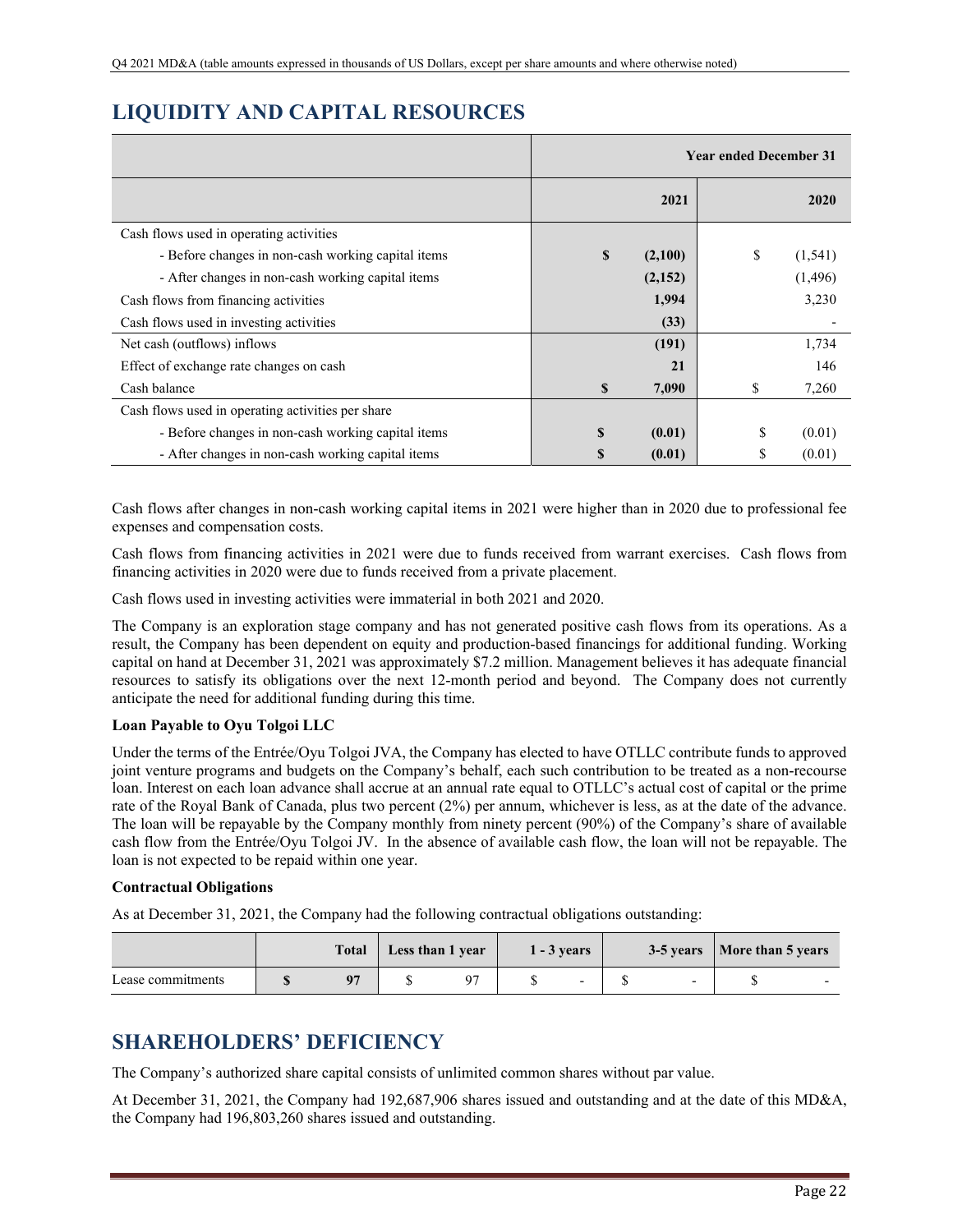### **Share Purchase Warrants**

As at December 31, 2021, the Company had 9,841,157 share purchase warrants outstanding. Subsequent to December 31, 2021, 4,115,354 share purchase warrants with an exercise price of C\$0.55 were exercised and 586,803 share purchase warrants with an exercise price of C\$0.55 expired. At the date of this MD&A, the Company had 5,139,000 share purchase warrants outstanding.

The following share purchase warrants were outstanding as at the date of this report:

| Number of share purchase<br>warrants $(000's)$ | <b>Exercise price per share</b><br>purchase warrant<br>$\mathbb{C}S$ | <b>Expiry date</b> |
|------------------------------------------------|----------------------------------------------------------------------|--------------------|
| 5.139                                          | 0.60                                                                 | September 14, 2023 |

### **Stock Option Plan**

As at December 31, 2021 and the date of this MD&A, the Company had 9,399,500 stock options outstanding and exercisable.

| Number of share options (000's) | <b>Exercise price per share option</b><br>$\mathbf{C}\mathbf{S}$ | <b>Expiry date</b> |
|---------------------------------|------------------------------------------------------------------|--------------------|
| 1,850                           | $0.52 - 0.62$                                                    | $May - Oct 2022$   |
| 2,225                           | $0.55 - 0.63$                                                    | $Feb - Dec 2023$   |
| 2,220                           | 0.365                                                            | Dec 2024           |
| 1,885                           | 0.51                                                             | Dec 2025           |
| 1,220                           | 0.77                                                             | Dec 2026           |
| 9,400                           |                                                                  |                    |

The following is a summary of stock options outstanding as at the date of this report:

## **Deferred share units (DSU)**

DSUs are granted to the Company's directors and executives as a part of compensation under the terms of the Company's Deferred Share Unit Plan (the "DSU Plan"). Typically, DSUs vest when certain conditions as stated in the DSU Plan are met, except in the event of an earlier change of control, in which case, the DSUs will vest fully upon such change of control.

As at December 31, 2021 and the date of this report, the following DSUs were outstanding:

|                                 | Number of DSUs (000's) |
|---------------------------------|------------------------|
| Outstanding – December 31, 2020 | 450                    |
| Granted                         | 615                    |
| Outstanding – December 31, 2021 | 1.065                  |

During the year ended December 31, 2021, the Company granted 615,000 DSUs to the Company's directors and executives. The Company recorded share-based compensation of \$0.1 million related to the DSUs grant in the year ended December 31, 2021. Each vested DSU entitles the holder to receive one common share of the Company or a cash payment equivalent to the closing price of one common share of the Company on the TSX on the last trading day preceding the DSU's redemption date. The DSUs granted in 2021 vested immediately.

The fair value per DSU granted during fiscal 2021 was determined to be C\$0.77 per unit which is the share price of the Company on the grant date.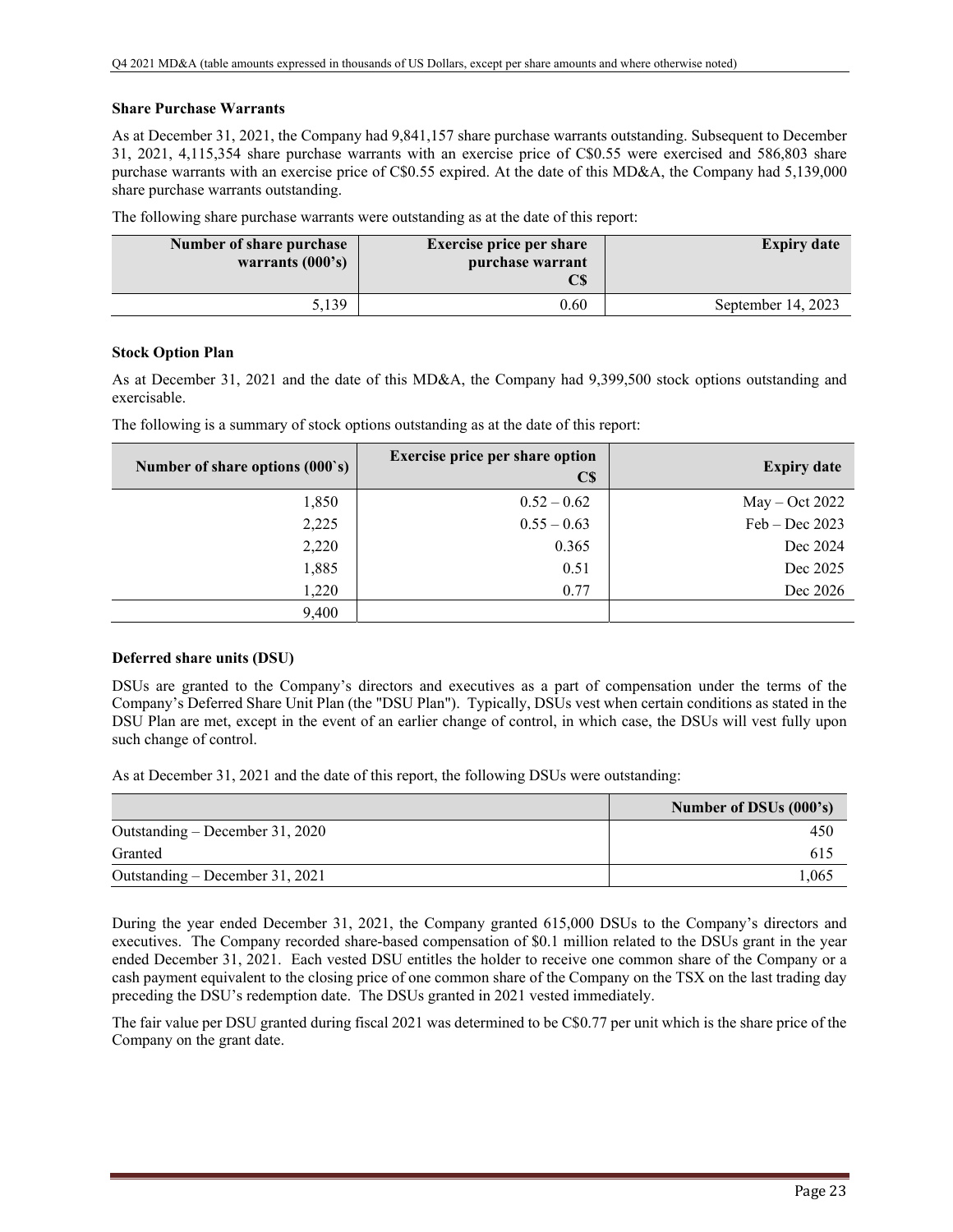# **DEFERRED REVENUE - SANDSTORM**

The Company has an agreement to use future payments that it receives from its mineral property interests to purchase and deliver gold, silver and copper credits to Sandstorm (the "Sandstorm Agreement").

Under the terms of the Sandstorm Agreement, Sandstorm provided the Company with a net deposit of C\$30.9 million (the "Deposit") in exchange for the future delivery of gold, silver and copper credits equivalent to:

- 28.1% of Entrée's share of gold and silver, and 2.1% of Entrée's share of copper, produced from the Shivee Tolgoi mining licence (excluding the Shivee West Property); and
- 21.3% of Entrée's share of gold and silver, and 2.1% of Entrée's share of copper, produced from the Javhlant mining licence.

Upon the delivery of metal credits, Sandstorm will make a cash payment to the Company equal to the lesser of the prevailing market price and \$220 per ounce of gold, \$5 per ounce of silver and \$0.50 per pound of copper (subject to inflation adjustments). After approximately 8.6 million ounces of gold, 40.3 million ounces of silver and 9.1 billion pounds of copper have been produced from the entire Entrée/Oyu Tolgoi JV Property (as currently defined) the cash payment will be increased to the lesser of the prevailing market price and \$500 per ounce of gold, \$10 per ounce of silver and \$1.10 per pound of copper (subject to inflation adjustments). To the extent that the prevailing market price is greater than the amount of the cash payment, the difference between the two will be credited against the Deposit.

The Deposit has been accounted for as deferred revenue on the statement of financial position and is subject to foreign currency fluctuations upon conversion to US dollars at each reporting period. The Deposit contains a significant financing component and, as such, the Company recognizes a financing charge at each reporting period and grosses up the deferred revenue balance to recognize the significant financing element that is part of this contract at a discount rate of 8%.

This arrangement does not require the delivery of actual metal, and the Company may use revenue from any of its assets to purchase the requisite amount of metal credits.

Further information in relation to the Sandstorm Agreement is available in the Company's AIF dated March 25, 2022.

# **OTHER DISCLOSURES**

## *Off-Balance Sheet Arrangements*

Entrée has no off-balance sheet arrangements except for the contractual obligation noted above.

## *Related Party Transactions*

The Company's related parties include key management personnel and directors. Direct remuneration paid to the Company's directors and key management personnel during the years ended December 31, 2021 and 2020 are as follows:

|                          | 2021 | 2020 |
|--------------------------|------|------|
| Directors' fees          | 170  |      |
| Salaries and benefits    | 851  | 681  |
| Share-based compensation | 719  | 519  |

As of December 31, 2021, included in the accounts payable and accrued liabilities balance on the consolidated statement of financial position is \$0.0 million (December 31, 2020 - \$0.0 million) due to the Company's directors and key management personnel.

Upon a change of control of the Company, amounts totaling \$1.2 million (December 31, 2020 - \$1.1 million) may become payable to certain officers and management personnel of the Company.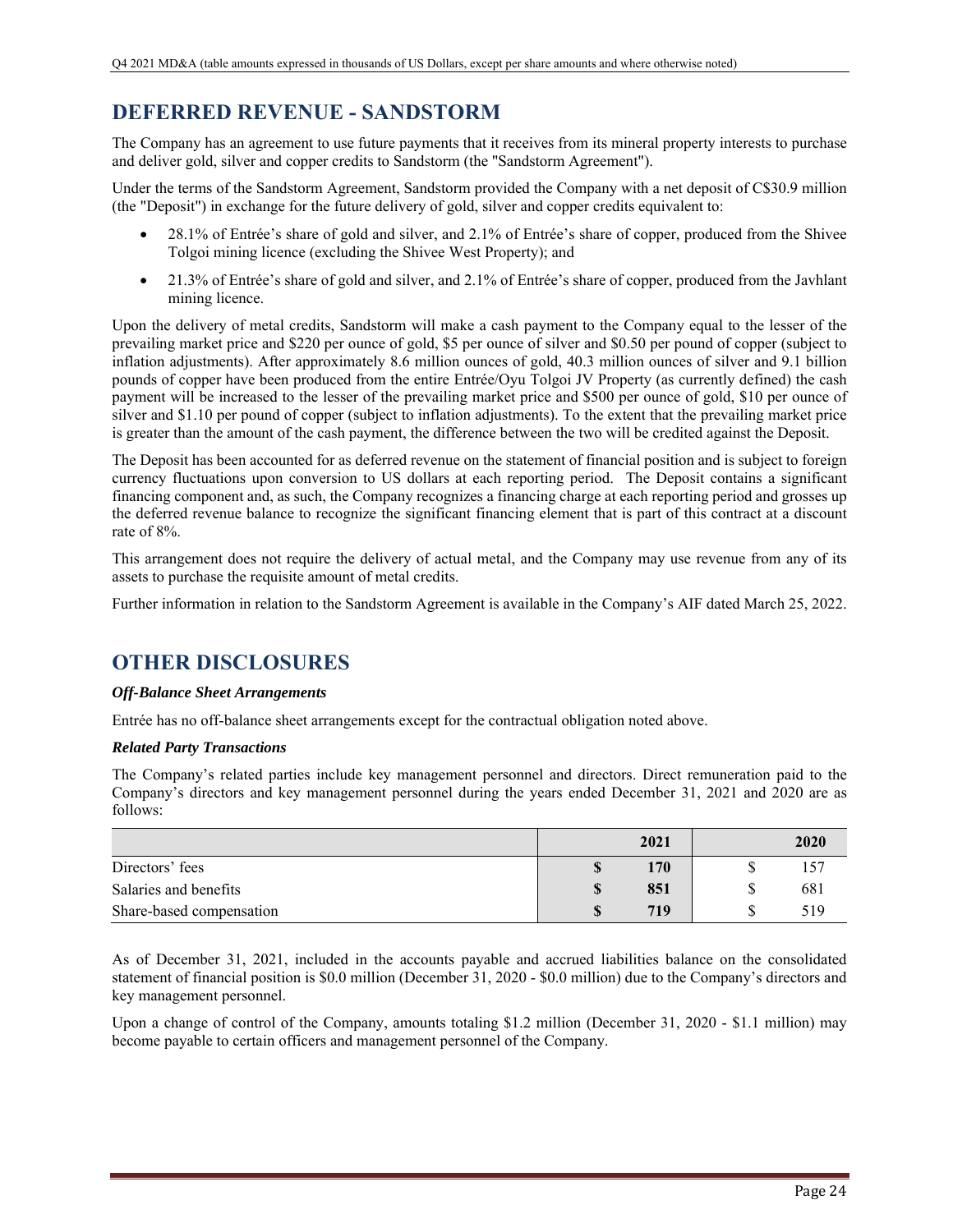### *Financial Instruments*

*a) Fair value classification of financial instruments* 

The fair value hierarchy establishes three levels to classify the inputs to valuation techniques used to measure fair value. Level 1 inputs are quoted prices (unadjusted) in active markets for identical assets or liabilities. Level 2 inputs are other than quoted prices included in Level 1 that are observable for the asset or liability, either directly (prices) or indirectly (derived from prices). Level 3 inputs are for the assets or liabilities that are not based on observable market data (unobservable inputs).

The Company's financial instruments consist of cash and cash equivalents, receivables, deposits, accounts payable and accrued liabilities, loan payable and lease liabilities.

The carrying values of cash and cash equivalents, receivables and accounts payable and accrued liabilities approximate their fair value due to their short terms to maturity.

The following table summarizes the classification and carrying values of the Company's financial instruments at December 31, 2021 and 2020:

| <b>December 31, 2021</b>  | <b>FVTPL</b>                 |   | <b>Amortized cost</b><br>(financial<br>assets) |  | Amortized<br>cost (financial<br>liabilities) |   | <b>Total</b> |  |
|---------------------------|------------------------------|---|------------------------------------------------|--|----------------------------------------------|---|--------------|--|
| <b>Financial assets</b>   |                              |   |                                                |  |                                              |   |              |  |
| Cash and cash equivalents | $\qquad \qquad \blacksquare$ | S | 7,090                                          |  | $\overline{\phantom{a}}$                     | S | 7,090        |  |
| Receivables               |                              |   | 40                                             |  |                                              |   | 40           |  |
| Deposits                  | $\overline{\phantom{a}}$     |   | 12                                             |  | $\overline{\phantom{0}}$                     |   |              |  |
| Total financial assets    | -                            |   | 7.142                                          |  |                                              |   | 7,142        |  |

### **Financial liabilities**

| Accounts payable and accrued<br>liabilities | $\overline{\phantom{a}}$ | -                        | 101    | 101    |
|---------------------------------------------|--------------------------|--------------------------|--------|--------|
| Lease liabilities                           | -                        |                          | 99     | 99     |
| Loan payable                                | $\overline{\phantom{a}}$ | -                        | 10.262 | 10,262 |
| Total financial liabilities                 | $\overline{\phantom{a}}$ | $\overline{\phantom{0}}$ | 10.462 | 10,462 |

| <b>December 31, 2020</b>  |   | <b>FVTPL</b> | <b>Amortized cost</b><br>(financial<br>assets) |       | Amortized<br>cost (financial<br>liabilities) |   | <b>Total</b> |       |
|---------------------------|---|--------------|------------------------------------------------|-------|----------------------------------------------|---|--------------|-------|
| <b>Financial assets</b>   |   |              |                                                |       |                                              |   |              |       |
| Cash and cash equivalents | S | -            |                                                | 7,260 |                                              |   | S            | 7,260 |
| Receivables               |   | -            |                                                | 28    |                                              | - |              | 28    |
| Deposits                  |   | -            |                                                | 12    |                                              | - |              | 12    |
| Total financial assets    |   |              |                                                | 7.300 |                                              |   |              | 7.300 |

## **Financial liabilities**

| Accounts payable and accrued<br>liabilities | $\qquad \qquad$          | -                        | l 24  | 124   |
|---------------------------------------------|--------------------------|--------------------------|-------|-------|
| Lease liabilities                           | $\overline{\phantom{a}}$ |                          | 208   | 208   |
| Loan payable                                | $\overline{\phantom{a}}$ | -                        | 9.615 | 9,615 |
| Total financial liabilities                 | $\overline{\phantom{a}}$ | $\overline{\phantom{0}}$ | 9.947 | 9.947 |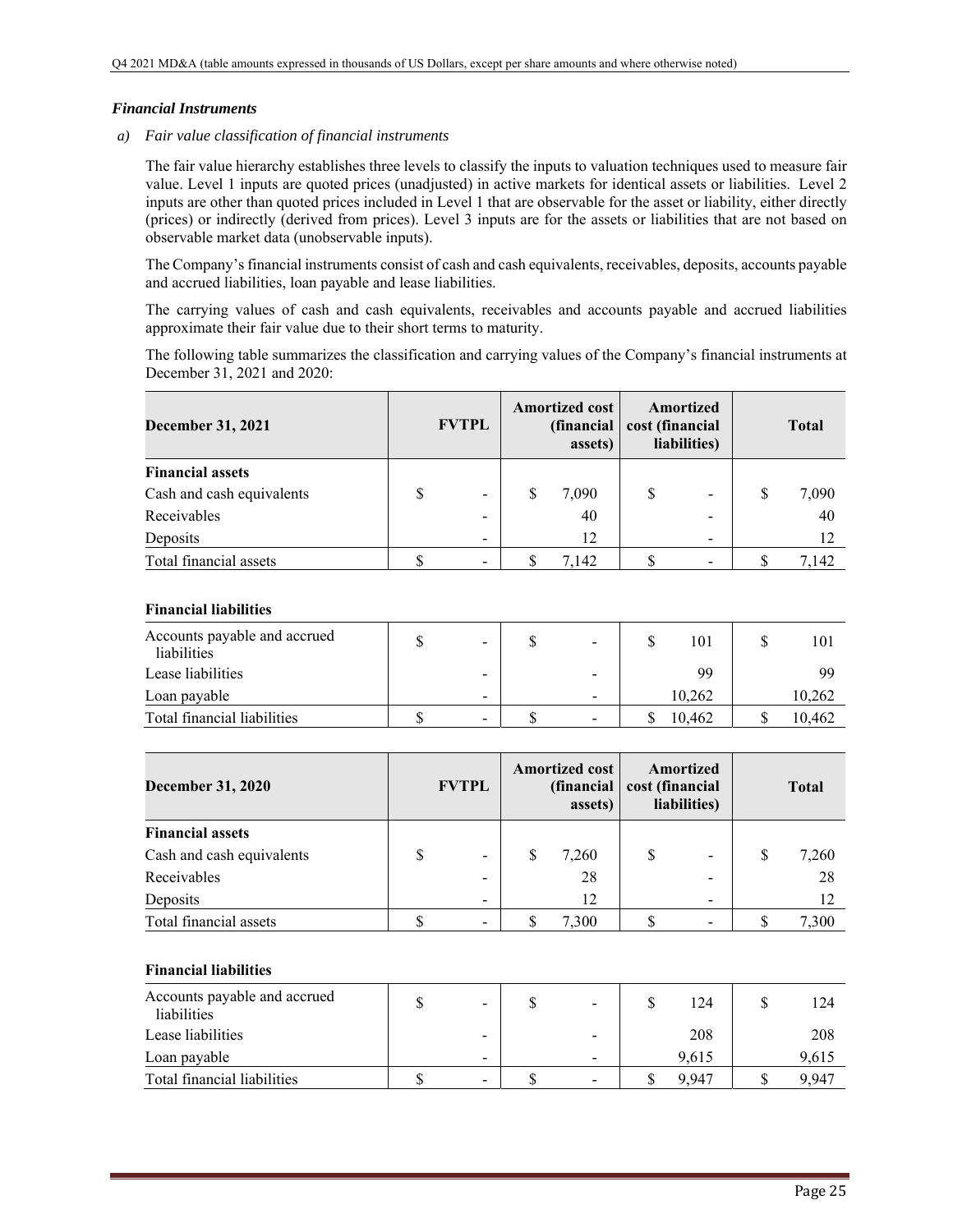### *b) Financial risk management*

## *i) Credit risk*

The Company's credit risk is primarily attributable to cash and cash equivalents and receivables.

The Company limits its credit exposure on cash and cash equivalents held in bank accounts by holding its key transactional bank accounts and investments with large, highly rated financial institutions.

The Company's receivables balance was not significant and, therefore, was not exposed to significant credit risk.

The carrying amount of financial assets recorded in the consolidated financial statements, net of any allowances for losses, represents the Company's maximum exposure to credit risk.

*ii) Liquidity risk* 

The Company manages liquidity risk by trying to maintain enough cash balances to ensure that it is able to meet its short term and long-term obligations as and when they fall due. Company-wide cash projections are managed centrally and regularly updated to reflect the dynamic nature of the business and fluctuations caused by commodity price and exchange rate movements.

The Company's operating results may vary due to fluctuation in commodity price, inflation and foreign exchange rates.

#### *iii) Interest rate risk*

The Company's interest rate risk arises primarily from the interest received on cash and cash equivalents and on loan payable which is at variable rates. As at December 31, 2021, with other variables unchanged, a 1% increase in the interest rate applicable to loan payable would result in an insignificant change in net loss. Short-term deposits are invested on a short-term basis to enable adequate liquidity for payment of operational and exploration expenditures. The Company does not believe that it is exposed to material interest rate risk on its cash and cash equivalents.

As at December 31, 2021, the Company has not entered into any contracts to manage interest rate risk.

#### *iv) Foreign exchange risk*

The functional currency of the parent company is C\$. The functional currency of the significant subsidiaries and the reporting currency of the Company is the United States dollar.

As at December 31, 2021, the Company has not entered into contracts to manage foreign exchange risk.

The Company is exposed to foreign exchange risk through the following assets and liabilities:

|                                          | <b>December 31, 2021</b> | <b>December 31, 2020</b> |       |  |
|------------------------------------------|--------------------------|--------------------------|-------|--|
| Cash and cash equivalents                | 7.090                    |                          | 7,260 |  |
| Accounts payable and accrued liabilities | (110)                    |                          | 124   |  |
|                                          | 6,989                    |                          | 7.136 |  |

As at December 31, 2021, with other variables unchanged, a 10% increase or decrease in the value of the USD against the currencies to which the Company is normally exposed (C\$) would result in an increase or decrease of approximately \$0.3 million to net loss for the year ended December 31, 2021.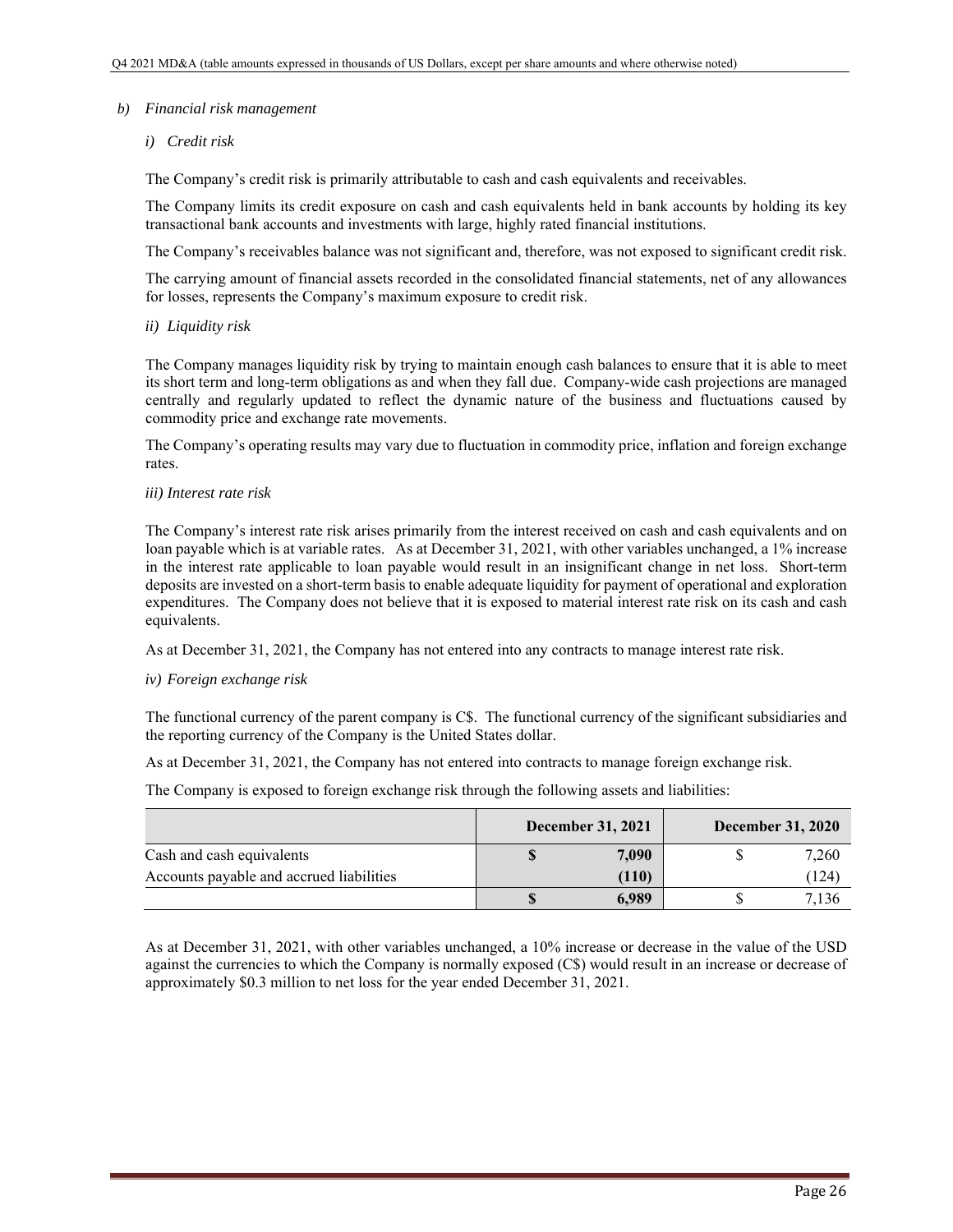# **CRITICAL ACCOUNTING ESTIMATES, RISKS AND UNCERTAINTIES**

The preparation of consolidated financial statements in conformity with IFRS requires management to make estimates and assumptions that affect the amounts reported in the consolidated financial statements and accompanying notes. Actual results could differ materially from those estimates.

Measurement of the Company's assets and liabilities is subject to risks and uncertainties, including those related to reserve and resource estimates; title to mineral properties; future commodity prices; costs of future production; future costs of restoration provisions; changes in government legislation and regulations; future income tax amounts; the availability of financing; and various operational factors.

Entrée is a mineral exploration and development company and is exposed to a number of risks and uncertainties due to the nature of the industry in which it operates and the present state of development of its business and the foreign jurisdictions in which it carries on business; some of these risks and uncertainties have been discussed elsewhere in this MD&A. The following factors are those which are the most applicable to the Company. The discussion which follows is not inclusive of all potential risks.

# *Risks Related to the Outbreak of Epidemics or Pandemics or Other Health Crises*

Entrée's business, operations and financial condition could be materially adversely affected by the outbreak of epidemics or pandemics or other health crises.

For example, the COVID-19 pandemic has significantly disrupted, and continues to significantly disrupt global health, economic and market conditions, which have already and may again trigger an indeterminate period of slowdown in the global economy and recessions. Despite differing levels of business and commercial re-openings throughout the world, and the availability of vaccines and ongoing vaccination programs in some geographies, the pandemic has had and continues to have adverse (and potentially material adverse) repercussions in the jurisdictions where the Company operates. This is especially the case given the emergence of new variants of the SARS-CoV-2 virus which raise uncertainties regarding the efficacy of existing vaccines. As such, the full impact of the ongoing COVID-19 pandemic, including the impact of the sweeping preventative and mitigating measures that the Company, its joint venture partner OTLLC, and other businesses and governments, including the Government of Mongolia, have taken and continue to take to combat the spread of the disease, continues to rapidly evolve, creating significant volatility and negative pressure on virtually all national economies as well as financial and commodity markets. Although from time to time there has been an easing of restrictions in certain jurisdictions, some of these restrictions have been reinstated in other jurisdictions, or could be reinstated in the future, to manage a resurgence or new outbreak of COVID-19, including in connection with new variants or mutations of the virus. As such, at the present time, it is not possible to predict the duration, severity or scope of the pandemic, and it is extremely challenging for the Company to accurately predict or quantify the full extent to which COVID-19 will impact its business, including its operations, the market for its securities and the efforts of OTLLC to advance Oyu Tolgoi underground development. The COVID-19 pandemic has adversely affected the ability of OTLLC to advance Oyu Tolgoi underground development and it is possible that the COVID-19 pandemic will affect, even materially, the Company's financial condition, liquidity, and future results of operations due to, among other factors:

- Actions taken by governmental and non-governmental bodies, including the Government of Mongolia, to curtail activity in an effort to help slow the spread of COVID-19, including restrictions on both travel and the movement of goods and people within and across borders, and restrictions on the types of businesses that may continue to operate, have caused and are likely to continue to cause significant business interruptions. While work on the underground project continues, Oyu Tolgoi underground development has been and will likely continue in the near and medium terms (and possibly longer) to be disrupted in varying degrees, including as a result of (i) access restrictions, which are preventing teams from OTLLC, Rio Tinto and their construction partners, who are required to oversee development and provide essential specialist technical services at Oyu Tolgoi, from accessing the site. Although some expatriates returned to Mongolia in 2021, and further flights are planned in order to return required specialists to site, continued interruptions to flights are possible as the authorities endeavour to minimise COVID-19 case numbers in Mongolia, and (ii) delays resulting from various measures implemented to slow the spread of COVID-19, including restrictions on the movement of goods within and across borders and curtailed operations in certain jurisdictions, including Mongolia and China, which may, in each case, cause schedule and cost delays, slowdown or temporary suspensions in operations.
- The spread of COVID-19 has caused and may continue to cause schedule delays and cost increases. A number of work fronts have been and continue to be directly impacted by quarantine requirements and international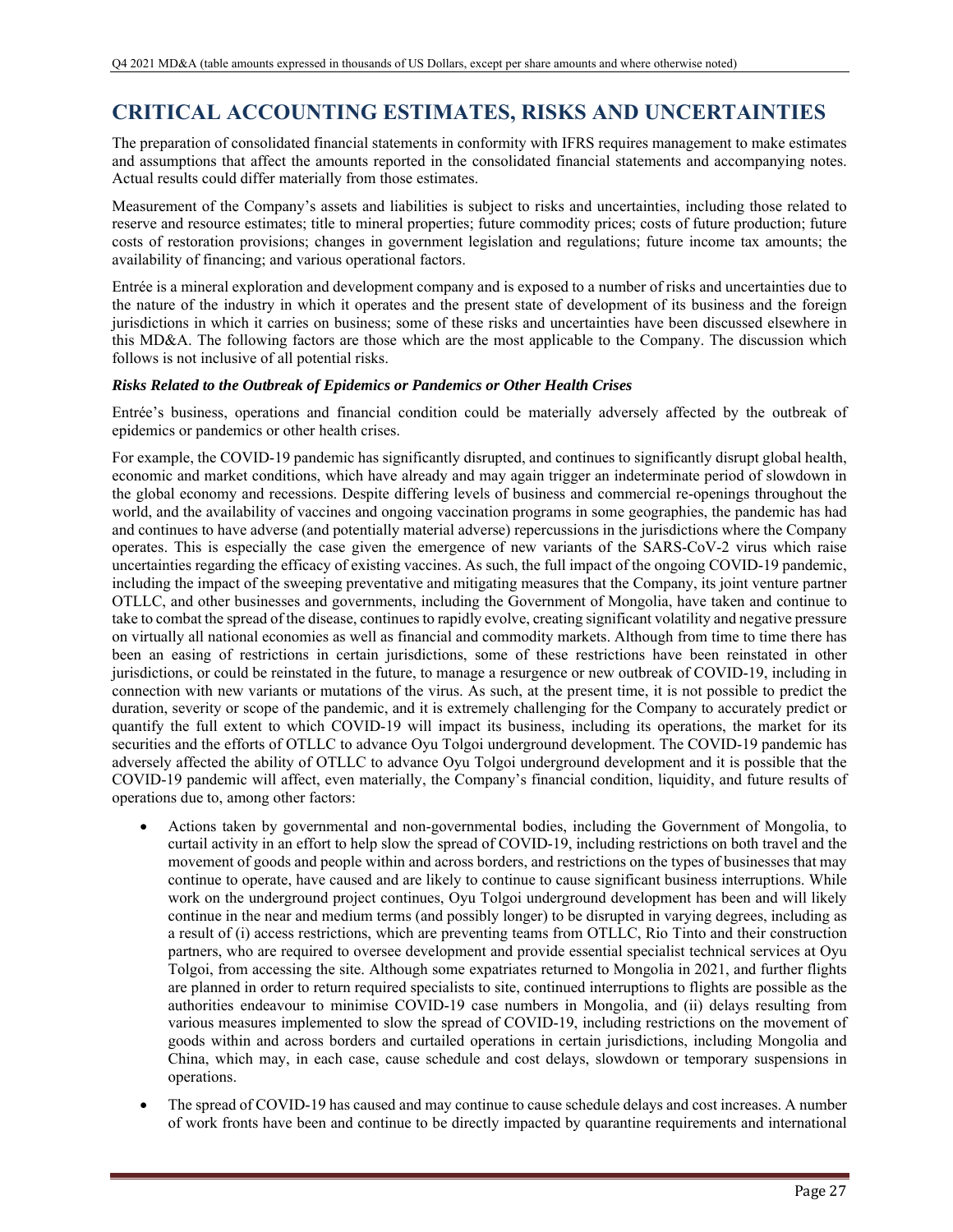travel restrictions related to COVID-19, including the 9-month delay to Shafts 3 and 4, which in turn will result in delays to the start of Panels 1 and 2. There were significant COVID-19 related challenges at Oyu Tolgoi in 2021 and into 2022, causing the site to operate at less than 50% of its planned personnel for all of 2021, although there was progress on underground development. Ongoing impacts to domestic and international movement have and could continue to impact key project milestones.

- Effects of the COVID-19 pandemic, including ongoing restrictions in place to curtail its spread, may adversely impact the ability of OTLLC to secure on a timely basis a long-term domestic source of power for the mine as required under the Oyu Tolgoi Investment Agreement.
- Suppliers have declared and may continue to declare force majeure on their contracts with OTLLC. In addition, continued impacts of the COVID-19 pandemic may force OTLLC to declare force majeure on contracts, due to the inability to meet contractual obligations.
- The ongoing pandemic has, and likely will continue to, adversely affect global economies and financial markets resulting in an economic downturn that has had, and likely will continue to have, an adverse effect on the demand for base metals and the Company's future prospects, including significant fluctuations in copper prices and the concentrate market.
- The continued spread of COVID-19, including the emergence of variants and further resurgences of the SARS-CoV-2 virus, has impacted and may continue to impact the health of the Company's personnel, partners and contractors, as well as the availability of industry experts and personnel crucial to the Company's operations or the continued operation and development of Oyu Tolgoi. The ongoing pandemic may also make it difficult to recruit, attract and retain skilled personnel, reducing the ability of its workforce, as well as its productivity, and causing human impact that may, in turn, negatively affect its business. These impacts may be compounded by other seasonal influences, such as the seasonal flu.
- Unstable market conditions have caused, and the resurgence or continued spread of the pandemic in various countries across the world may once again cause, significant volatility or decline in the trading price of the Company's common shares. The Company may have difficulty accessing debt and equity capital on attractive terms, or at all, given severe disruption or instability in the global financial markets and deteriorations in credit and financing conditions. Further, this could adversely impact the ability of OTLLC and Turquoise Hill to secure any funding required to sustain underground development.
- The emergence and spread of new COVID-19 variants including, but not limited to, the Omicron variant, may contribute to and worsen the above-listed factors if the mutations underlying such variants adversely impact the virus's properties, such as how easily it spreads, the associated disease severity and the performance of vaccines, therapeutic medicines and diagnostic tools, and by resulting in the prolonging of, or imposition of additional, restrictive public health and social measures.

Due to the unprecedented and ongoing nature of COVID-19 and the fact that the response to the pandemic is evolving in real time, estimates of the economic impacts of the COVID-19 pandemic remain inherently highly uncertain and speculative. While the Company and its joint venture partner OTLLC have made efforts to manage and mitigate the aforementioned risks, such efforts may not sufficiently mitigate the negative impacts of COVID-19 on the business and the effectiveness of these efforts and the extent to which the COVID-19 pandemic affects the Company's business will depend on factors beyond its control, including the duration, severity and scope of the pandemic and current resurgences of the virus; the likelihood, timing, duration and scope of further resurgences or accelerating spread of COVID-19; the measures taken or necessary to contain the spread of such outbreaks; and the timing, development and distribution of effective vaccines and/or effective therapeutic treatments for COVID-19. Even after the COVID-19 pandemic is over, the Company may continue to experience material adverse effects to its business, financial condition and prospects as a result of the continued disruption in the global economy and any resulting recession, the effects of which may persist beyond that time.

## *Legal and Political Risk*

The Minerals Law of Mongolia defines a mineral deposit of strategic importance (a "Strategic Deposit") as a mineral resource that may have the potential to impact national security, or the economic and social development of the country, or that is generating or has the potential to generate more than 5% of Mongolia's gross domestic product in any given year. The Minerals Law of Mongolia provides that the State may be an equity participant with any private legal entity, up to a 34% equity interest, in the exploitation of any Strategic Deposit where the quantity and grade of the deposit have been defined by exploration that has not been funded from the State budget. Under Resolution 27 dated February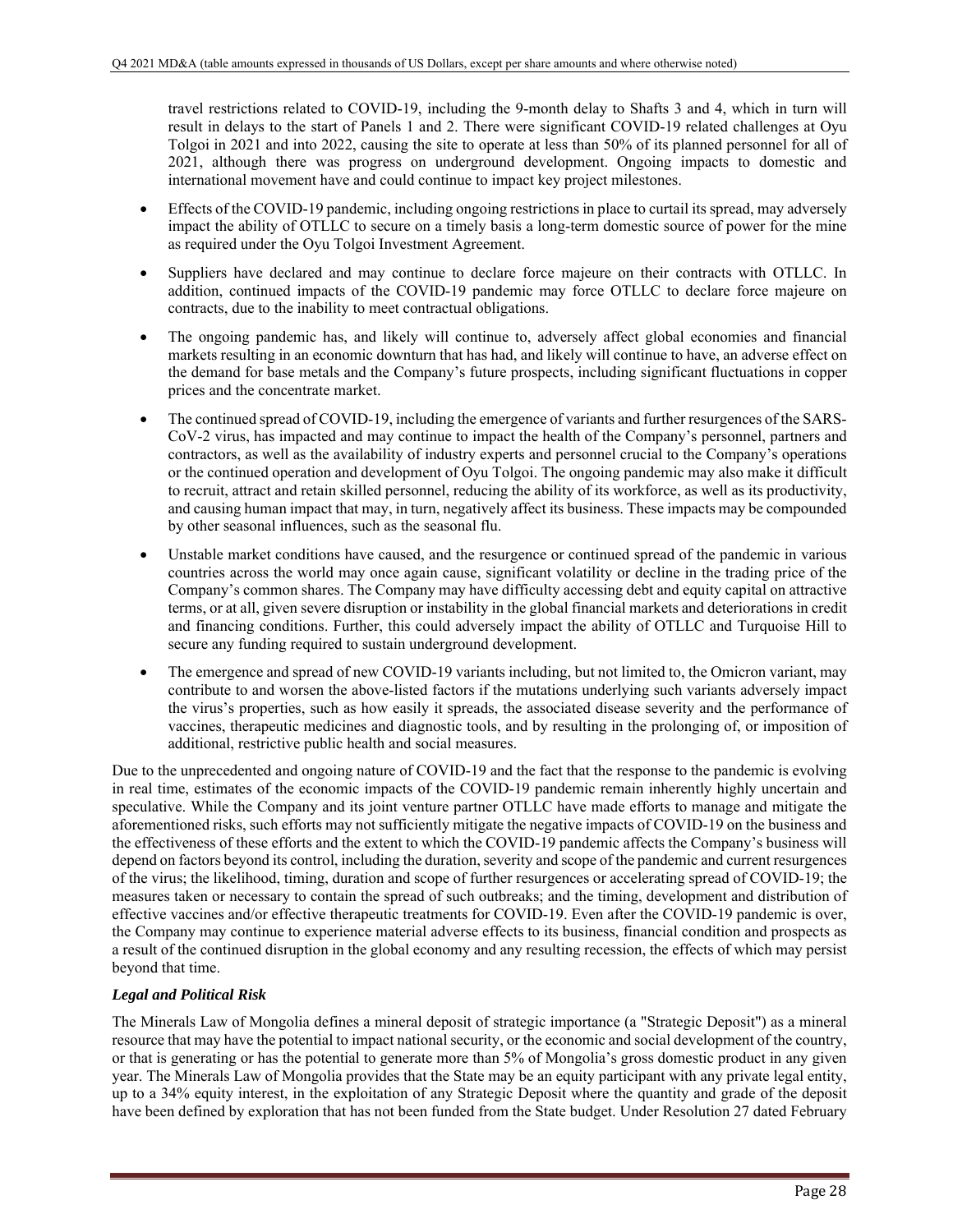6, 2007 of the Parliament of Mongolia, the Oyu Tolgoi series of deposits were declared to be Strategic Deposits. Resolution 57 of the Parliament of Mongolia dated July 16, 2009 provides that the minimum percentage of State participation in the Oyu Tolgoi deposits shall be 34%.

On October 6, 2009, Turquoise Hill, its wholly-owned subsidiary OTLLC, and Rio Tinto signed the Oyu Tolgoi Investment Agreement with the Mongolian Government, which regulates the relationship among the parties and stabilizes the long term tax, legal, fiscal, regulatory and operating environment to support the development of the Oyu Tolgoi project. The Oyu Tolgoi Investment Agreement specifies that the Government of Mongolia will own 34% of the shares of OTLLC (and by extension, 34% of OTLLC's interest in the Entrée/Oyu Tolgoi JV Property) through its subsidiary Erdenes Oyu Tolgoi LLC. A shareholders' agreement was concurrently executed to establish the Government's 34% ownership interest in OTLLC and to govern the relationship among the parties.

Subsequent to the Oyu Tolgoi Investment Agreement becoming effective, the then Ministry of Mining advised Entrée that it considers the deposits on the Entrée/Oyu Tolgoi JV Property to be part of the series of Oyu Tolgoi deposits. Entrée has been in discussions with stakeholders of the Oyu Tolgoi project, including the Government of Mongolia, OTLLC, Erdenes Oyu Tolgoi LLC, Turquoise Hill and Rio Tinto, since February 2013. The discussions to date have focussed on issues arising from Entrée's exclusion from the Oyu Tolgoi Investment Agreement, including the fact that the Government of Mongolia does not have a full 34% interest in the Entrée/Oyu Tolgoi JV Property; the fact that the mining licences integral to future underground operations are held by more than one corporate entity; and the fact that Entrée does not benefit from the stability that it would otherwise have if it were a party to the Oyu Tolgoi Investment Agreement. In order to receive the benefits of the Oyu Tolgoi Investment Agreement, the Government of Mongolia may require Entrée to agree to certain concessions, including with respect to the economic benefit of Entrée's interest in the Entrée/Oyu Tolgoi JV Property, or the royalty rates applicable to Entrée's share of the Entrée/Oyu Tolgoi JV Property mineralization. No agreements have been finalized. If the parties fail to reach mutually acceptable agreements in a timely manner, there is a risk that the Government of Mongolia may resort to measures which, whether legitimate or not, could have an adverse effect on the business, assets and financial condition of Entrée as well as the Company's share price. Such measures could include suspending, revoking, cancelling or withdrawing the Shivee Tolgoi and Javhlant mining licences; attempting to invalidate, confiscate, expropriate or rescind the Entrée/Oyu Tolgoi JV or Entrée's interest in the Entrée/Oyu Tolgoi JV Property; and filing legal proceedings against Entrée.

Entrée is not presently a party to the Oyu Tolgoi Investment Agreement. Although OTLLC agreed under the terms of the October 2004 Equity Participation and Earn-In Agreement between Turquoise Hill and Entrée, as amended and subsequently assigned to OTLLC (the "Earn-In Agreement") to use its best efforts to cause Entrée to be brought within the ambit of, made subject to and be entitled to the benefits of the Oyu Tolgoi Investment Agreement or a separate stability agreement on substantially similar terms to the Oyu Tolgoi Investment Agreement, unless and until Entrée finalizes agreements with the Government of Mongolia and other Oyu Tolgoi stakeholders, there can be no assurance that Entrée will be entitled to all of the benefits of the Oyu Tolgoi Investment Agreement, including stability with respect to taxes payable. If Entrée is not entitled to all of the benefits of the Oyu Tolgoi Investment Agreement, it could be subject to the surtax royalty which came into effect in Mongolia on January 1, 2011. The rates of the surtax royalty vary from 1% to 5% for minerals other than copper. For copper, the surtax royalty rates range between 22% and 30% for ore, between 11% and 15% for concentrates, and between 1% and 5% for final products. No surtax royalty is charged on any minerals below a certain threshold market price, which varies depending on the type of minerals. This is in addition to the standard royalty rates of 2.5% for coal sold in Mongolia and commonly occurring minerals sold in Mongolia, and 5% for all other minerals.

Even if Entrée does finalize agreements with the Government of Mongolia and other Oyu Tolgoi stakeholders, there can be no assurance that the present or future Parliament of Mongolia will refrain from enacting legislation that undermines such agreements or the Oyu Tolgoi Investment Agreement or otherwise adversely impacts Entrée's interest in the Entrée/Oyu Tolgoi JV Property or that the present or a future government will refrain from adopting government policies or seeking to renegotiate the terms of such agreements or the Oyu Tolgoi Investment Agreement in ways that are adverse to Entrée's interests or that impair OTLLC's ability to develop and operate the Oyu Tolgoi project on the basis currently contemplated, which may have a material adverse impact on Entrée and the Company's share price.

Mining operations and exploration activities are subject to extensive laws and regulations. Since legal requirements change frequently, are subject to interpretation and may be enforced to varying degrees in practice, Entrée is unable to predict the ultimate cost of compliance with these requirements or their effect on operations. Changes in governments, regulations and policies and practices could have an adverse impact on Entrée's future cash flows, earnings, results of operations and financial condition, which may have a material, adverse impact on Entrée and the Company's share price. Entrée is subject to taxes (including income taxes and mining taxes) in the various jurisdictions in which it operates, and it may from time to time be subject to disputes with tax authorities over the interpretation and application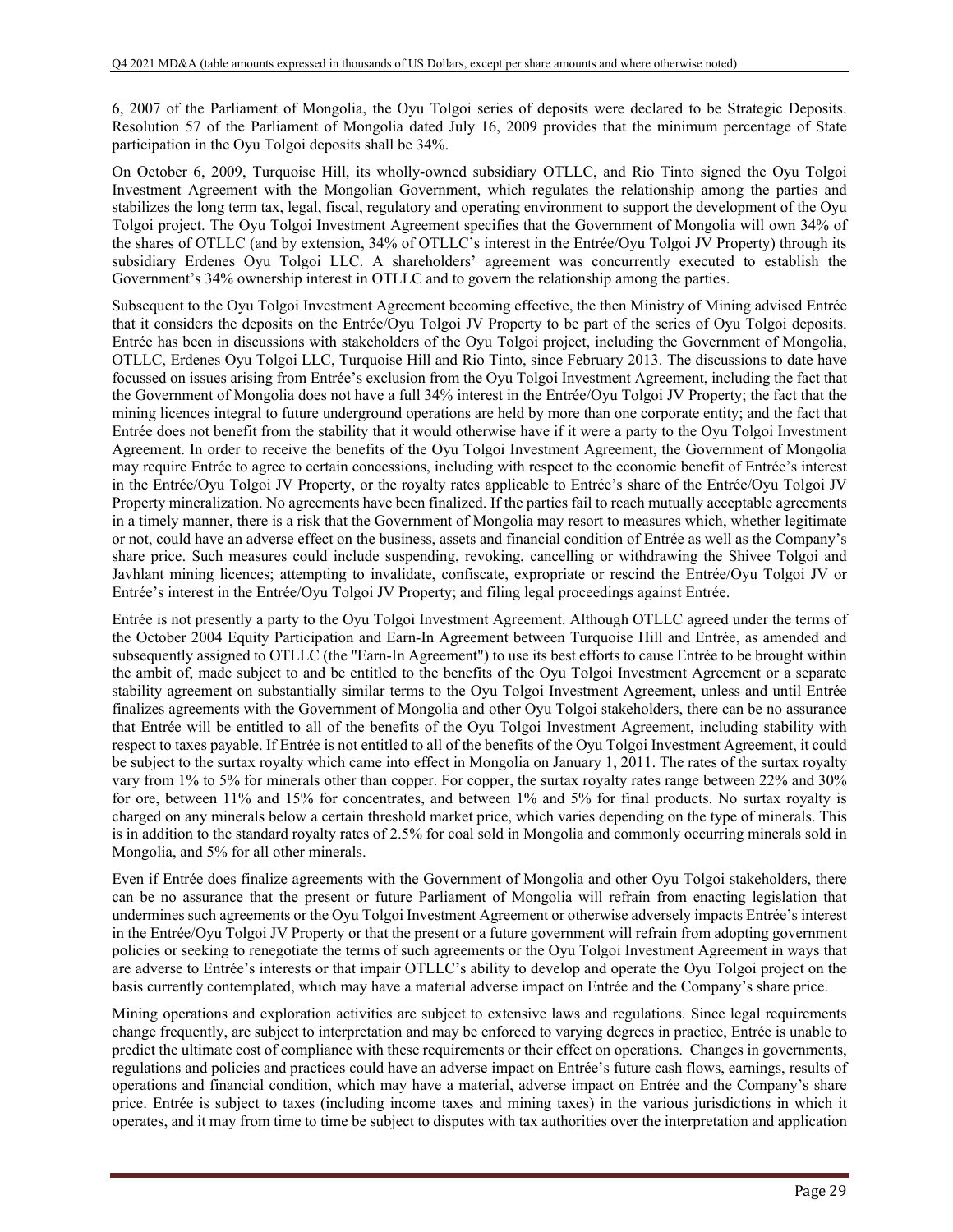of existing tax legislation and/or computation of taxes owing to such jurisdictions. Entrée also faces risks regarding future changes in the tax laws of such jurisdictions (and future changes in the way such tax authorities interpret and apply existing tax legislation) that could increase the amount of taxes owing.

The Government of Mongolia has put in place a framework and environment for foreign direct investment. However, there are political constituencies within Mongolia that have espoused ideas that would not be regarded by the international mining community as conducive to foreign investment if they were to become law or official government policy.

On January 16, 2014, the Parliament of Mongolia adopted a new State Minerals Policy. The main focus of the policy is to establish a stable investment environment; improve the quality of mineral exploration, mining and processing; encourage the use of environmentally friendly and modern technology; and strengthen the competitiveness of the Mongolian mining sector on the international market. The State Minerals Policy is also intended to serve as the basis for amendments to the existing Minerals Law and other laws relating to the mining sector. On February 18, 2015, the Parliament of Mongolia adopted an amendment to the Minerals Law (the "2015 Amendment"), which permits a licence holder to negotiate with the Government of Mongolia with respect to an exchange of the Government's 34% (50% in cases where exploration has been funded by the State budget) equity interest in a licence holder with a Strategic Deposit for an additional royalty payable to the Government. The amount of the royalty payment would vary depending on the particulars of the Strategic Deposit but cannot exceed 5%. The rate of this royalty payment shall be approved by the Government of Mongolia. The full impact of the 2015 Amendment is not yet known.

On November 10, 2017, the Parliament of Mongolia amended the General Tax Law, the Corporate Income Tax Law, the Personal Income Tax Law, the Minerals Law, the Land Law and the Legal Entities Registration, which became effective on January 1, 2018, to introduce the concept of an "ultimate holder" of a legal entity for tax purposes for the first time (the "2017 Amendments"). Under the 2017 Amendments, any change of an ultimate holder of a legal entity that maintains a minerals licence is deemed to be a sale of the minerals licence and is subject to a 30% corporate income tax on the total income earned. The legal entity holding the minerals licence bears the tax obligation, not the person who earns the income from the transaction. In general, taxable income will be assessed based on the value of the minerals licence, pro-rated to the number or percentage of shares transferred from the ultimate holder. On December 25, 2017, the Ministry of Finance passed Decree No. 380 setting out the methodology to determine the value of minerals licences, which was annulled by the below mentioned Decree No. 302 dated December 31, 2019.

On March 22, 2019, the Parliament of Mongolia substantially revised key tax laws including the General Law on Taxation, the Corporate Income Tax Law, the Value Added Tax Law and the Personal Income Tax Law. The new tax laws came into effect on January 1, 2020. Under the new Corporate Income Tax Law (the "Restated Version"), ringfencing rules were introduced pursuant to which income and expenses that are incurred for different mining licences must be accounted separately for tax purposes. However, the Restated Version provides that a taxpayer may file consolidated statements if the areas covered by the minerals licences held by such taxpayer lie adjacent to one another or the types of products to be mined from minerals licences are the same. As a result, Entrée is allowed to prepare consolidated profit and loss statements for all income and expenses incurred on the Shivee Tolgoi and Javhlant mining licences. In addition, the Restated Version of the Corporate Income Tax Law reduces the withholding tax on a direct or indirect transfer of a minerals licence (in whole or in part) from 30% on a gross basis (as provided for under the 2017 Amendments) to 10% on the basis of the minerals licence value with certain deductions allowed. For an indirect transfer, the taxable income will be calculated from the valuation of the minerals licence in proportion to the percentage of shares or interests or voting rights sold or transferred by the ultimate holder in relation to the shares of the minerals licence holder. The new tax laws require the Cabinet, Ministry of Finance and Mongolian Tax Authority to release a number of implementing guidelines. By its Decree No. 302, the Minister of Finance adopted a guideline on December 31, 2019 which includes the methodology to determine the value of a minerals licence and regulation on imposing taxes, which is currently in effect. The full impact of the tax reform package is not yet known.

On March 22, 2019, the Parliament of Mongolia adopted the Law on Amendments to the Law on State Registration of Legal Entities (the "Legal Entities Registration Law") and the Law on Procedures of Implementation of the General Tax Law (the "Implementation Law"). According to the Implementation Law, an entity registered with the legal entity registrar prior to January 1, 2020 is required to provide information about its ultimate (beneficial) owner to the Legal Entity Registration Office ("LERO") by January 1, 2021. An ultimate (beneficial) owner of a legal entity is defined in the Law of Mongolia on Combating Money Laundering and Terrorism Financing as, "an individual who holds the majority of the asset of the legal entity individually, or in collaboration with others, or an individual who manages and directs the legal entity's operation or authorizes others to do its action, or an individual who owns the legal entity and enjoys benefit, profit by way of managing and directing such legal entity, any transaction of the legal entity and its implementation process."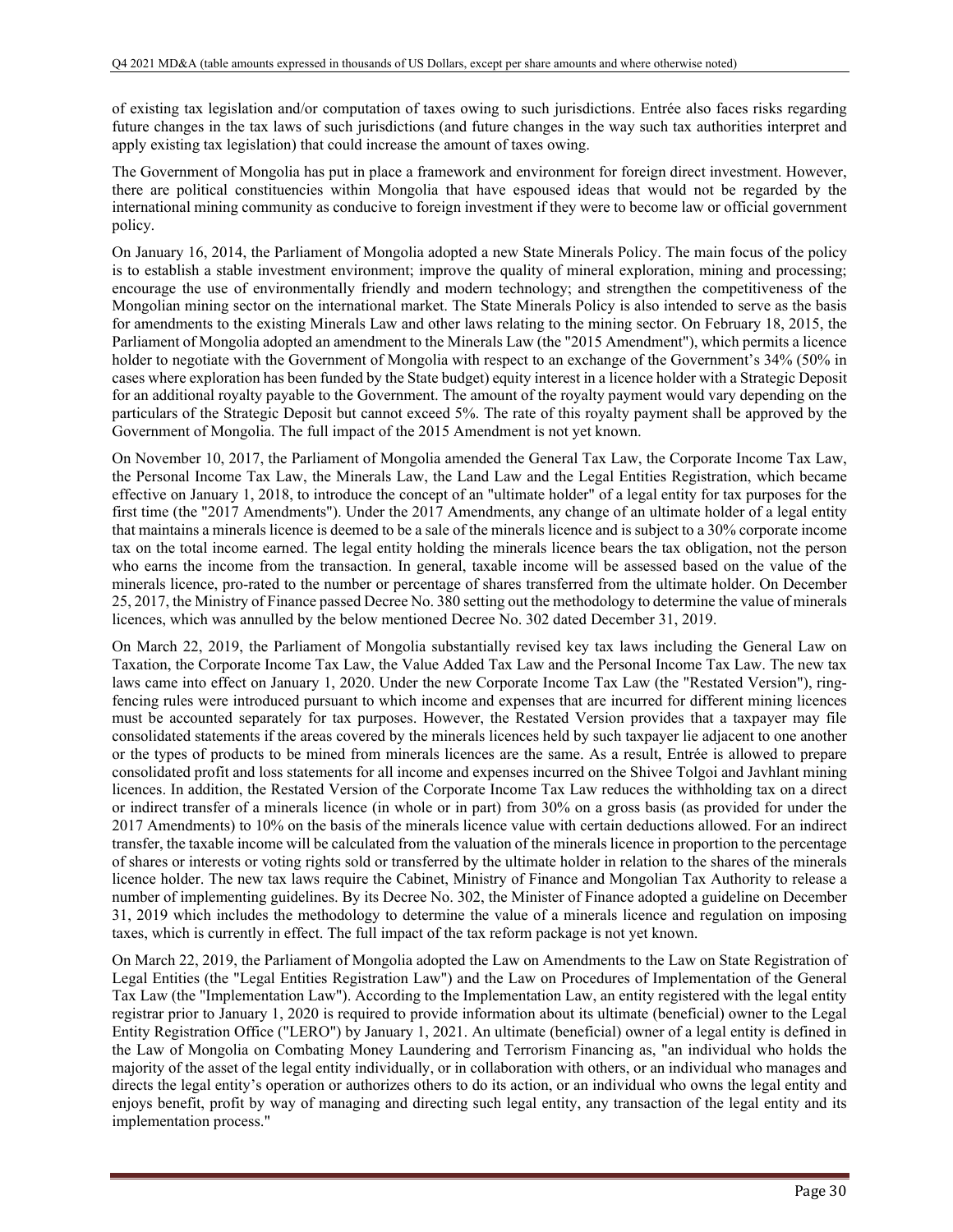If there is a change in the ultimate (beneficial) owner of a legal entity, a notice of such change must be given to the LERO within 15 business days pursuant the Legal Entities Registration Law. In relation to the registration of the ultimate (beneficial) owner, the LERO adopted Regulation No A/1270 on August 19, 2020, which defines "majority of assets" as one third or more of the total shares of a company or 33% or more of the assets of a legal entity. Based on this definition, information about a chain of legal entities and the individuals that are the ultimate beneficial owners must be registered.

On March 22, 2019, the Parliament of Mongolia adopted the Law on Amendments to the Minerals Law of 2006, which provides that a minerals licence holder must notify, and register with, the relevant tax authority any ultimate holder changes in accordance with the procedure provided for in the Restated Version of the General Tax Law. Any failure to do so will result in the termination of the minerals licence by the State body.

On November 14, 2019, the Parliament of Mongolia approved a number of constitutional amendments which became effective on May 25, 2020. Among other things, the amendments clarify the purpose and principles of the use of natural resources. Natural resources would be defined as the *public* property of the State rather than the property of the State, which emphasizes that the policies on natural resources should be defined by the Parliament of Mongolia, the representatives of the people, for the public interest. The constitutional amendments provide the basis to allocate a major part of social and economic benefits from Strategic Deposits to the people through the National Resources Fund, which is newly incorporated in the Constitution. Given the constitutional amendments, the Minister for Mining and Heavy Industry is expected to propose significant amendments to the Minerals Law. The Parliament of Mongolia is scheduled to discuss the draft restated version of the Minerals Law during its spring session of 2022, which will start on March 15, 2022. There is currently no publicly available draft of the law. Accordingly, it is not possible to determine when, if ever, these amendments or the restated version of the Minerals Law would be adopted and in what form.

If the Investment Law, State Minerals Policy, 2015 Amendment, 2017 Amendments, Restated Version of the Corporate Income Tax Law, Decree No. 302, Law on Amendments to the Minerals Law of 2006, Legal Entities Registration Law, Implementation Law, constitutional amendments or proposed amendments aimed at regulating the minerals sector and use of natural resources are implemented or interpreted in a manner that is not favourable to foreign investment or Entrée's interests; or if new tax laws or amendments to tax laws are adopted that are not favourable to foreign investment or Entrée's interests, it could have an adverse effect on Entrée's operations in Mongolia and future cash flow, earnings, results of operations and financial condition as well as the Company's share price.

While the Entrée/Oyu Tolgoi JV is operating under the terms of the Entrée/Oyu Tolgoi JVA, which came into effect in 2008, the Entrée/Oyu Tolgoi JVA has not been formally executed by the parties. There can be no assurance that OTLLC or its shareholders will not attempt to renegotiate some or all of the material terms governing the joint venture relationship in a manner which could have an adverse effect on Entrée's future cash flow, earnings, results of operations and financial condition as well as the Company's share price.

OTLLC has earned either a 70% or 80% interest in mineralization extracted from the Entrée/Oyu Tolgoi JV Property, depending on the depth at which minerals are extracted, and has effective control of the Entrée/Oyu Tolgoi JV. Rio Tinto, which beneficially owns approximately 16.3% of the Company's issued and outstanding shares, exerts a significant degree of control over the business and affairs of Turquoise Hill and OTLLC. Pursuant to various agreements among Turquoise Hill, OTLLC and Rio Tinto, Rio Tinto is responsible for the management of the building and operation of the Oyu Tolgoi project (which includes the Heruga and Hugo North Extension deposits on the Entrée/Oyu Tolgoi JV Property); is responsible for all exploration operations on behalf of OTLLC, including exploration on the Entrée/Oyu Tolgoi JV Property; and prepares all programs and budgets for approval by the OTLLC board. In addition, the Government of Mongolia owns a significant stake in OTLLC. The interest of Rio Tinto, Turquoise Hill, the Government of Mongolia and OTLLC are not necessarily aligned with each other or with the interests of the Company's other shareholders and there can be no assurance that Rio Tinto, Turquoise Hill, the Government of Mongolia or OTLLC will exercise its rights or act in a manner that is consistent with the best interests of the Company or its other shareholders.

Entrée is and will be subject to the risks normally associated with the conduct of joint ventures, which include disagreements as to how to develop, operate and finance a project, inequality of bargaining power, incompatible strategic and economic objectives and possible litigation between the participants regarding joint venture matters. These matters may have an adverse effect on Entrée's ability to realize the full economic benefits of its interest in the property that is the subject of a joint venture, which could affect its results of operations and financial condition as well as the Company's share price.

In the course of its business, Entrée may from time to time become involved in various claims, arbitration and other legal proceedings, with and without merit. The nature and results of any such proceedings cannot be predicted with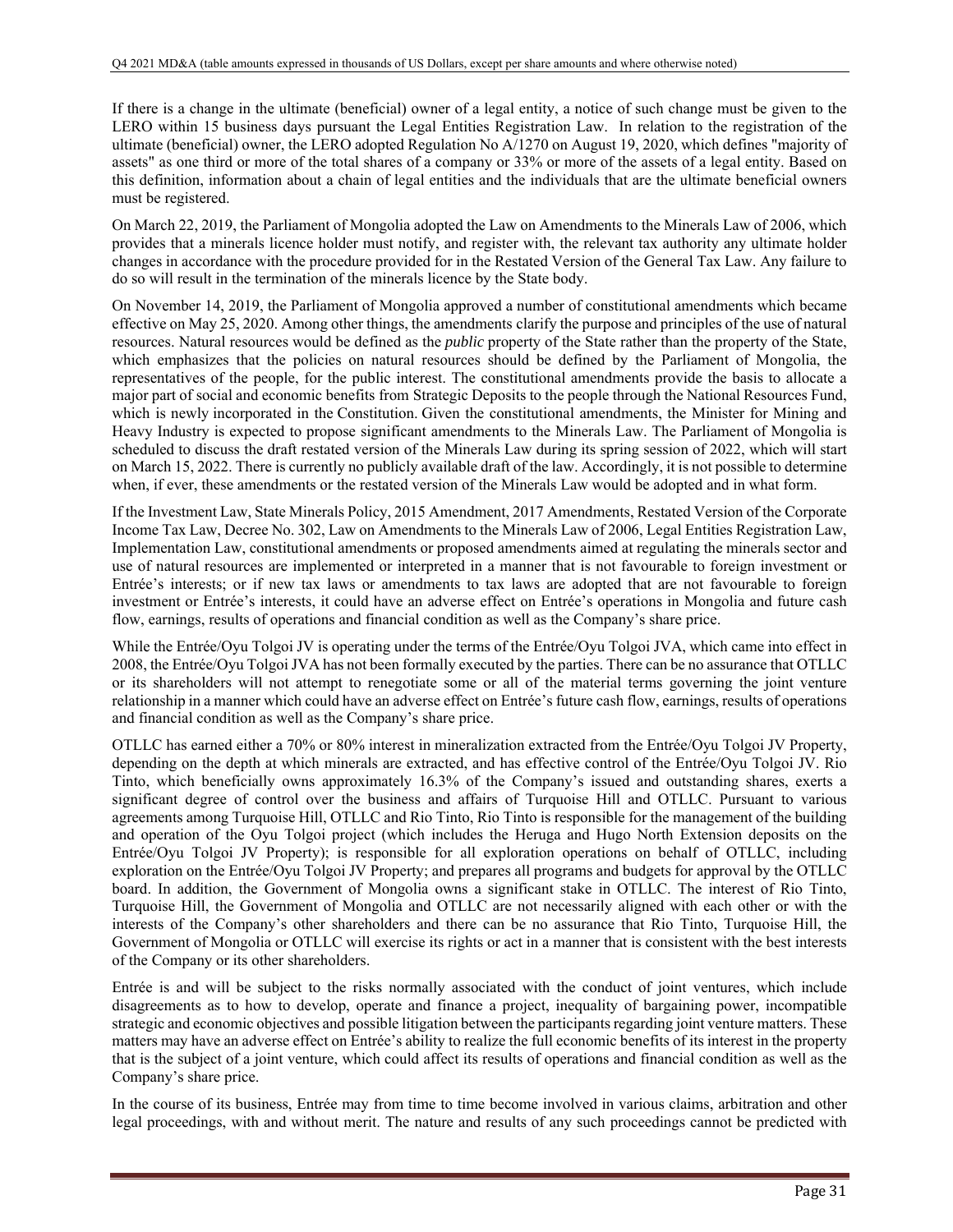certainty. Any potential future claims and proceedings are likely to be of a material nature. In addition, such claims, arbitration and other legal proceedings can be lengthy and involve the incurrence of substantial costs and resources by Entrée, and the outcome, and Entrée's ability to enforce any ruling(s) obtained pursuant to such proceedings, are subject to inherent risk and uncertainty. The initiation, pursuit and/or outcome of any particular claim, arbitration or legal proceeding could have a material adverse effect on Entrée's financial position and results of operations, and on Entrée's business, assets and prospects. In addition, if Entrée is unable to resolve any existing or future potential disputes and proceedings favourably, or obtain enforcement of any favourable ruling, if any, that may be obtained pursuant to such proceedings, it is likely to have a material adverse impact on Entrée's business, financial condition and results of operations and Entrée's assets and prospects as well as the Company's share price.

On February 27, 2013, the Mineral Resources and Petroleum Authority of Mongolia ("MRPAM") delivered notice to Entrée advising that any transfer, sale or lease of the Shivee Tolgoi and Javhlant mining licences is temporarily restricted. While Entrée was subsequently advised that the temporary transfer restriction on the joint venture mining licences would be lifted, it did not receive official notification of the lifting of the restriction. Any future action by the Government of Mongolia to suspend, revoke, withdraw or cancel the Shivee Tolgoi and Javhlant mining licences, whether legitimate or not, would have an adverse effect on the business, assets and financial condition of Entrée as well as the Company's share price.

The Earn-In Agreement requires OTLLC to enter into the Entrée/Oyu Tolgoi JVA, which bestows upon it certain powers and duties as manager of the Entrée/Oyu Tolgoi JV, including the duty to cure title defects, the duty to prosecute and defend all litigation or administrative proceedings arising out of operations, and the duty to do all acts reasonably necessary to maintain the Entrée/Oyu Tolgoi JV Property assets, including the mining licences. Pursuant to the Assignment Agreement dated March 1, 2005 between the Company, Turquoise Hill and OTLLC, the Company is also entitled to look to Turquoise Hill for the performance of OTLLC's obligations under the Earn-In Agreement, which is governed by British Columbia law. In addition, the Shivee Tolgoi and Javhlant mining licences are included in the contract area of the Oyu Tolgoi Investment Agreement. The Oyu Tolgoi Investment Agreement restricts the grounds upon which the Mongolian State administrative authority in charge of geology and mining may revoke a mining licence covered by the Oyu Tolgoi Investment Agreement. The Oyu Tolgoi Investment Agreement also includes a dispute resolution clause that requires the parties to resolve disputes through international commercial arbitration procedures. Entrée is not a party to the Oyu Tolgoi Investment Agreement and does not have any direct rights under the Oyu Tolgoi Investment Agreement. In the event that the Government of Mongolia suspends, revokes, withdraws or cancels the Shivee Tolgoi and Javhlant mining licences, there can be no assurance that OTLLC, Turquoise Hill or Rio Tinto will invoke the international arbitration procedures, or that Entrée will be able to enforce the terms of the Entrée/Oyu Tolgoi JVA or Earn-In Agreement to cause OTLLC or Turquoise Hill to do all acts reasonably necessary to maintain the Entrée/Oyu Tolgoi JV Property assets, including by invoking the international arbitration procedures under the Oyu Tolgoi Investment Agreement. There may also be limitations on OTLLC, Turquoise Hill and Rio Tinto's ability to enforce the terms of the Oyu Tolgoi Investment Agreement against the Government of Mongolia, which is a sovereign entity, regardless of the outcome of an arbitration proceeding. Without an effective means of enforcing the terms of the Entrée/Oyu Tolgoi JVA, the Earn-In Agreement or the Oyu Tolgoi Investment Agreement, Entrée could be deprived of substantial rights and benefits with little or no recourse for fair and reasonable compensation, which could have an adverse effect on the business, assets and financial condition of Entrée as well as the Company's share price.

In the event of a dispute arising at or in respect of Entrée's foreign operations, Entrée may be subject to the exclusive jurisdiction of foreign courts or may not be successful in subjecting foreign persons to the jurisdiction of courts in Canada or other jurisdictions. Entrée may also be hindered or prevented from enforcing its rights with respect to a governmental entity or instrumentality because of the doctrine of sovereign immunity. Any adverse or arbitrary decision of a court, arbitrator or other governmental or regulatory body, or Entrée's inability to enforce its contractual rights, may have a material adverse impact on Entrée's business, assets, prospects, financial condition and results of operation as well as the Company's share price.

## *Risks Associated with the Development of the Oyu Tolgoi Project*

The Oyu Tolgoi Investment Agreement imposes numerous obligations and commitments upon the Government of Mongolia that provide clarity and certainty in respect of the development and operation of Oyu Tolgoi, including the Entrée/Oyu Tolgoi JV Property. The Oyu Tolgoi Investment Agreement also includes a dispute resolution clause that requires the parties to the Oyu Tolgoi Investment Agreement to resolve disputes through international commercial arbitration procedures. Nevertheless, if and to the extent the Government of Mongolia does not observe the terms and conditions of the Oyu Tolgoi Investment Agreement, there may be limitations on the ability of OTLLC, Turquoise Hill and Rio Tinto to enforce the terms of the Oyu Tolgoi Investment Agreement against the Government of Mongolia, which is a sovereign nation, regardless of the outcome of any arbitration proceeding. Resolution 92, approved by the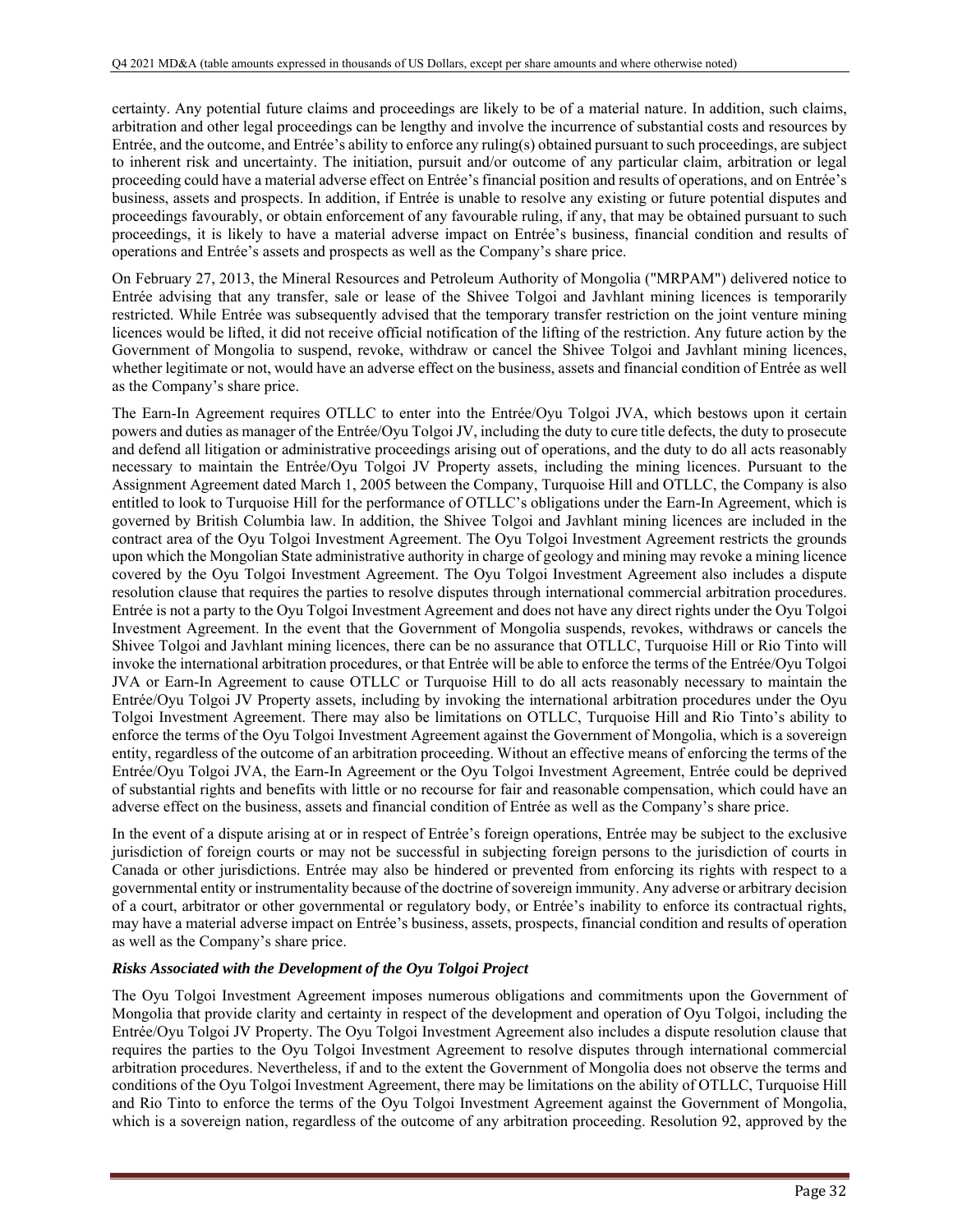Parliament of Mongolia in November 2019, mandated the Government of Mongolia to take necessary measures to ensure the benefits to Mongolia of Oyu Tolgoi, including comprehensive measures to improve the implementation of the Oyu Tolgoi Investment Agreement. Resolution 103 was approved by the Parliament of Mongolia in December 2021 to resolve outstanding issues between Turquoise Hill, Rio Tinto and the Government of Mongolia in connection with the implementation of Resolution 92. On January 24, 2022, Turquoise Hill announced that it had successfully reached a mutual understanding of a renewed partnership with the Government of Mongolia and that the OTLLC board had unanimously approved commencement of the undercut. Turquoise Hill further announced the entering into of key agreements with the Government of Mongolia, which address the majority of the measures contemplated by Resolution 92. If the terms of the Oyu Tolgoi Investment Agreement cannot be enforced effectively, OTLLC, Turquoise Hill and Rio Tinto could be deprived of substantial rights and benefits arising from their investment in Oyu Tolgoi with little or no recourse against the Government of Mongolia, which by extension may also deprive Entrée of substantial rights and benefits arising from the Entrée/Oyu Tolgoi JVA, with little or no recourse for fair and reasonable compensation. Similarly, if the key agreements with the Government of Mongolia cannot be enforced or if the Government of Mongolia does not abide by the terms of those key agreements or wishes to revise their terms, then irrespective of the ultimate outcome of any potential dispute, any requirement for OTLLC, Turquoise Hill or Rio Tinto to engage in discussions or proceedings with the Government of Mongolia, whether or not formal, would result in significant delays, expense and diversion of management attention, including with respect to development of the Entrée/Oyu Tolgoi JV Property, which could have a material adverse impact on Entrée and the Company's share price.

Resolution 103 was approved by the Parliament of Mongolia in December 2021 to resolve outstanding issues between Turquoise Hill, Rio Tinto and the Government of Mongolia in connection with the implementation of Resolution 92. Resolution 92 was approved by the Parliament of Mongolia in November 2019 and mandated the Government of Mongolia to take necessary measures to ensure the benefits to Mongolia of Oyu Tolgoi. On January 24, 2022, Turquoise Hill announced the entering into of key agreements with the Government of Mongolia, which address the majority of the measures to be completed for Resolution 92 to be considered formally implemented. Turquoise Hill stated that it continues to work with the Government of Mongolia and Rio Tinto to finalise the remaining outstanding measures of Resolution 103, including the formal termination of the Mine Plan and the resolution of the outstanding tax arbitration. If Resolution 103 is not deemed by the Government of Mongolia to resolve all outstanding issues or to resolve them in a manner or on terms that are satisfactory to the Company or other Oyu Tolgoi project stakeholders, the Company or other Oyu Tolgoi stakeholders could be deprived of substantial rights and benefits arising from their investment in Oyu Tolgoi or from the Entrée/Oyu Tolgoi JVA, with little or no recourse for fair and reasonable compensation. Further, any requirement for the Company, OTLLC, Turquoise Hill or Rio Tinto to engage in discussions or proceedings with the Government of Mongolia, whether or not formal, would result in significant delays, expense and diversion of management attention, including with respect to development of the Entrée/Oyu Tolgoi JV Property, which could have a material adverse impact on Entrée and the Company's share price.

OTLLC's estimates regarding the cost of development and operation of the Oyu Tolgoi project are estimates only. The estimates and the assumptions upon which they are based are subject to a variety of risks and uncertainties and other factors that could cause actual expenditures to differ materially from those estimated. If these estimates prove incorrect, the total capital expenditures required to complete development of the Oyu Tolgoi project underground mine, including Entrée's share of Entrée/Oyu Tolgoi JV capital expenditures being debt financed by OTLLC, may increase, which may have a material adverse impact on Entrée, its results of operations, financial conditions, and the Company's share price. Specifically, the estimated schedule and cost for the completion of underground development by OTLLC, including in respect of timing of first development production from the Entrée/Oyu Tolgoi JV Property and sustainable first production from the Oyu Tolgoi mining licence and/or the Entrée/Oyu Tolgoi JV Property, and the development capital spend for the project, including Entrée's share of Entrée/Oyu Tolgoi JV capital expenditures being debt financed by OTLLC, may differ materially from the results of the 2021 Technical Report or what was announced by Turquoise Hill following completion of the Definitive Estimate and further technical work to be conducted in connection therewith. In November 2021, Turquoise Hill reported that the previously announced 9-month delay on Shafts 3 and 4, in combination with the COVID-related reduced underground development progress and expected changes to mining scope, would result in delays to the start of Panel 1 by approximately 11 months compared to the Definitive Estimate.

There are a number of uncertainties inherent in the development and construction of any new or existing mine, including the Oyu Tolgoi project. These uncertainties include: the timing and cost, which can be considerable, of the construction of mining and processing facilities; the availability and cost of skilled labour; ground and rock mass conditions and stability; the impact of fluctuations in commodity prices, process water, power and transportation, including costs of transport for the supply chain for the Oyu Tolgoi project, which requires routing approaches which have not been fully tested; the annual usage costs to the local province for sand, aggregate and water; the availability and cost of appropriate smelting and refining arrangements; and the need to obtain necessary environmental and other government permits,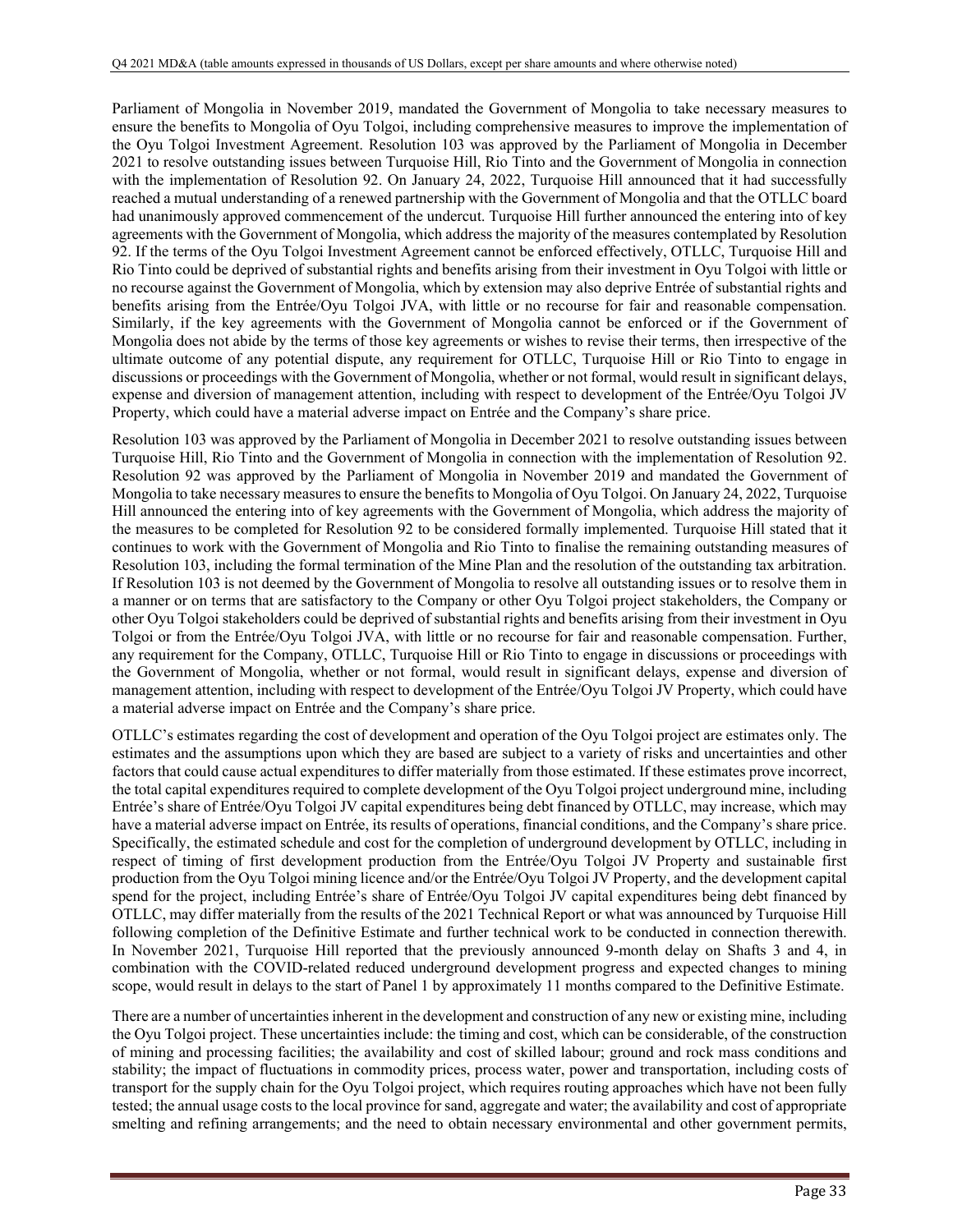such permits being on reasonable terms, and the timing of those permits. The cost, timing and complexities of mine construction and development are increased by the remote location of the Oyu Tolgoi project.

It is common in mining operations and in the development, construction or expansion of existing facilities to experience unexpected problems and delays during such activities, which may cause delays in the commencement or expansion of mineral production or sustainable production. Any delays could impact disclosed project economics. Accordingly, there is no assurance that the future development, construction or expansion activities will be successfully completed within cost estimates, on schedule or at all and, if completed, there is no assurance that such activities will result in profitable mining operations.

Further development of the Oyu Tolgoi project depends upon the ability of OTLLC and Turquoise Hill to obtain additional funding, and such additional funding may not be available or available on reasonable commercial terms.

The Oyu Tolgoi Investment Agreement and Mine Plan, to the extent it remains enforceable, commit Turquoise Hill and Rio Tinto to perform many obligations in respect of the development and operation of the Oyu Tolgoi project. While performance of many of these obligations is within the effective control of Turquoise Hill and Rio Tinto, the scope of certain obligations may be open to interpretation. Further, the performance of other obligations may require co-operation from third parties or may be dependent upon circumstances that are not necessarily within the control of Turquoise Hill and Rio Tinto. Non-fulfillment of any obligation may result in a default or breach under the Oyu Tolgoi Investment Agreement (and the Mine Plan to the extent it remains enforceable). Such a default or breach could result in a termination of the Oyu Tolgoi Investment Agreement (and the Mine Plan), which may have a material adverse impact on Entrée and the Company's share price.

The Oyu Tolgoi Investment Agreement commits OTLLC to eventually utilize only Mongolian power sources. In June 2020, OTLLC entered into an amendment to the PSFA with the Government of Mongolia, which reflected a joint prioritization and progression of a state-owned power plant in accordance with various agreed milestones, and which envisages that the Government of Mongolia would fund and construct a state-owned power plant at Tavan Tolgoi. None of the milestones under the amended PSFA have been met. On January 24, 2022, Turquoise Hill announced that the OTLLC board had approved the signing of the ESA to provide Oyu Tolgoi with a long-term source of power from the Mongolian grid on terms fully agreed with the Government of Mongolia, and on January 26, 2022, OTLLC entered into the ESA with, among others, Southern Region Electricity Distribution Network, pursuant to which power will be delivered to the Oyu Tolgoi mine subject to the fulfilment of certain technical conditions. While the Mongolian grid prepares to connect to Oyu Tolgoi, OTLLC will continue to import its power from Inner Mongolia, China under an agreement between NPTG and IMPIC. However, there is no certainty that technical conditions underlying the ESA will be satisfied, that the required extensions to the power import agreements between NPTG and IMPIC will be obtained, or that any alternative power plant or arrangement for power under the amended PSFA will be sufficient to meet Oyu Tolgoi's future needs or be available in a timely manner. Despite the parties' best efforts, the ability to meet their obligations under the Oyu Tolgoi Investment Agreement, the amended PSFA or any future agreement committing OTLLC to use Mongolian power sources is an obligation not necessarily within their control and non-fulfilment of this requirement may result in a default under the Oyu Tolgoi Investment Agreement. Such default could result in termination of the Oyu Tolgoi Investment Agreement or damages accruing, which may have a material adverse impact on the Company and its share price.

On February 24, 2022, Russia began a full-scale military invasion into Ukraine, a conflict which continues to escalate. Mongolia's economy is heavily reliant on bordering countries Russia and China. Mongolia's central bank recently warned that most of Mongolia's foreign trade is facilitated through Russian banks and commodities such as oil and grain are sourced primarily from Russia. Sanctions imposed on Russia could result in payments not being made and disruptions to the supply of food and consumer goods. In the event sanctions are imposed on China in connection with the conflict, or in the event of increasing or ongoing sanctions imposed on Russia, there could be impacts on bilateral and multilateral relationships among Mongolia, Russia, China, and Mongolia's "third neighbours". Any potential changes to existing economic and political relationships or increasing or prolonged economic pressures resulting from sanctions against Russia and/or China, could have a material adverse impact on development of the Oyu Tolgoi project including the Entrée/Oyu Tolgoi JV Property, which could have a material adverse impact on Entrée and the Company's share price.

Mining companies are increasingly required to operate in a sustainable manner and to provide benefits to affected communities, and there are risks associated with the OTLLC, Turquoise Hill, Rio Tinto or the Company failing to maintain a "social licence" to operate Oyu Tolgoi including the Entrée/Oyu Tolgoi JV Project. "Social licence" does not refer to a specific permit or licence, but rather is a broad term used to describe community and even governmental acceptance of a company's plans and activities related to exploration, development or operations on its mineral projects.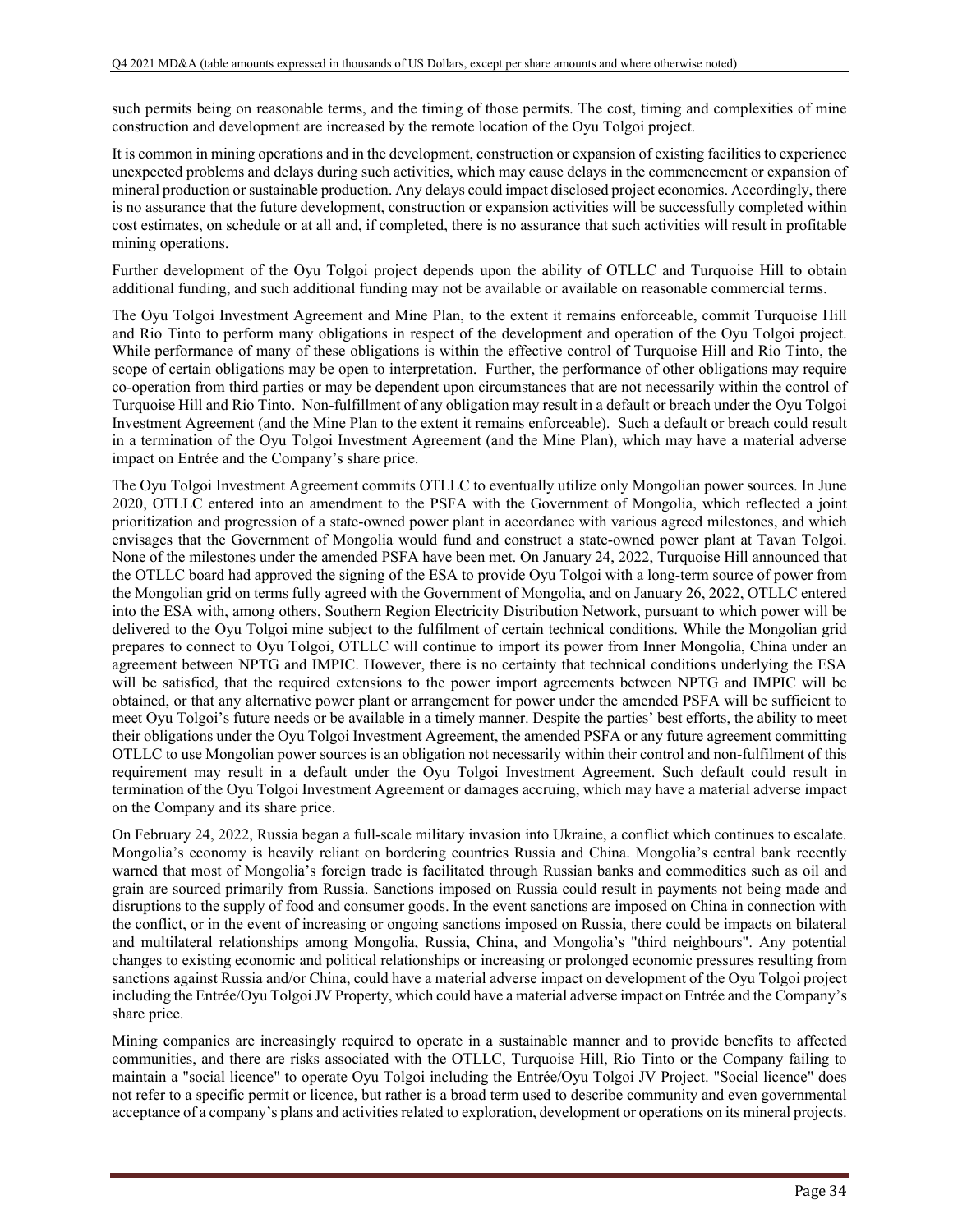Despite a company's best efforts, there are factors that may affect its efforts to maintain social licence, including national or local changes in sentiment toward mining, evolving social concerns, changing economic conditions and challenges, and the influence of opposition toward mining on local support. There can be no guarantee that social licence can be maintained, and without strong community support, the ability to secure necessary permits, obtain project financing, and/or move a project into development or operation may be compromised or precluded. Delays attributable to a lack of community support or other community-related disruptions or delays can translate directly into a decrease in the value of a project or into an inability to bring the project to, or maintain, production. The cost of measures and other issues relating to the sustainable development of mining operations may result in additional operating costs, higher capital expenditures, reputational damage, active community opposition and other unforeseeable consequences.

### *Risks Associated with the Sandstorm Agreement*

The Sandstorm Agreement provides that if Entrée's economic interest in the Entrée/Oyu Tolgoi JV Property is reduced, contractually or otherwise, by greater than 17% up to and including 34%, the Company will refund a corresponding portion of the Deposit in accordance with the terms of the Sandstorm Agreement. To the extent there is an expropriation of greater than 34%, which is not reversed during the abeyance period provided for in the Sandstorm Agreement, the Company will be required to return a portion of the Deposit in cash.

If an event of default occurs under the Sandstorm Agreement, the Company may be required to immediately pay to Sandstorm a default fee, which it may not have sufficient funds to cover. Some potential events of default may be outside of Entrée's control, including a full expropriation of Entrée's economic interest, contractually or otherwise, in the Entrée/Oyu Tolgoi JV Property which is not reversed during the abeyance period provided for in the Sandstorm Agreement. If an event of default occurs and the Company is required to pay a default fee to Sandstorm, it may have a material adverse impact on Entrée's business, financial condition, assets and prospects, and on the Company's share price.

Under the Sandstorm Agreement, the Company agreed to use future cash flows from its mineral property interests to purchase and deliver metal credits to Sandstorm. The Sandstorm Agreement does not require the Company to deliver actual metal production, therefore the Company will have to use revenue it receives from the sale of its share of metal production to purchase the requisite amount of metal credits for delivery to Sandstorm. To the extent metal prices on the day on which the Company's production is sold are different from metal prices on the day on which the Company purchases metal credits for delivery to Sandstorm, the Company may suffer a gain or loss on the difference.

## *Risks Associated with Mining or Related to Entrée*

The estimates of reserves and resources, including the anticipated tonnages and grades that will be achieved or the indicated level of recovery that will be realized, are estimates only and no assurances can be given as to their accuracy. Such estimates are, in large part, based on interpretations of geological data obtained from drill holes and other sampling techniques. Actual mineralization or formations may be different from those predicted. Reserve and resource estimates are materially dependent on prevailing market prices and the cost of recovering and processing minerals at the mine site. Market fluctuations in the price of metals or increases in the costs to recover metals may render the mining of ore reserves uneconomical and materially adversely affect operations.

Global climate change could exacerbate certain of the risks facing Entrée's business, including the frequency and severity of weather-related events, resource shortages, changes in rainfall and storm patterns and intensities, water shortages, rising water levels and changing temperatures which can disrupt operations, damage infrastructure or assets, create financial risk or otherwise have a material adverse effect on Entrée's results of operations, financial position or liquidity. These may result in substantial costs to respond during the event, to recover from the event and possibly to modify existing or future infrastructure requirements to prevent recurrence. Climate changes could also disrupt operations by impacting the availability and cost of materials needed for mining operations and could increase insurance and other operating costs. Global climate change also results in regulatory risks which vary according to the national and local requirements implemented by each jurisdiction where Entrée is present. There continues to be a lack of consistent climate legislation, which creates economic and regulatory uncertainty. Increased public awareness and concern regarding global climate change may result in more legislative and regulatory requirements to reduce or mitigate the effects of greenhouse gas emissions.

Sandstorm's beneficial shareholdings in the Company, totalling approximately 25.2% of the Company's outstanding shares, and Rio Tinto's beneficial shareholdings in the Company, totalling approximately 16.3% of the Company's outstanding shares, potentially give Sandstorm and Rio Tinto the voting power to influence the policies, business and affairs of Entrée and the outcome of any significant corporate transaction or other matter, including a merger, business combination or a sale of all, or substantially all, of Entrée's assets. In addition, Rio Tinto (on behalf of OTLLC) has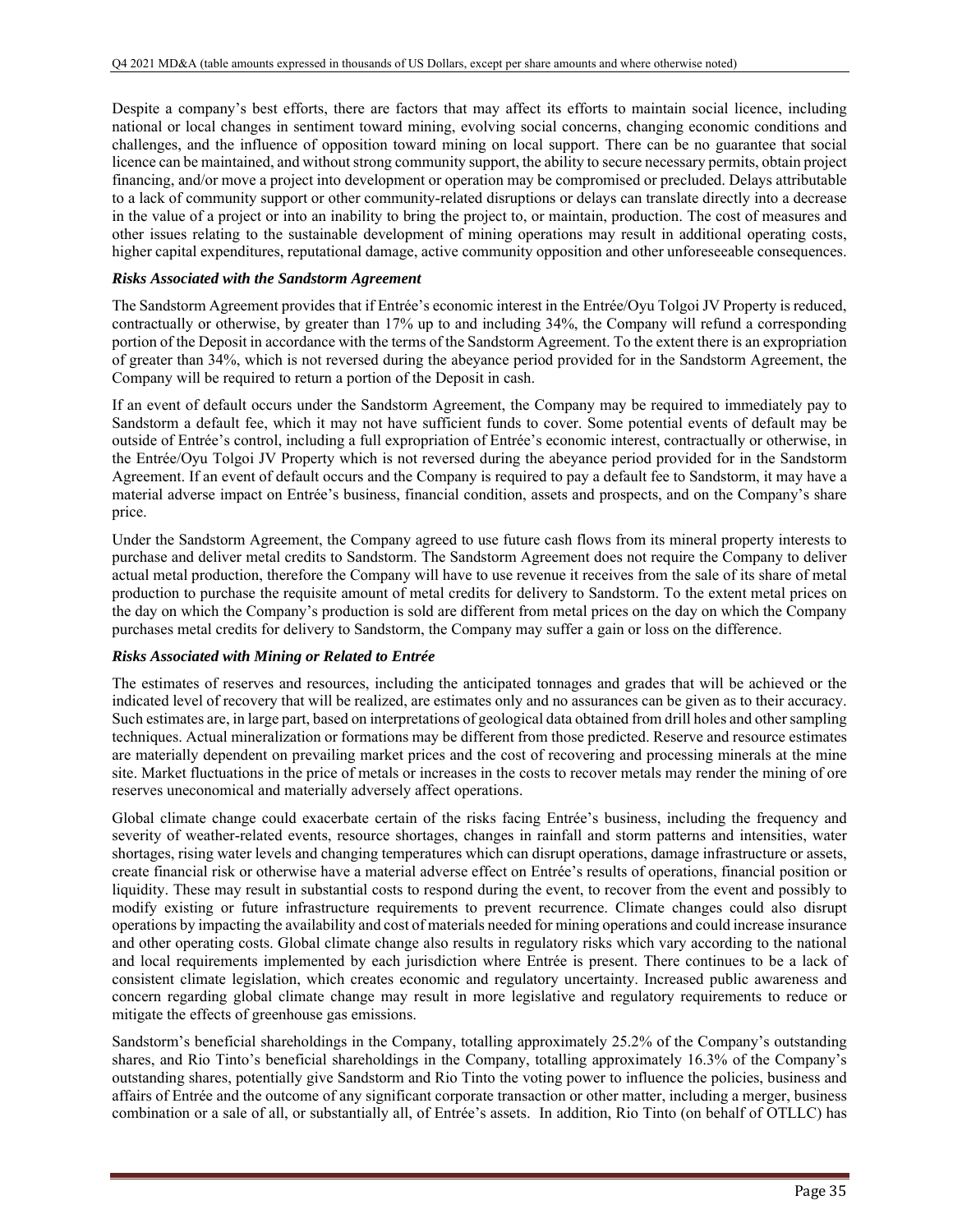operational control over the Entrée/Oyu Tolgoi JV Property. OTLLC and Sandstorm also have certain rights in the event of a proposed disposition by Entrée of its interest in the Entrée/Oyu Tolgoi JV and OTLLC has a right of first refusal with respect to any proposed disposition by Entrée of an interest in the Shivee West Property, which is not currently subject to the Entrée/Oyu Tolgoi JV. The share position in the Company of each of Sandstorm, Rio Tinto and Turquoise Hill may have the effect of delaying, deterring or preventing a transaction involving a change of control of the Company in favour of a third party that otherwise could result in a premium in the market price of the Company's shares in the future. In the case of Sandstorm, the risk is mitigated to some extent by the requirement in the Sandstorm Agreement for Sandstorm to vote its shares as the Board specifies with respect to any potential acquisition of the Company, provided the potential acquirer agrees to execute and deliver to Sandstorm a deed of adherence to the Sandstorm Agreement. The requirement will no longer apply in the event Sandstorm transfers its shares to a third party (other than an affiliate of Sandstorm).

Entrée must comply with licence and permitting requirements. In Mongolia, the Shivee Tolgoi and Javhlant exploration licences were converted to mining licences on October 27, 2009. These licences now have a term of 30 years, with two potential extensions of 20 years each. The total estimated annual fees to maintain the licences in good standing, which are primarily the responsibility of OTLLC, is approximately \$944,000.

In Mongolia, Entrée and its partners must comply with environmental regulations that govern air and water quality and land disturbance and provide mine reclamation and closure costs.

Entrée runs its business in different jurisdictions and strives to run its business in as tax efficient a manner as possible. The tax systems in certain of these jurisdictions are complicated and subject to change. For this reason, the possibility of future negative effects on the results of the Company due to changes in tax regulations cannot be excluded. Repatriation of earnings to Canada from other jurisdictions may be subject to withholding taxes. Entrée has no control over withholding tax rates.

Certain of Entrée's officers and directors may be or become associated with other natural resource companies that acquire interests in mineral properties. Such associations may give rise to conflicts of interest from time to time. Entrée's directors are required by law to act honestly and in good faith with a view to its best interests and to disclose any interest which they may have in any of its projects or opportunities. In general, if a conflict of interest arises at a meeting of a board of directors, any director in a conflict will disclose his or her interest and abstain from voting on such matter or, if he or she does vote, his or her vote does not count.

Legal, accounting and other expenses associated with public company reporting requirements have increased significantly over time. The Company anticipates that general and administrative costs associated with regulatory compliance will continue to increase with ongoing compliance requirements under the Sarbanes-Oxley Act of 2002*,* as amended ("Sarbanes-Oxley"), the Dodd-Frank Wall Street Reform and Consumer Protection Act, as well as any new rules implemented by the U.S. Securities and Exchange Commission ("SEC"), Canadian Securities Administrators, the OTCQB and the TSX in the future. These rules and regulations have significantly increased the Company's legal and financial compliance costs and made some activities more time-consuming and costly. There can be no assurance that the Company will effectively meet all of the requirements of these rules and regulations, including Sarbanes-Oxley Section 404, National Instrument 52-109 – *Certification of Disclosure in Issuers' Annual and Interim Filings* of the Canadian Securities Administrators ("NI 52-109"), the continued listing standards of the TSX and the eligibility requirements of the OTCQB. Management evaluated the effectiveness of the Company's internal control over financial reporting as of December 31, 2021 and identified a material weakness related to testing and testing documentation retention. As a result of this material weakness, the Company's auditor did not have sufficient appropriate evidence of testing to provide a basis for an opinion and accordingly issued a disclaimer of opinion on the Company's internal control over financial reporting in the auditor's attestation report required pursuant to Section 404(b) of Sarbanes-Oxley ("SOX 404(b)") (see "Internal Control Over Financial Reporting" below). Any failure to effectively implement internal controls, or to resolve difficulties encountered in their implementation, could harm the Company's operating results, cause the Company to fail to meet reporting obligations or result in management being required to give a qualified assessment of the Company's internal controls over financial reporting or the Company's independent auditors providing an adverse opinion regarding management's assessment. Any such result could cause investors to lose confidence in the Company's reported financial information, which could have a material adverse effect on the trading price of the Company's common shares. Any failure to comply with the continued listing standards of the TSX or the eligibility requirements of the OTCQB, including by maintaining a minimum listing price, could result in, among other things, the initiation of delisting proceedings from the TSX and quotation of the Company's Common Shares on the OTC Pink Open Market, which may severely adversely affect the market liquidity for the Company's common shares by limiting the ability of broker-dealers to sell such common shares, and the ability of shareholders to sell their common shares in the secondary market. Ongoing compliance requirements have also made it more difficult and more expensive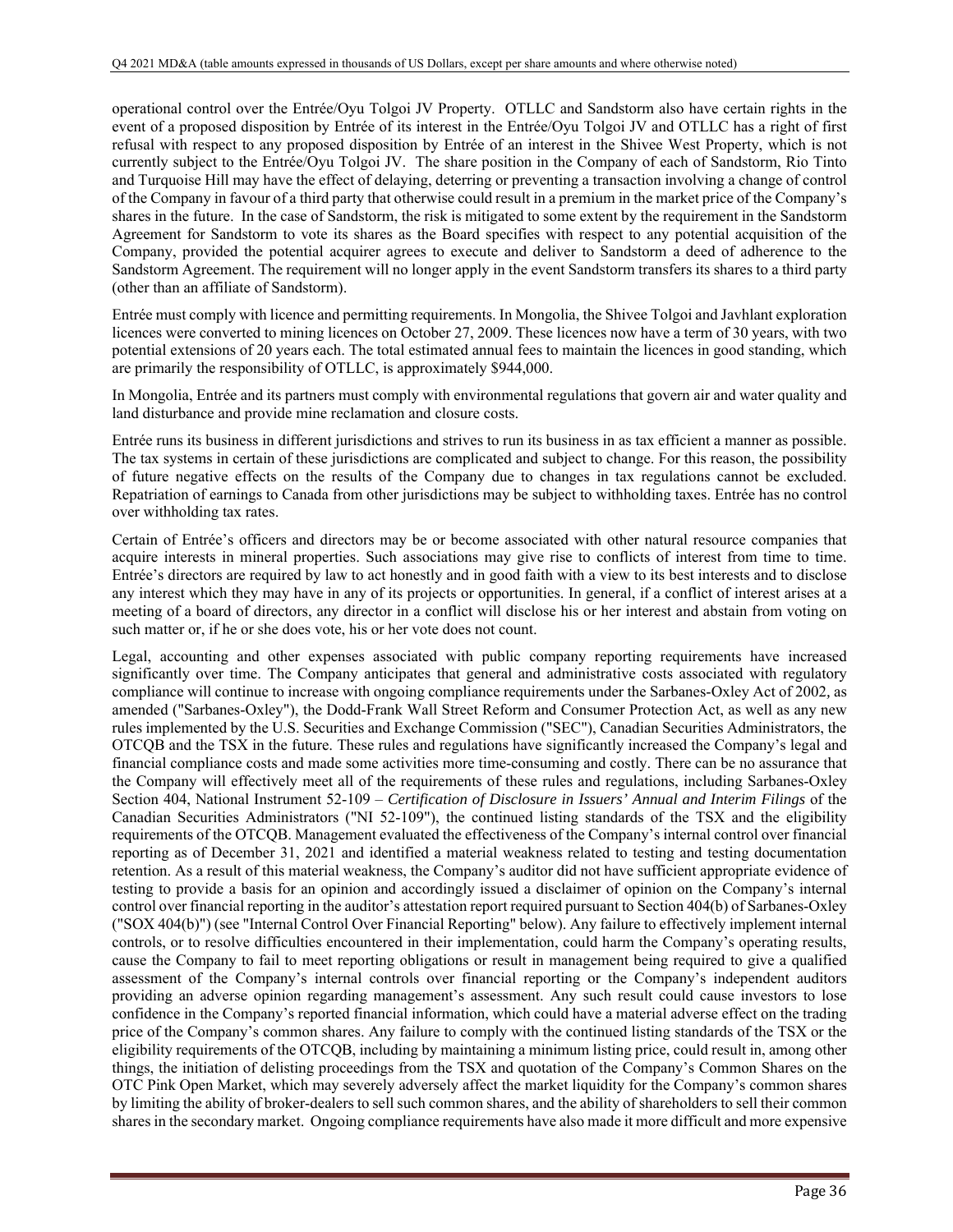for the Company to obtain director and officer liability insurance, and the Company may be required to accept reduced policy limits and coverage or incur substantially higher costs to obtain the same or similar coverage in the future. As a result, it may be more difficult for the Company to attract and retain qualified individuals to serve on its Board or as executive officers. If the Company fails to maintain the adequacy of its internal control over financial reporting, the Company's ability to provide accurate financial statements and comply with the requirements of Sarbanes-Oxley and NI 52-109 could be impaired, which could cause the price of the Company's common shares to decrease.

# **DISCLOSURE CONTROLS AND PROCEDURES**

Management is responsible for establishing and maintaining disclosure controls and procedures, which provide reasonable assurance that material information relating to the Company and its subsidiaries is accumulated and communicated to management to allow timely decisions regarding required disclosure. Management has evaluated the effectiveness of its disclosure controls and procedures as of December 31, 2021 and believes its disclosure controls and procedures are effective.

The Company's management, including the Chief Executive Officer and Chief Financial Officer, believe that any disclosure controls and procedures or internal control over financial reporting, no matter how well conceived and operated, can provide only a reasonable and not absolute assurance that the objectives of the control system are met. Further, the design of a control system reflects the fact that there are resource constraints, and the benefits of controls must be considered relative to their costs. Because of the inherent limitations in all control systems, they cannot provide absolute assurance that all control issues and instances of fraud, if any, within the Company have been prevented or detected. These inherent limitations include the realities that judgments in decision-making can be faulty, and that breakdowns can occur because of simple error or mistake. Additionally, controls can be circumvented by the individual acts of some persons, by collusion of two or more people, or by unauthorized override of the control. The design of any systems of controls is also based in part on certain assumptions about the likelihood of certain events, and there can be no assurance that any design can achieve its stated goals under all potential future conditions. Accordingly, because of the inherent limitations in a cost-effective control system, misstatements due to error or fraud may occur and not be detected.

# **INTERNAL CONTROL OVER FINANCIAL REPORTING**

The Company's management, including the Company's Chief Executive Officer ("CEO") and Chief Financial Officer ("CFO"), is responsible for establishing and maintaining adequate internal control over financial reporting, as such term is defined in Rules 13a-15(f) and 15d-15(f) under the U.S. Securities Exchange Act of 1934, as amended (the "U.S. Exchange Act"). The Company's internal control over financial reporting is a process designed to provide reasonable assurance regarding the reliability of financial reporting and the preparation of consolidated financial statements for external purposes in accordance with IFRS, as issued by the International Accounting Standards Board. The Company's internal control over financial reporting includes policies and procedures that: pertain to the maintenance of records that, in reasonable detail accurately and fairly reflect the transactions and disposition of assets; provide reasonable assurance that transactions are recorded as necessary to permit preparation of the consolidated financial statements in accordance with IFRS, as issued by the International Accounting Standards Board, and that receipts and expenditures are being made only in accordance with authorization of management and directors of the Company; and provide reasonable assurance regarding prevention or timely detection of unauthorized acquisition, use or disposition of assets that could have a material effect on the consolidated financial statements.

Because of their inherent limitations, internal control over financial reporting can provide only reasonable assurance and may not prevent or detect misstatements. Furthermore, projections of any evaluation of effectiveness to future periods are subject to the risk that controls may become inadequate because of changes in conditions, or that the degree of compliance with the policies or procedures may deteriorate.

The Company's management (with the participation of the CEO and the CFO) conducted an evaluation of the effectiveness of the Company's internal control over financial reporting as of December 31, 2021. This evaluation was based on the criteria set forth in the 2013 Internal Control-Integrated Framework issued by the Committee of Sponsoring Organizations of the Treadway Commission. Based on its assessment, management concluded that the Company's internal control over financial reporting was not effective as at December 31, 2021, and there was a material weakness in the Company's internal control over financial reporting relating to operations.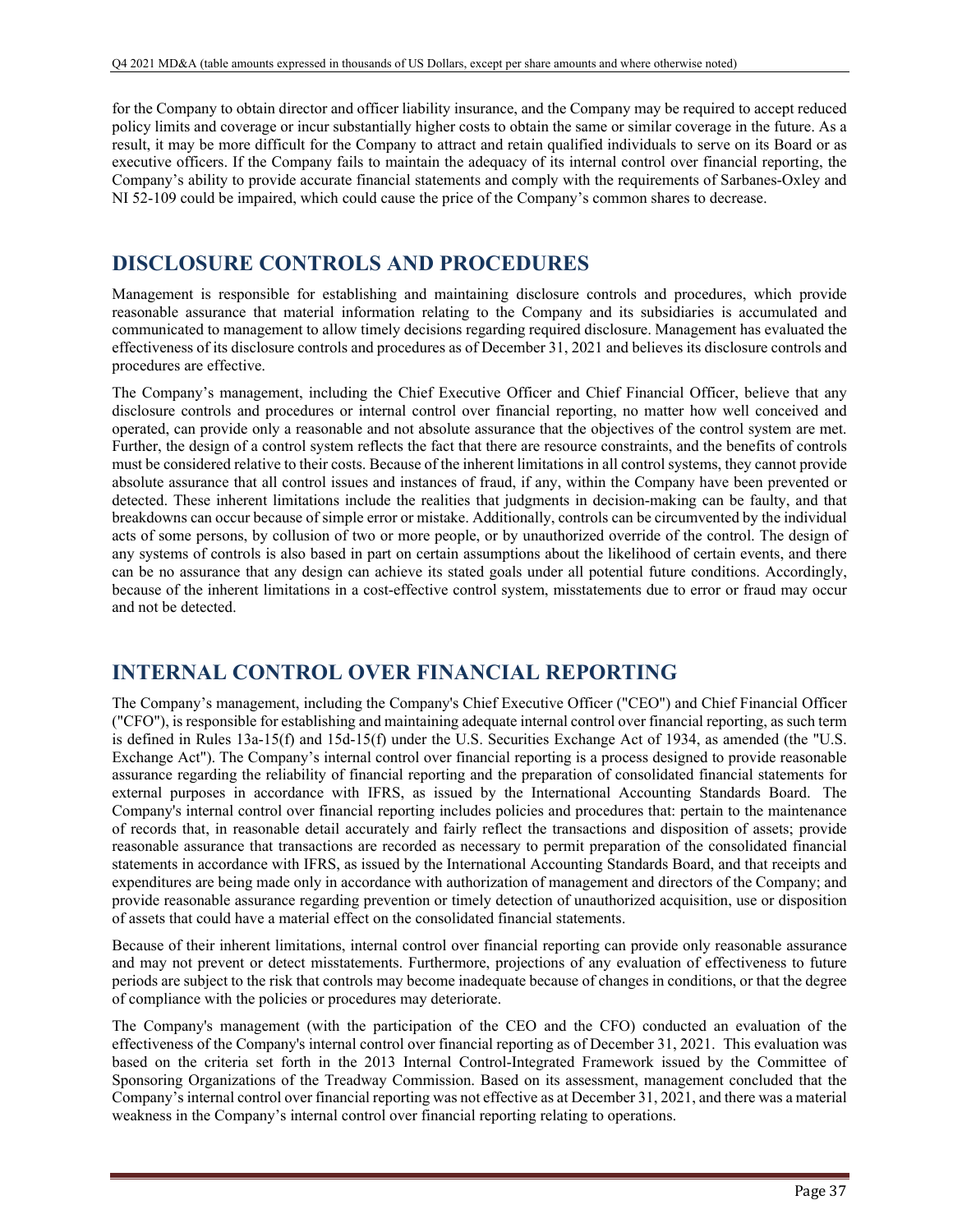The Public Company Accounting Oversight Board defines a "material weakness" as a deficiency, or a combination of deficiencies, in internal control over financial reporting, such that there is a reasonable possibility that a material misstatement of the Company's annual or interim financial statements will not be prevented or detected on a timely basis. Management identified the following material weakness relating to operations, which existed as of December 31, 2021:

Evidence of testing of controls, policies and procedures was not sufficiently documented and retained.

While management does perform periodic testing of specific controls and procedures, the absence of sufficient documented evidence of testing resulted in management being unable to determine that internal control over financial reporting as a whole is effective.

To address the material weakness, management performed additional analyses and other procedures to ensure that the consolidated financial statements fairly present, in all material respects, the Company's financial position, results of operations and cash flows for the periods presented. Accordingly, management believes that the consolidated financial statements fairly present, in all material respects, the Company's financial condition, results of operations and cash flows for the periods presented.

In addition, no significant deficiencies relating to the design of internal control over financial reporting were identified.

As a result of the material weakness described above, the Company's auditor did not have sufficient appropriate evidence of testing to provide a basis for an opinion on internal control over financial reporting and accordingly issued a disclaimer of opinion on the Company's internal control over financial reporting.

### Remediation

In response to the material weakness described above, the Company will be implementing a remediation plan to address the material weakness which will include measures such as hiring an independent third-party internal controls consultant to assist with the Company's internal controls testing, testing documentation retention, and other internal control enhancements.

The Company will continue to monitor and evaluate the effectiveness of the Company's internal control over financial reporting on an ongoing basis and if the remediation plan is not sufficient to eliminate the material weakness, the Company will consider what additional actions would be required.

# **NON-IFRS PERFORMANCE MEASUREMENT**

Non-IFRS Performance Measurement: "Cash costs after credits" (C1) and all-in sustaining cost (ASIC) are non-IFRS performance measurements. These performance measurements are included because these statistics are widely accepted as the standard of reporting cash costs of production in North America. These performance measurements do not have a meaning within IFRS and, therefore, amounts presented may not be comparable to similar data presented by other mining companies. These performance measurements should not be considered in isolation as a substitute for measures of performance in accordance with IFRS.

# **FORWARD LOOKING STATEMENTS**

This MD&A contains forward-looking statements within the meaning of the United States Private Securities Litigation Reform Act of 1995 and forward-looking information within the meaning of applicable Canadian securities laws.

Forward-looking statements include, but are not limited to, statements with respect to corporate strategies and plans; requirements for additional capital; uses of funds and projected expenditures; the expectations set out in OTMSS20 and the 2021 Technical Report on the Company's interest in the Entrée/Oyu Tolgoi JV Property; timing and status of Oyu Tolgoi underground development; the expected timing of sustainable production from Panel 0 on the Oyu Tolgoi mining licence; the nature of the ongoing relationship and interaction between Oyu Tolgoi project stakeholders and the Government of Mongolia with respect to the continued operation and development of Oyu Tolgoi following the implementation of the comprehensive new agreement entered into between Turquoise Hill, Rio Tinto and the Government of Mongolia along with the implementation of Resolution 103; the mine design for Hugo North Lift 1 Panel 0 and the related cost and production schedule implications; the re-design studies for Panels 1 and 2 of Hugo North (including Hugo North Extension) Lift 1 and the possible outcomes, content and timing thereof; timing and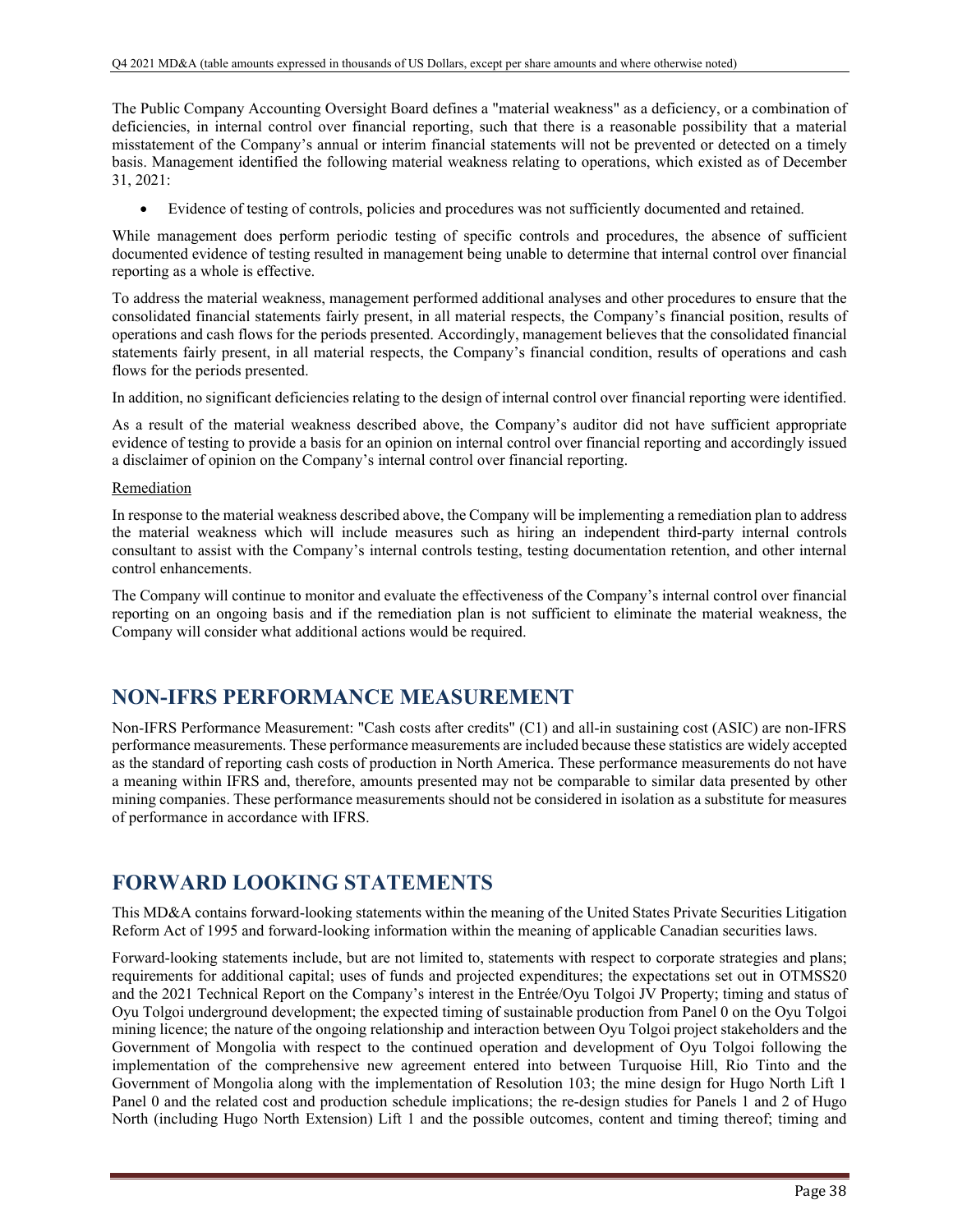amount of production from Lift 1 of the Entrée/Oyu Tolgoi JV Property, potential production delays and the impact of any delays on the Company's cash flows, expected copper, gold and silver gold grades, liquidity, funding requirements and planning; future commodity prices; the potential impact of COVID-19 on Oyu Tolgoi underground development and the Company's business, operations and financial condition; the estimation of mineral reserves and resources; projected mining and process recovery rates; estimates of capital and operating costs, mill throughput, cash flows and mine life; capital, financing and project development risk; mining dilution; discussions with the Government of Mongolia, Rio Tinto, OTLLC and Turquoise Hill on a range of issues including Entrée's interest in the Entrée/Oyu Tolgoi JV Property, the Shivee Tolgoi and Javhlant mining licences and certain material agreements; potential actions by the Government of Mongolia with respect to the Shivee Tolgoi and Javhlant mining licences and Entrée's interest in the Entrée/Oyu Tolgoi JV Property; the potential for Entrée to be included in or otherwise receive the benefits of the Oyu Tolgoi Investment Agreement or another similar agreement; the potential for the Government of Mongolia to seek to directly or indirectly invest in Entrée's interest in the Hugo North Extension and Heruga deposits; potential size of a mineralized zone; potential expansion of mineralization; potential discovery of new mineralized zones; potential metallurgical recoveries and grades; plans for future exploration and/or development programs and budgets; permitting time lines; anticipated business activities; proposed acquisitions and dispositions of assets; and future financial performance.

In certain cases, forward-looking statements and information can be identified by words such as "plans", "expects" or "does not expect", "is expected", "budgeted", "scheduled", "estimates", "forecasts", "intends", "anticipates", or "does not anticipate" or "believes" or variations of such words and phrases or statements that certain actions, events or results "may", "could", "would", "might", "will be taken", "occur" or "be achieved". While the Company has based these forward-looking statements on its expectations about future events as at the date that such statements were prepared, the statements are not a guarantee of Entrée's future performance and are based on numerous assumptions regarding present and future business strategies, the correct interpretation of agreements, laws and regulations; local and global economic conditions and negotiations and the environment in which Entrée will operate in the future, including commodity prices, projected grades, projected dilution, anticipated capital and operating costs, and anticipated future production and cash flows; the anticipated location of certain infrastructure and sequence of mining within and across panel boundaries; the construction and continued development of the Oyu Tolgoi underground mine; the status of Entrée's relationship and interaction with the Government of Mongolia, OTLLC, Rio Tinto and Turquoise Hill; and the Company's ability to operate sustainably, its community relations and its social licence to operate.

With respect to the construction and continued development of the Oyu Tolgoi underground mine, important risks, uncertainties and factors which could cause actual results to differ materially from future results expressed or implied by such forward-looking statements and information include, amongst others, the nature of the ongoing relationship and interaction between OTLLC, Turquoise Hill and Rio Tinto and the Government of Mongolia with respect to the continued operation and development of Oyu Tolgoi following the implementation of the comprehensive agreement with the Government of Mongolia along with the implementation of Resolution 103; the continuation of undercutting in accordance with the mine plan and design; actual timing of first sustainable production from Panel 0 as well as the lifting of restrictions by the Government of Mongolia on the ability of OTLLC to incur additional indebtedness; the amount of any future funding gap to complete the Oyu Tolgoi project; liquidity, Oyu Tolgoi project funding sources and Oyu Tolgoi project funding requirements; the implementation and successful execution of the funding plan that is the subject of the Amended HoA and potential delays in the ability of Turquoise Hill or OTLLC to proceed with the funding elements contemplated by the Amended HoA; the timing and cost of the construction and expansion of mining and processing facilities; the ability of OTLLC or the Government of Mongolia to deliver a domestic power source for Oyu Tolgoi (or the availability of financing for OTLLC or the Government of Mongolia to construct such a source) within the required contractual timeframe; sources of interim power; OTLLC's ability to operate sustainably, its community relations, and its social licence to operate in Mongolia; the potential impact of COVID-19, including any restrictions imposed by health and governmental authorities relating thereto; the impact of changes in, changes in interpretation to or changes in enforcement of, laws, regulations and government practises in Mongolia; delays, and the costs which would result from delays, in the development of the underground mine; the anticipated location of certain infrastructure and sequence of mining within and across panel boundaries; projected commodity prices and their market demand; and production estimates and the anticipated yearly production of copper, gold and silver at the Oyu Tolgoi underground mine.

The 2021 PEA is based on a conceptual mine plan that includes Inferred mineral resources. Numerous assumptions were made in the preparation of the 2021 PEA, including with respect to mineability, capital and operating costs, production schedules, the timing of construction and expansion of mining and processing facilities, and recoveries, that may change materially once production commences at Hugo North Extension Lift 1 and additional development and capital decisions are required. Any changes to the assumptions underlying the 2021 PEA could cause actual results to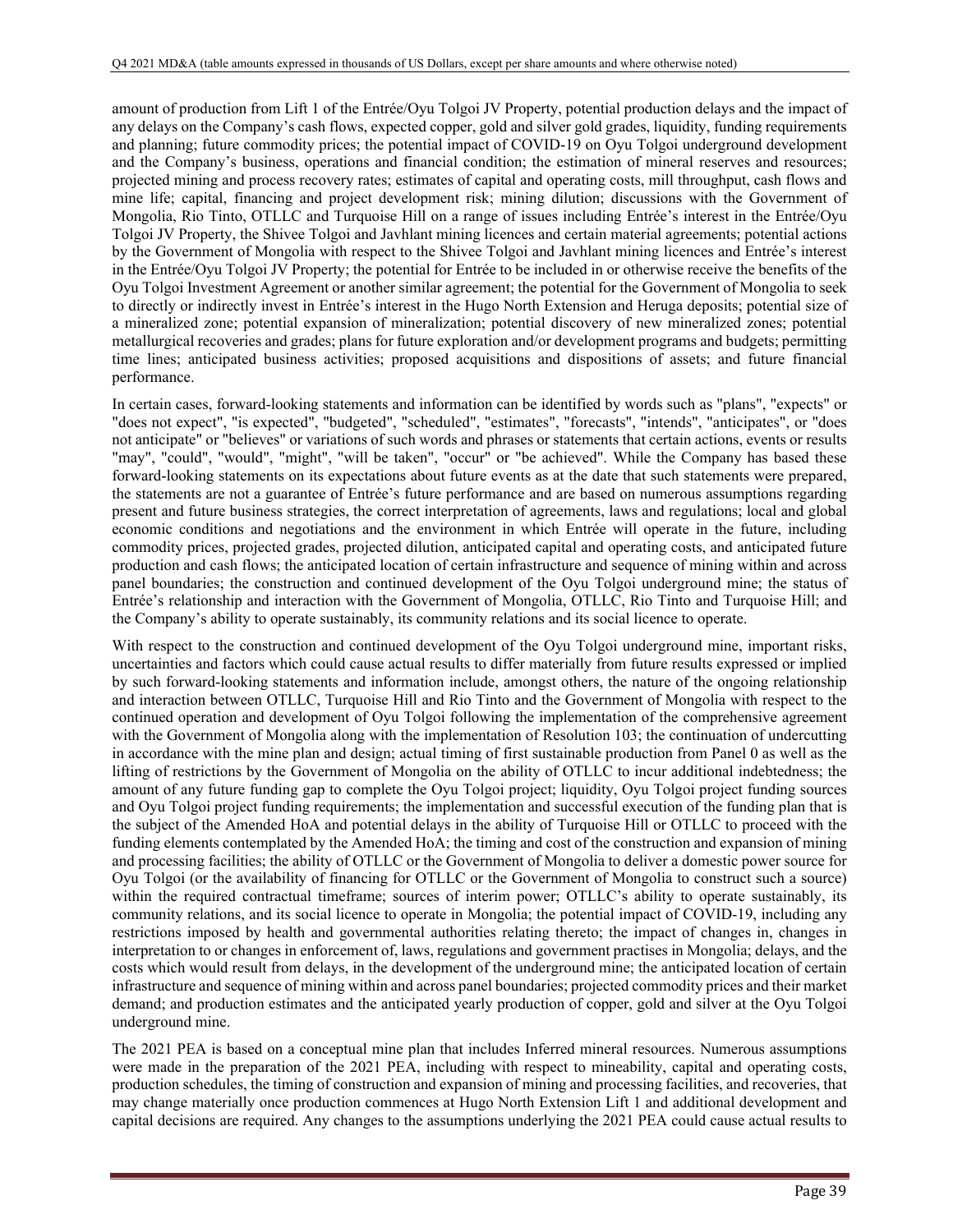be materially different from any future results, performance or achievements expressed or implied by forward-looking statements and information relating to the 2021 PEA.

Other risks, uncertainties and factors which could cause actual results, performance or achievements of Entrée to differ materially from future results, performance or achievements expressed or implied by forward-looking statements and information include, amongst others, unanticipated costs, expenses or liabilities; discrepancies between actual and estimated production, mineral reserves and resources and metallurgical recoveries; development plans for processing resources; matters relating to proposed exploration or expansion; mining operational and development risks, including geotechnical risks and ground conditions; regulatory restrictions (including environmental regulatory restrictions and liability); risks related to international operations, including legal and political risk in Mongolia; risks related to the potential impact of global or national health concerns, including the COVID-19 pandemic; risks associated with changes in the attitudes of governments to foreign investment; risks associated with the conduct of joint ventures; inability to upgrade Inferred mineral resources to Indicated or Measured mineral resources; inability to convert mineral resources to mineral reserves; conclusions of economic evaluations; fluctuations in commodity prices and demand; changing foreign exchange rates; the speculative nature of mineral exploration; the global economic climate; dilution; share price volatility; activities, actions or assessments by Rio Tinto, Turquoise Hill or OTLLC and by government authorities including the Government of Mongolia; the availability of funding on reasonable terms; the impact of changes in interpretation to or changes in enforcement of laws, regulations and government practices, including laws, regulations and government practices with respect to mining, foreign investment, royalties and taxation; the terms and timing of obtaining necessary environmental and other government approvals, consents and permits; the availability and cost of necessary items such as water, skilled labour, transportation and appropriate smelting and refining arrangements; unanticipated reclamation expenses; changes to assumptions as to the availability of electrical power, and the power rates used in operating cost estimates and financial analyses; changes to assumptions as to salvage values; ability to maintain the social licence to operate; accidents, labour disputes and other risks of the mining industry; global climate change; global conflicts; title disputes; limitations on insurance coverage; competition; loss of key employees; cyber security incidents; misjudgements in the course of preparing forward-looking statements; and those factors discussed in the section entitled "Critical Accounting Estimates, Risks and Uncertainties" in this MD&A and in the section entitled "Risk Factors" in the AIF. Although the Company has attempted to identify important factors that could cause actual actions, events or results to differ materially from those described in forward-looking statements, there may be other factors that cause actions, events or results not to be as anticipated, estimated or intended. There can be no assurance that forward-looking statements will prove to be accurate, as actual results and future events could differ materially from those anticipated in such statements. Except as required under applicable securities legislation, the Company undertakes no obligation to publicly update or revise forward-looking statements, whether as a result of new information, future events, or otherwise. Accordingly, readers should not place undue reliance on forward-looking statements.

# **TECHNICAL INFORMATION**

Robert Cinits, P.Geo., formerly Entrée's Vice-President, Corporate Development and currently a consultant to the Company, has approved the technical disclosure in this MD&A. Mr. Cinits is a Qualified Person ("QP") as defined by NI 43-101.

# **Cautionary Note to United States Investors - Canadian Disclosure Standards in Mineral Resources and Mineral Reserves**

All mineral reserve and mineral resource estimates included in this MD&A have been prepared in accordance with NI 43-101, which incorporates by reference the definitions of the terms ascribed by the Canadian Institute of Mining, Metallurgy and Petroleum ("CIM") in the *CIM Definition Standards for Mineral Resources and Mineral Reserves*, adopted by the CIM Council on May 10, 2014, as may be amended from time to time by the CIM.

NI 43-101 is a rule developed by the Canadian Securities Administrators that establishes standards for all public disclosure an issuer makes of scientific and technical information concerning mineral properties. NI 43-101 differs from the disclosure requirements of the United States Securities and Exchange Commission generally applicable to U.S. companies.